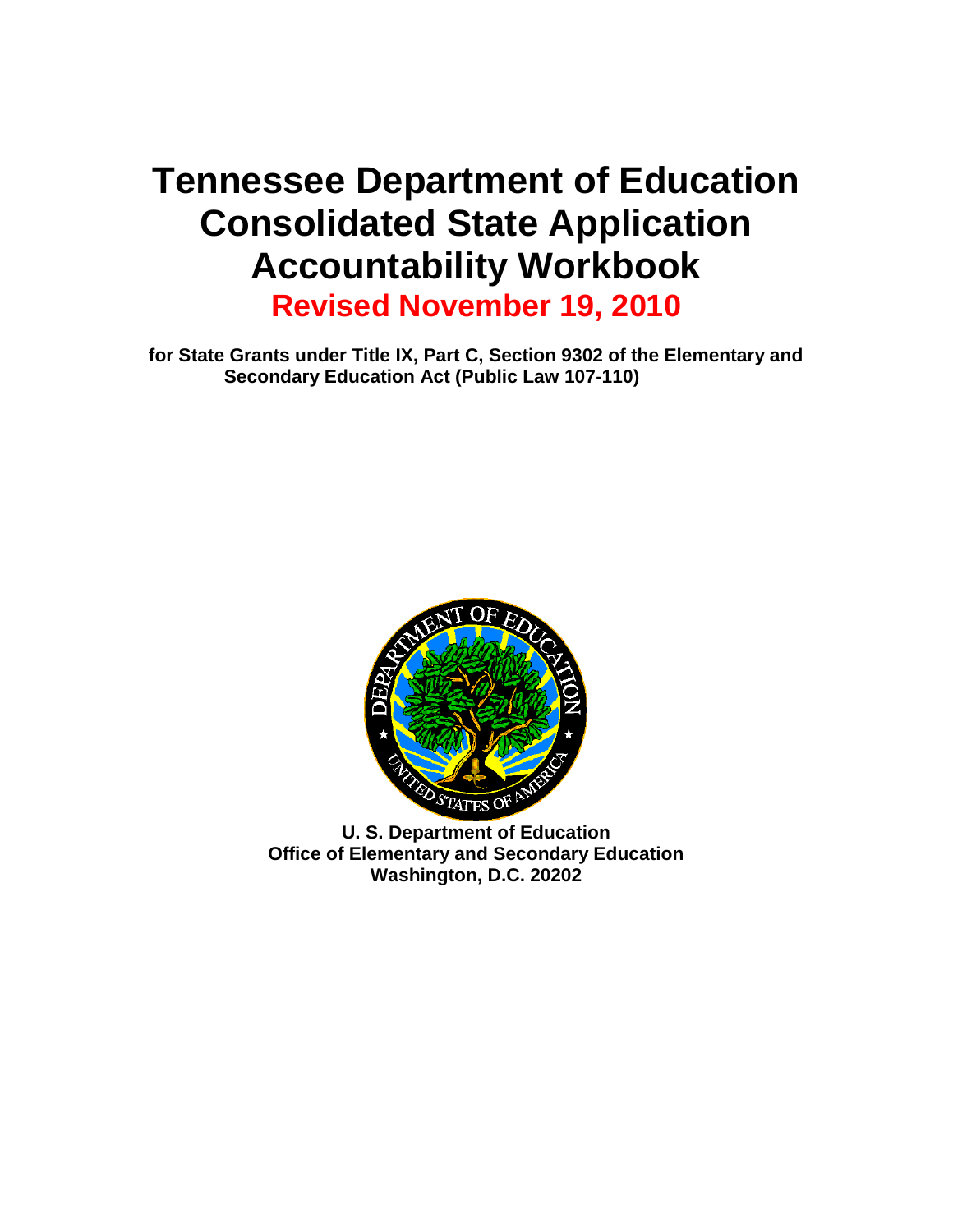# **Instructions for Completing Consolidated State Application Accountability Workbook**

By January 31, 2003, States must complete and submit to the Department this Consolidated State Application Accountability Workbook. We understand that some of the critical elements for the key principles may still be under consideration and may not yet be final State policy by the January 31 due date. States that do not have final approval for some of these elements or that have not finalized a decision on these elements by January 31 should, when completing the Workbook, indicate the status of each element which is not yet official State policy and provide the anticipated date by which the proposed policy will become effective. In each of these cases, States must include a timeline of steps to complete to ensure that such elements are in place by May 1, 2003, and implemented during the 2002-2003 school year. By no later than May 1, 2003, States must submit to the Department final information for all sections of the Consolidated State Application Accountability Workbook.

# **Transmittal Instructions**

To expedite the receipt of this Consolidated State Application Accountability Workbook, please send your submission via the Internet as a .doc file, pdf file, rtf or .txt file or provide the URL for the site where your submission is posted on the Internet. Send electronic submissions to conapp@ed.gov.

A State that submits only a paper submission should mail the submission by express courier to:

Celia Sims U.S. Department of Education 450 Maryland Ave., SW Room 3W300 Washington, D.C. 20202-6450 (202) 451-0113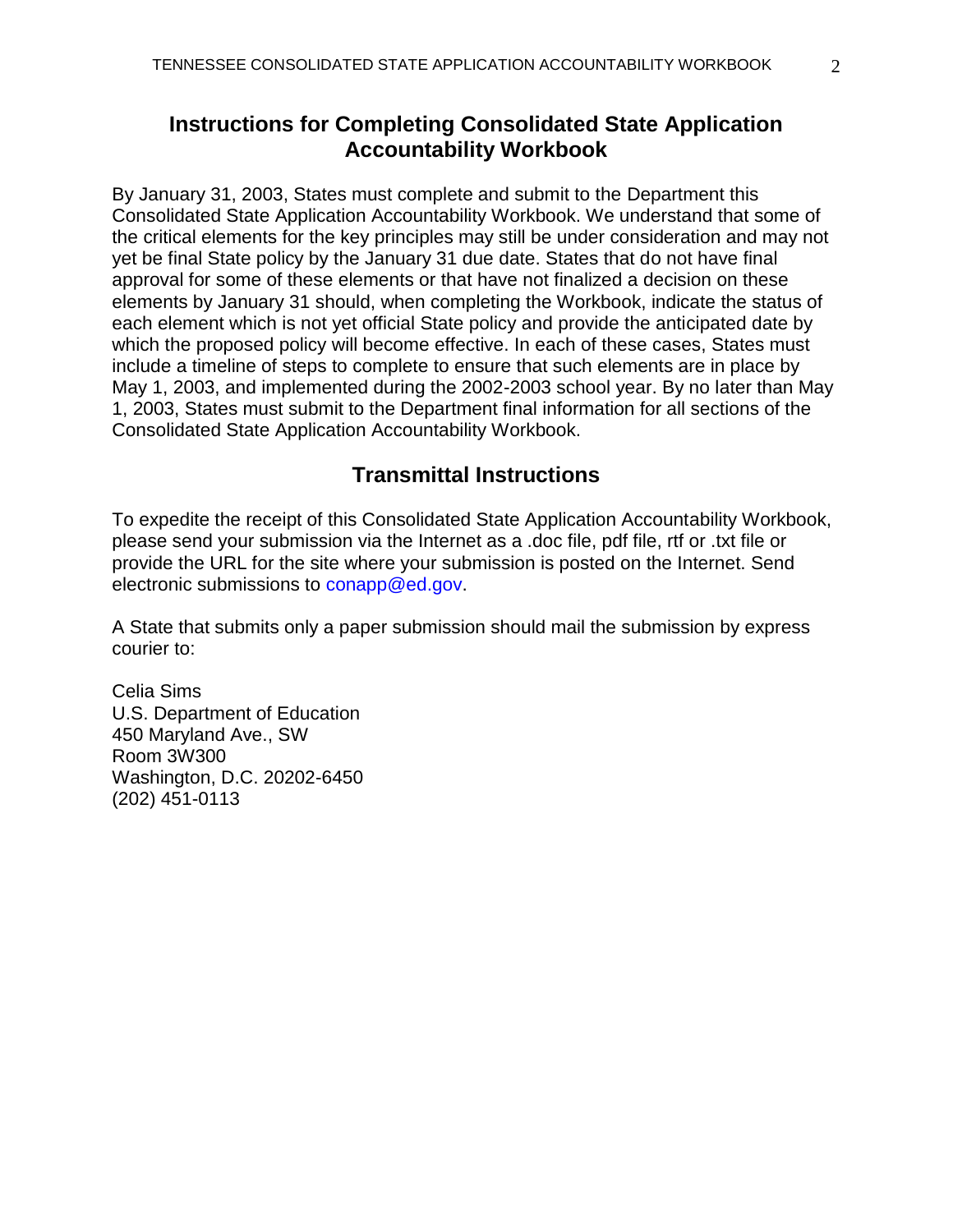# **PART I: Summary of Required Elements for State Accountability Systems**

## **Instructions**

The following chart is an overview of States' implementation of the critical elements required for approval of their State accountability systems. States must provide detailed implementation information for each of these elements in Part II of this Consolidated State Application Accountability Workbook.

For each of the elements listed in the following chart, States should indicate the current implementation status in their State using the following legend:

- **F:** State has a final policy, approved by all the required entities in the State (e.g., State Board of Education, State Legislature), for implementing this element in its accountability system.
- **P:** State has a proposed policy for implementing this element in its accountability system, but must still receive approval by required entities in the State (e.g., State Board of Education, State Legislature).
- **W:** State is still working on formulating a policy to implement this element in its accountability system.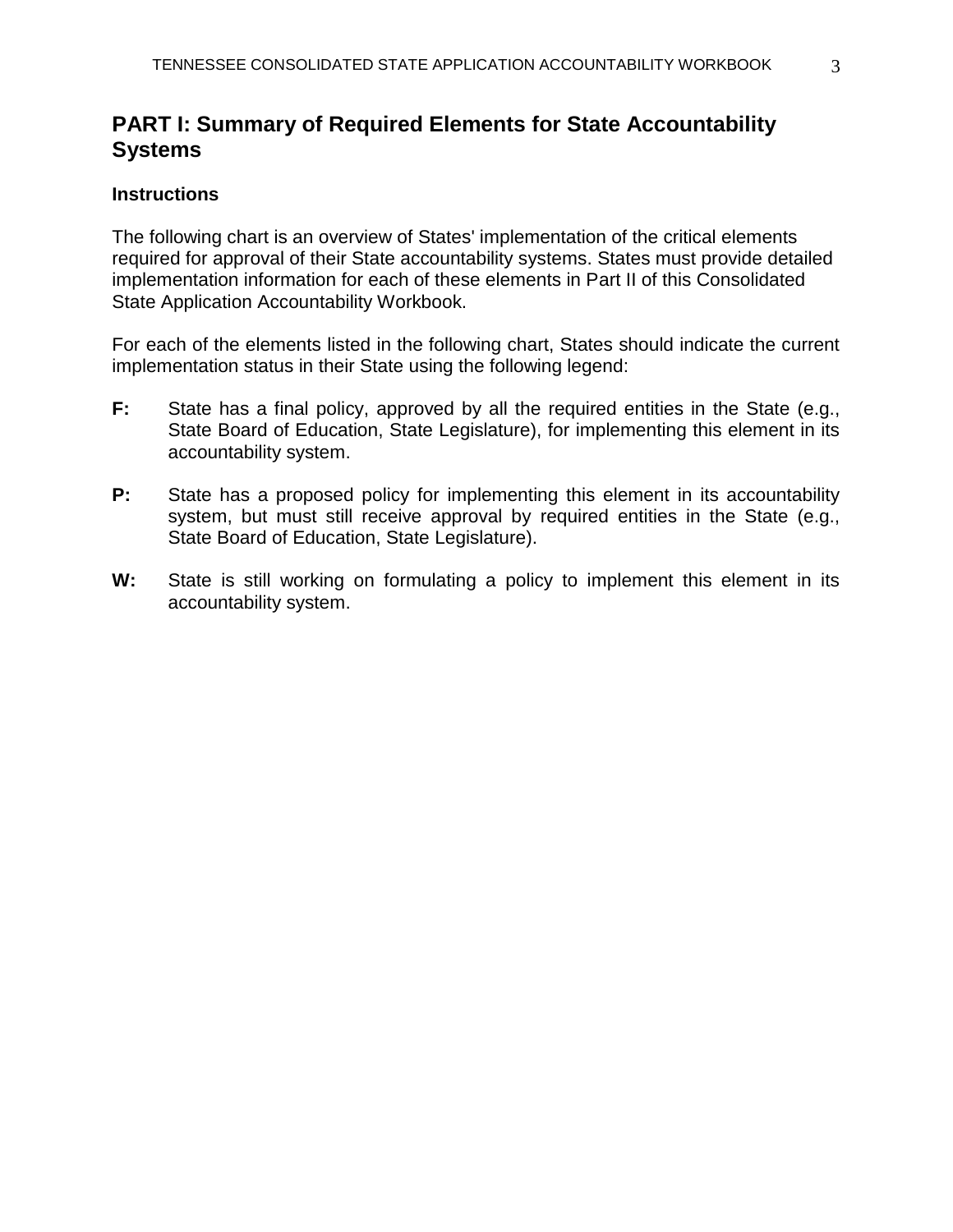|   | <b>State Accountability System Element</b><br><b>Status</b> |                                                                                                                                          |  |  |  |
|---|-------------------------------------------------------------|------------------------------------------------------------------------------------------------------------------------------------------|--|--|--|
|   |                                                             | Principle 1: All Schools                                                                                                                 |  |  |  |
| F | 1.1                                                         | Accountability system includes all schools and districts in the state.                                                                   |  |  |  |
| F | 1.2                                                         | Accountability system holds all schools to the same criteria.                                                                            |  |  |  |
| F | 1.3                                                         | Accountability system incorporates the academic achievement standards.                                                                   |  |  |  |
| F | 1.4                                                         | Accountability system provides information in a timely manner.                                                                           |  |  |  |
| F | 1.5                                                         | Accountability system includes report cards.                                                                                             |  |  |  |
| F | 1.6                                                         | Accountability system includes rewards and sanctions.                                                                                    |  |  |  |
|   |                                                             |                                                                                                                                          |  |  |  |
| F |                                                             | <b>Principle 2: All Students</b>                                                                                                         |  |  |  |
|   | 2.1                                                         | The accountability system includes all students                                                                                          |  |  |  |
| F | 2.2                                                         | The accountability system has a consistent definition of full academic year.                                                             |  |  |  |
| F | 2.3                                                         | The accountability system properly includes mobile students.                                                                             |  |  |  |
|   |                                                             | <b>Principle 3: Method of AYP Determinations</b>                                                                                         |  |  |  |
| F | 3.1                                                         | Accountability system expects all student subgroups, public schools, and LEAs to reach<br>proficiency by 2013-14.                        |  |  |  |
| F | 3.2                                                         | Accountability system has a method for determining whether student subgroups, public<br>schools, and LEAs made adequate yearly progress. |  |  |  |
| F | 3.2a                                                        | Accountability system establishes a starting point.                                                                                      |  |  |  |
| F | 3.2 <sub>b</sub>                                            | Accountability system establishes statewide annual measurable objectives.                                                                |  |  |  |
| F | 3.2 <sub>c</sub>                                            | Accountability system establishes intermediate goals.                                                                                    |  |  |  |

#### **Summary of Implementation Status for Required Elements of State Accountability Systems**

#### **Principle 4: Annual Decisions**

F

4.1 The accountability system *determines annually the progress* of schools and districts.

# **STATUS Legend:**

**F** – Final state policy **P** – Proposed policy, awaiting State approval **W** – Working to formulate policy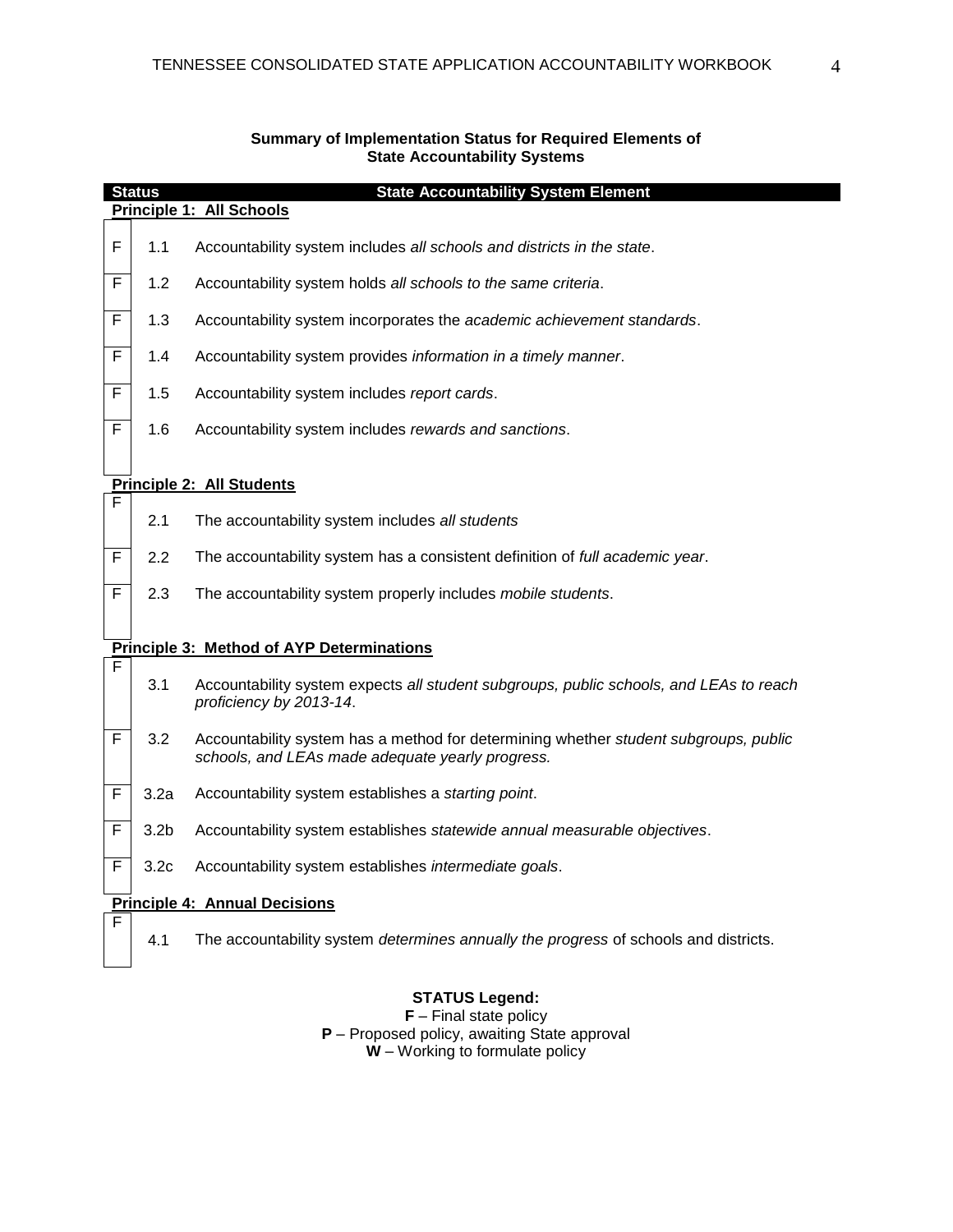#### **Principle 5: Subgroup Accountability**



- F 5.2 The accountability system holds *schools and LEAs accountable for the progress of student subgroups*.
- F 5.3 The accountability system includes *students with disabilities*.
- F 5.4 The accountability system includes *limited English proficient students*.
- $F \mid 5.5$  The State has determined the minimum number of students sufficient to yield statistically reliable information for each purpose for which disaggregated data are used.
- $\overline{F}$  5.6 The State has strategies to protect the privacy of individual students in reporting achievement results and in determining whether schools and LEAs are making adequate yearly progress on the basis of disaggregated subgroups.

#### **Principle 6: Based on Academic Assessments**

6.1 Accountability system is based *primarily on academic assessments*.

#### **Principle 7: Additional Indicators**

F

F

F

 $\overline{\mathsf{F}}$ 

F

- 7.1 Accountability system includes *graduation rate for high school*s.
- F 7.2 Accountability system includes an *additional academic indicator for elementary and middle school*s.
- $F \mid 7.3$  Additional indicators are valid and reliable.

#### **Principle 8: Separate Decisions for Reading/Language Arts and Mathematics**

8.1 Accountability system holds students, schools and districts separately accountable for *reading/language arts* and *mathematics*.

#### **Principle 9: System Validity and Reliability**

- 9.1 Accountability system produces *reliable decisions*.
- F 9.2 Accountability system produces *valid decisions*.
- F 9.3 State has a plan for addressing *changes in assessment and student population*.

#### **Principle 10: Participation Rate**

- 10.1 Accountability system has a means for calculating the *rate of participation* in the statewide assessment.
- F 10.2 Accountability system has a means for *applying the 95% assessment criteria to student subgroups and small schools.*

# **STATUS Legend:**

# F – Final policy

P – Proposed Policy, awaiting State approval W– Working to formulate policy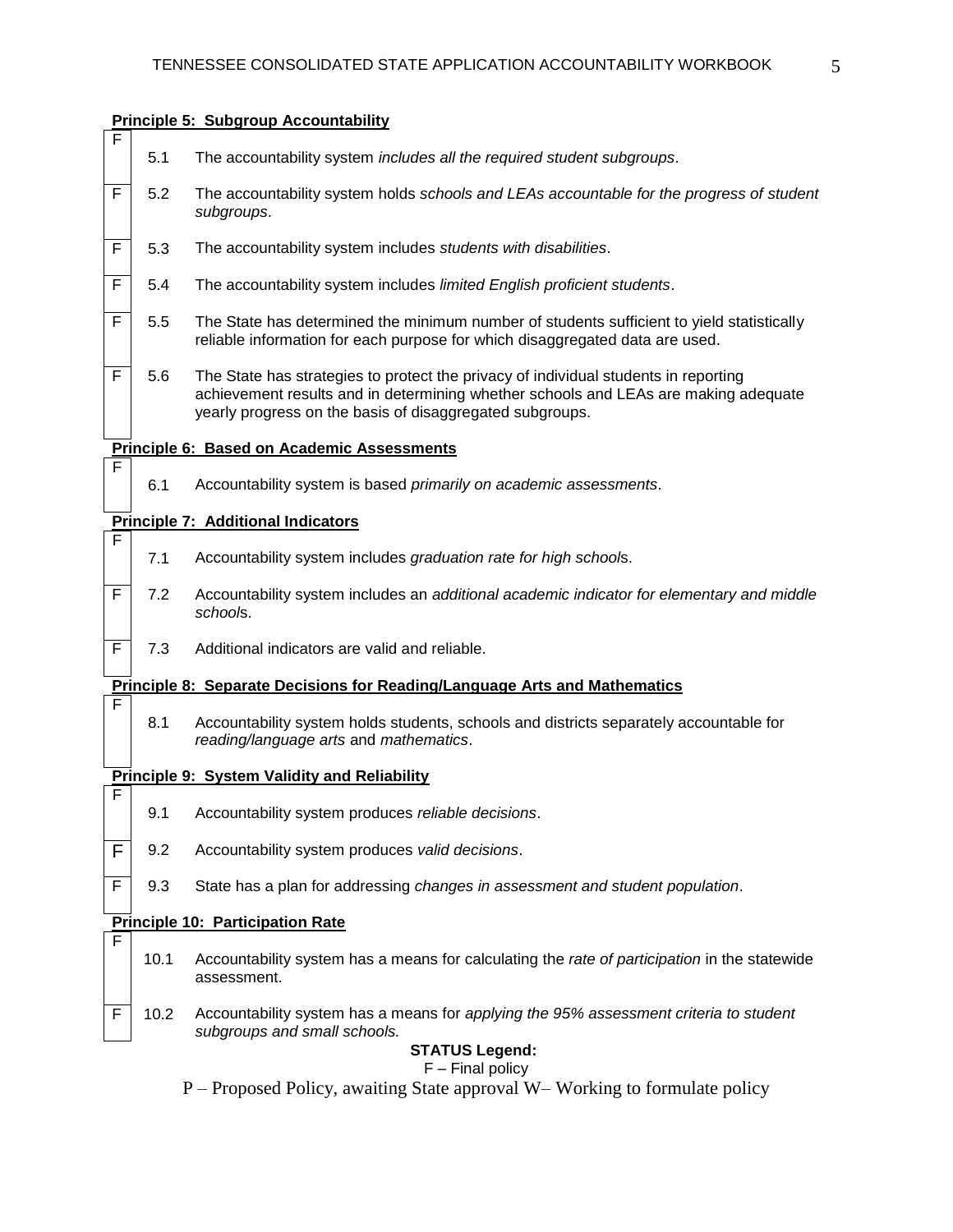# **PART II: State Response and Activities for Meeting State Accountability System Requirements**

### **Instructions**

In Part II of this Workbook, States are to provide detailed information for each of the critical elements required for State accountability systems. States should answer the questions asked about each of the critical elements in the State's accountability system. States that do not have final approval for any of these elements or that have not finalized a decision on these elements by January 31, 2003, should, when completing this section of the Workbook, indicate the status of each element that is not yet official State policy and provide the anticipated date by which the proposed policy will become effective. In each of these cases, States must include a timeline of steps to complete to ensure that such elements are in place by May 1, 2003, and implemented during the 2002-2003 school year. By no later than May 1, 2003, States must submit to the Department final information for all sections of the Consolidated State Application Accountability Workbook.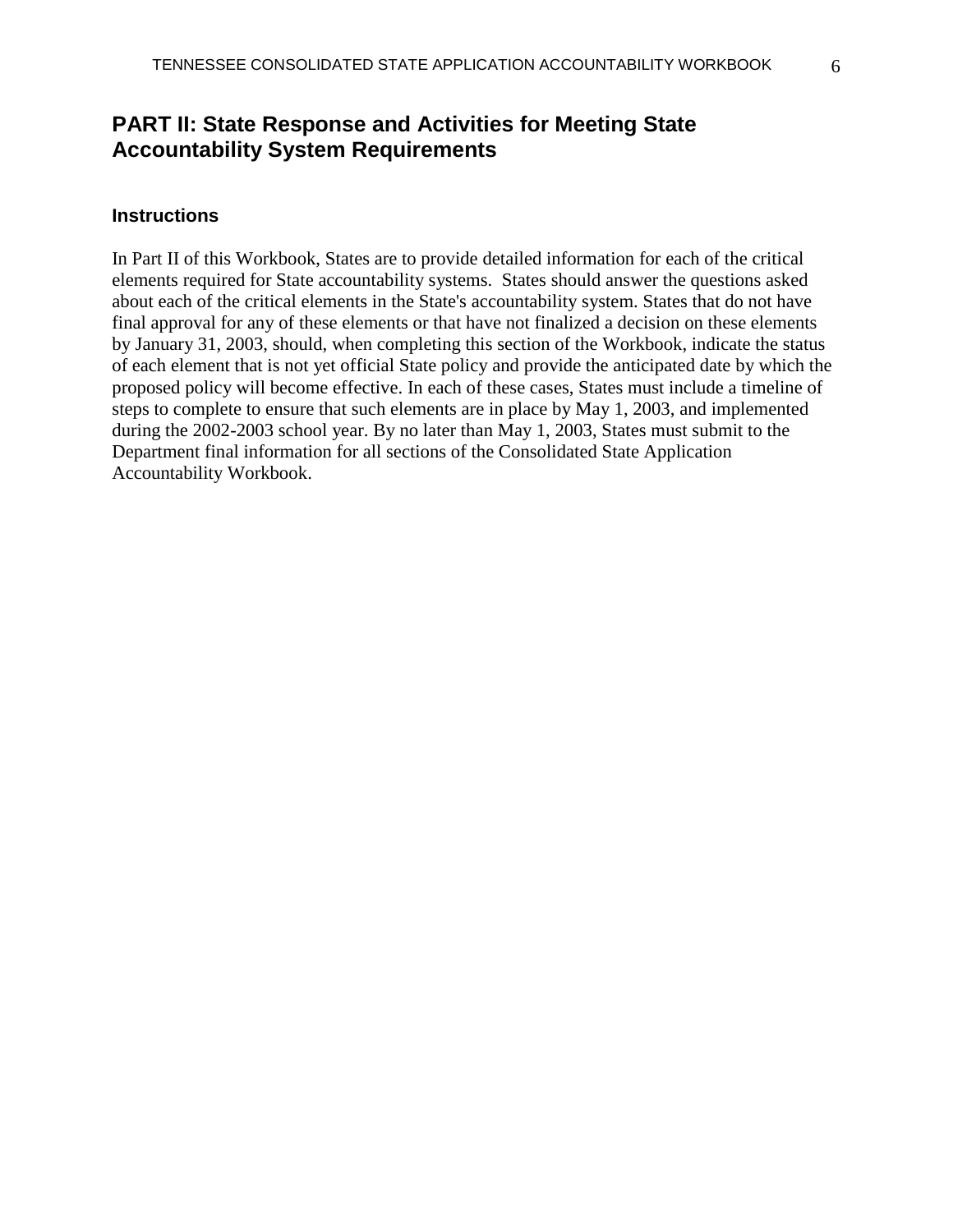| <b>CRITICAL ELEMENT</b>                                                                                        | <b>EXAMPLES FOR</b><br><b>MEETING STATUTORY</b><br><b>REQUIREMENTS</b>                                                                                                                                                                                                                                                                                                                                                                                                                                                                                                                                                                                                                                | <b>EXAMPLES OF</b><br><b>NOT MEETING</b><br><b>REQUIREMENTS</b>                                                                                                                                                               |
|----------------------------------------------------------------------------------------------------------------|-------------------------------------------------------------------------------------------------------------------------------------------------------------------------------------------------------------------------------------------------------------------------------------------------------------------------------------------------------------------------------------------------------------------------------------------------------------------------------------------------------------------------------------------------------------------------------------------------------------------------------------------------------------------------------------------------------|-------------------------------------------------------------------------------------------------------------------------------------------------------------------------------------------------------------------------------|
| 1.1 How does the State<br><b>Accountability System</b><br>include every public school<br>and LEA in the State? | Every public school and LEA is<br>required to make adequate<br>yearly progress and is included in<br>the State Accountability System.<br>State has a definition of "public"<br>school" and "LEA" for AYP<br>accountability purposes.<br>• The State Accountability<br>System produces AYP<br>decisions for all public<br>schools, including public<br>schools with variant grade<br>configurations (e.g., K-12),<br>public schools that serve<br>special populations (e.g.,<br>alternative public schools,<br>juvenile institutions, state<br>public schools for the blind)<br>and public charter schools.<br>It also holds accountable<br>public schools with no<br>grades assessed (e.g., K-<br>2). | A public school or LEA is not<br>required to make adequate<br>yearly progress and is not<br>included in the State<br>Accountability System.<br>State policy systematically<br>excludes certain public schools<br>and/or LEAs. |

# **PRINCIPLE 1. A single statewide Accountability System applied to all public schools and LEAs.**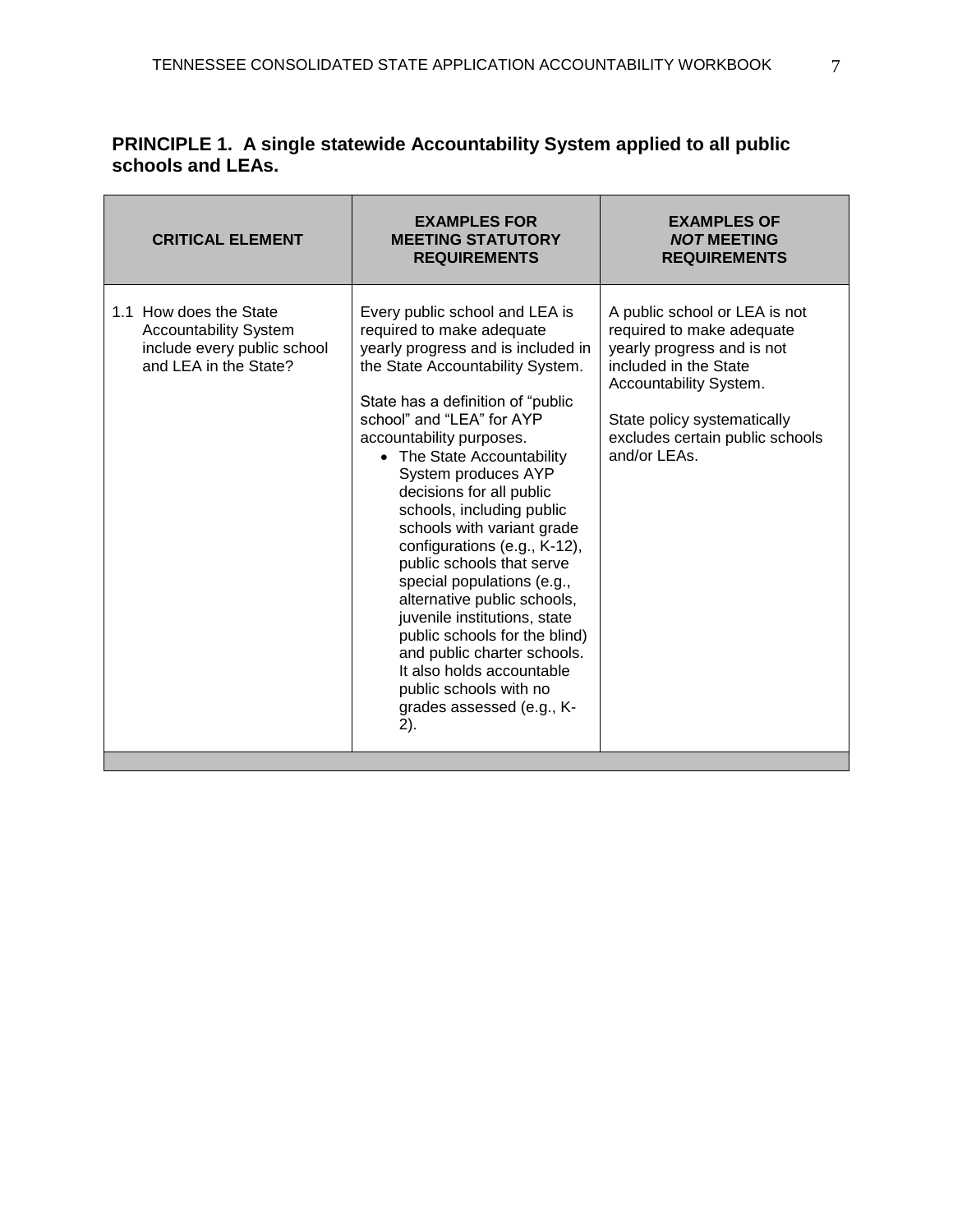Tennessee will hold every public school and LEA in the state accountable, including charter schools. Only K-2 schools do not participate in the standardized state assessment system. These schools will be held accountable based on the performance of their receiving schools. T.C.A.49- 1-602, enacted during the 2002 legislative session, amended the Education Improvement Act to form a single accountability system for all Tennessee public schools. All schools, Title I and non-Title I, will be held to the same Adequate Yearly Progress (AYP) measures. The State will identify their progress in meeting those objectives by the required disaggregated subgroup populations on the State's report card.

In addition, during the 2002 legislative session, Tennessee enacted its first charter school legislation. This legislation specifically requires charter schools to meet adequate yearly progress measures or face the revocation of their charters.

T.C.A. 49-1-602 requires the Department of Education to present to the State Board of Education by September 1 the list of schools identified as not meeting AYP objectives and identified in a sanction category.

The State will assist LEAs to understand how the accountability system works by providing written guidance and holding special conferences and workshops. This information will include how the State calculates participation, attendance, and graduation rates.

Links to Supporting Evidence: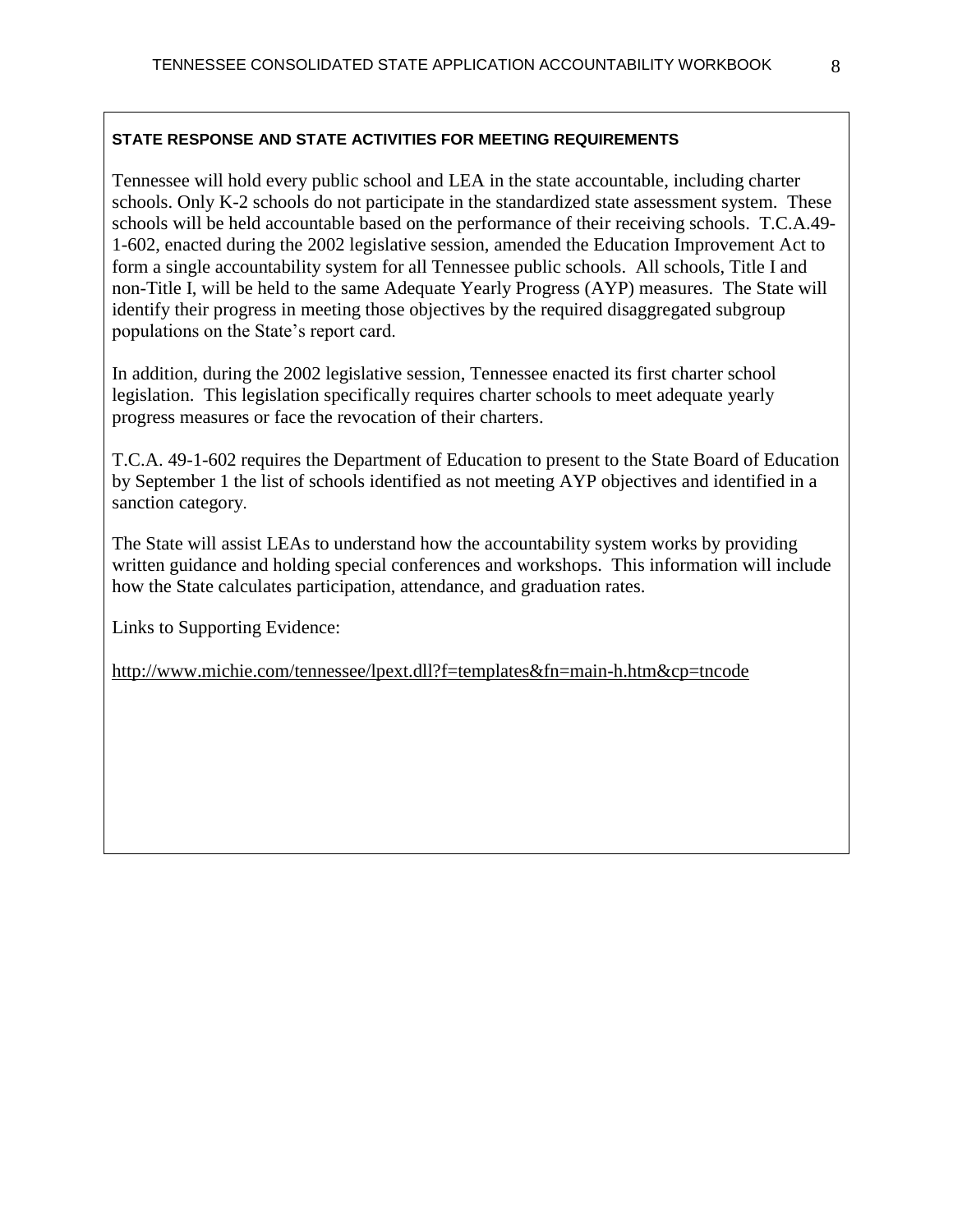| <b>CRITICAL ELEMENT</b>                                                                                      | <b>EXAMPLES FOR</b><br><b>MEETING STATUTORY</b><br><b>REQUIREMENTS</b>                                                             | <b>EXAMPLES OF</b><br><b>NOT MEETING</b><br><b>REQUIREMENTS</b>                                                                      |
|--------------------------------------------------------------------------------------------------------------|------------------------------------------------------------------------------------------------------------------------------------|--------------------------------------------------------------------------------------------------------------------------------------|
| 1.2 How are all public schools<br>and LEAs held to the same<br>criteria when making an AYP<br>determination? | All public schools and LEAs are<br>systematically judged on the<br>basis of the same criteria when<br>making an AYP determination. | Some public schools and LEAs<br>are systematically judged on the<br>basis of alternate criteria when<br>making an AYP determination. |
|                                                                                                              | If applicable, the AYP definition is<br>integrated into the State<br>Accountability System.                                        |                                                                                                                                      |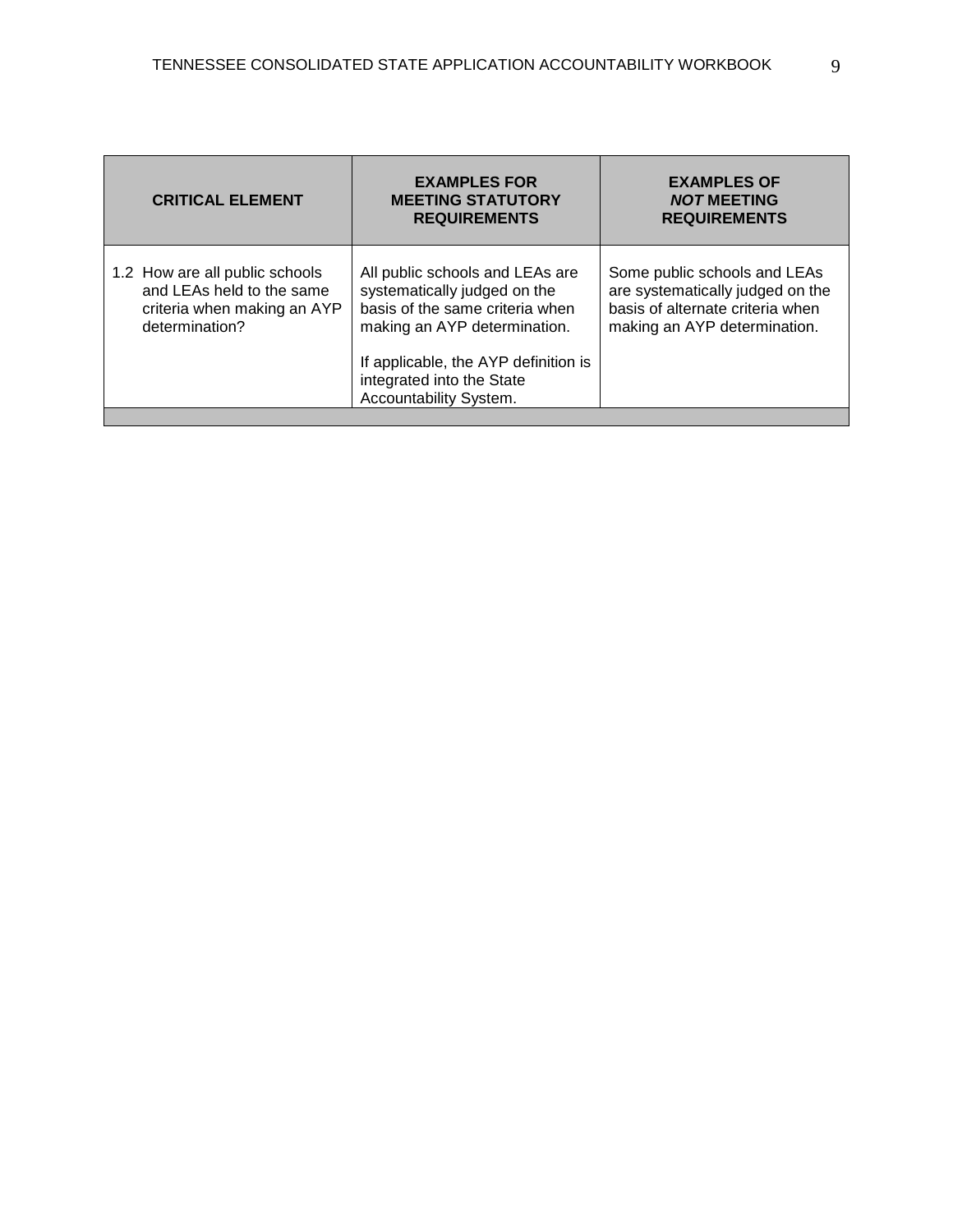All public schools, including charter schools, and LEAs are judged on the basis of the same AYP criteria for accountability purposes. Schools that contain grade configurations that cross both AYP levels (elementary/middle and secondary) will be held accountable for meeting AYP for both levels. Determination of the accountability status will be made for both levels in the school. The following types of schools will be held accountable in the manner described below:

*K-2 Schools –* The State will base their status on their receiving schools' AYP determination; *Alternative Schools* - Students in alternative schools will have their performance data assigned to the regular school they were attending when remanded to the alternative school;

*Local Special Schools* – Students in special schools at the local level will have their performance data assigned to the district;

*Special Classrooms within Schools* – Students in special classrooms within schools designed to meet special needs and serve students from other schools, such as specialized special education classes, will have their performance data assigned to the schools they are attending;

*State Special Schools* – Students in special schools at the state level, such as Tennessee School for the Blind, will have their performance data assigned to the state;

*Small Schools* – Schools with fewer than an N of 45 for all students for the most current year, which account for only about 3% of the schools in the state, will be defined as a small school

and a 95% confidence band will be utilized to determine AYP for that year based on the school's "N" count. For schools with fewer than an N of 10 for all students for the most current year, the State will determine AYP by summing test results over 2 to 3 years, until an N of 10 is reached; and,

*New Schools* – Students in newly opened schools, including newly opened charter schools, will have their performance data assigned to the new school they are attending. The first year a new school is open, the State will only report the results of the assessments. The second year the State will make its initial adequate yearly progress (AYP) determination for the new school. The third year the new school is open will be the first year that the new school could potentially be identified for school improvement.

*Schools with only grades 7-9* – Junior high schools with 7-9 grade configurations will base their status on elementary/middle AYP additional indicator standards.

*High schools without a 12<sup>th</sup> grade* – The State will use the event dropout rate as the additional indicator for high schools that do not include  $12<sup>th</sup>$  grade.

In Tennessee, students in court-ordered facilities are by law the direct responsibility of the Department of Children's Services rather than the Department of Education and cannot be included in public school accountability determinations.

Please see Element 3.2 for a description of elementary/middle AYP determinations under the growth model pilot program.

Results from Tennessee's Value-Added Assessment System (TVAAS) will be used to help schools and districts improve their educational programs for all students; to recognize schools and districts that meet adequate yearly progress and demonstrate high value-added effects; and to determine the level and kind of technical assistance provided to schools and districts that are identified in school improvement status.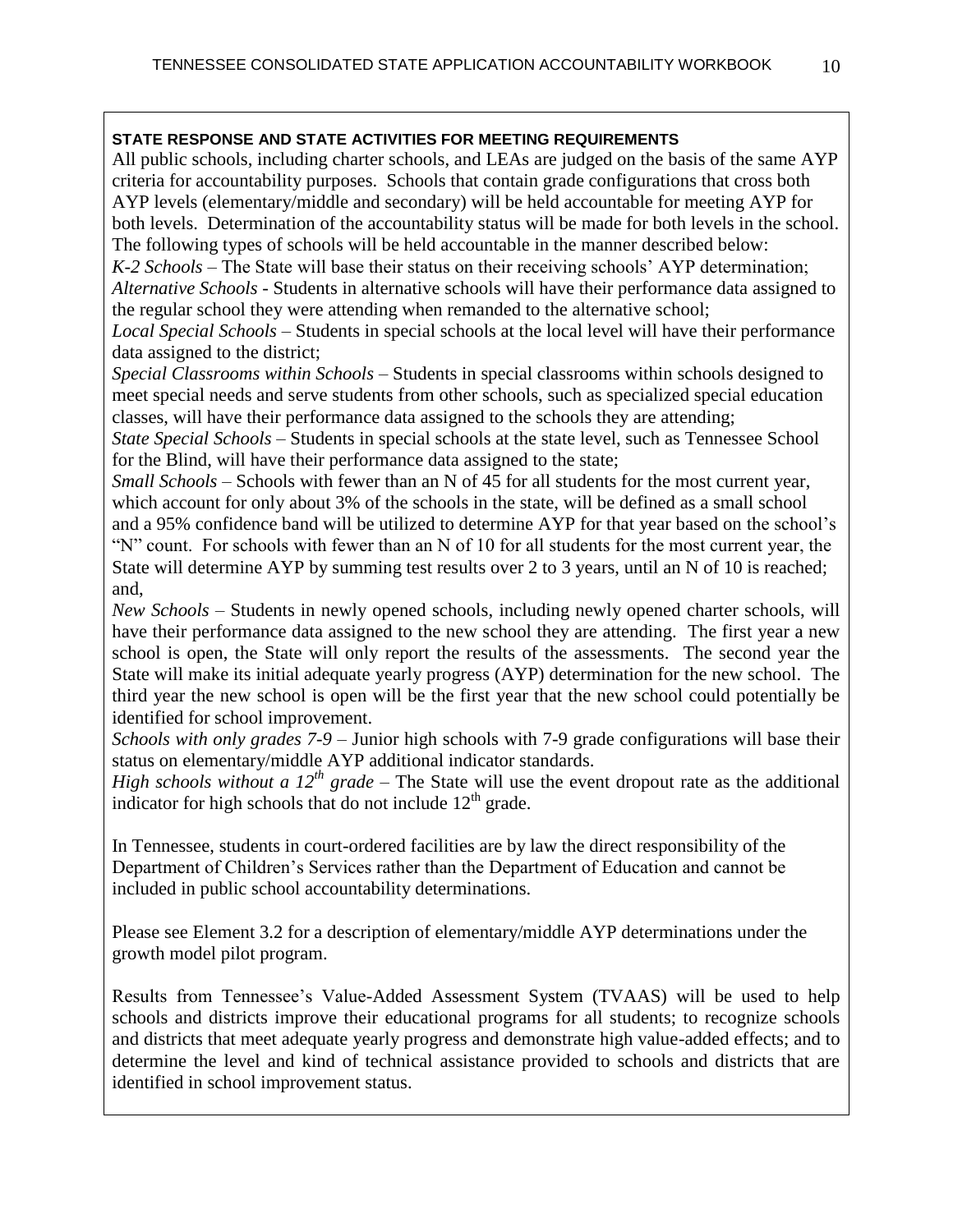| State has defined three levels of<br>Standards do not meet the<br>1.3 Does the State have, at a<br>student achievement: basic,<br>minimum, a definition of<br>legislated requirements.<br>proficient and advanced. <sup>1</sup><br>basic, proficient and<br>advanced student<br>Student achievement levels of<br>achievement levels in<br>reading/language arts and<br>proficient and advanced<br>mathematics?<br>determine how well students are<br>mastering the materials in the<br>State's academic content<br>standards; and the basic level of<br>achievement provides complete<br>information about the progress of<br>lower-achieving students toward<br>mastering the proficient and<br>advanced levels. | <b>CRITICAL ELEMENT</b> | <b>EXAMPLES FOR</b><br><b>MEETING STATUTORY</b><br><b>REQUIREMENTS</b> | <b>EXAMPLES OF</b><br><b>NOT MEETING</b><br><b>REQUIREMENTS</b> |
|-------------------------------------------------------------------------------------------------------------------------------------------------------------------------------------------------------------------------------------------------------------------------------------------------------------------------------------------------------------------------------------------------------------------------------------------------------------------------------------------------------------------------------------------------------------------------------------------------------------------------------------------------------------------------------------------------------------------|-------------------------|------------------------------------------------------------------------|-----------------------------------------------------------------|
|                                                                                                                                                                                                                                                                                                                                                                                                                                                                                                                                                                                                                                                                                                                   |                         |                                                                        |                                                                 |

 1 System of State achievement standards will be reviewed by the Standards and Assessments Peer Review. The Accountability Peer Review will determine that achievement levels are used in determining AYP.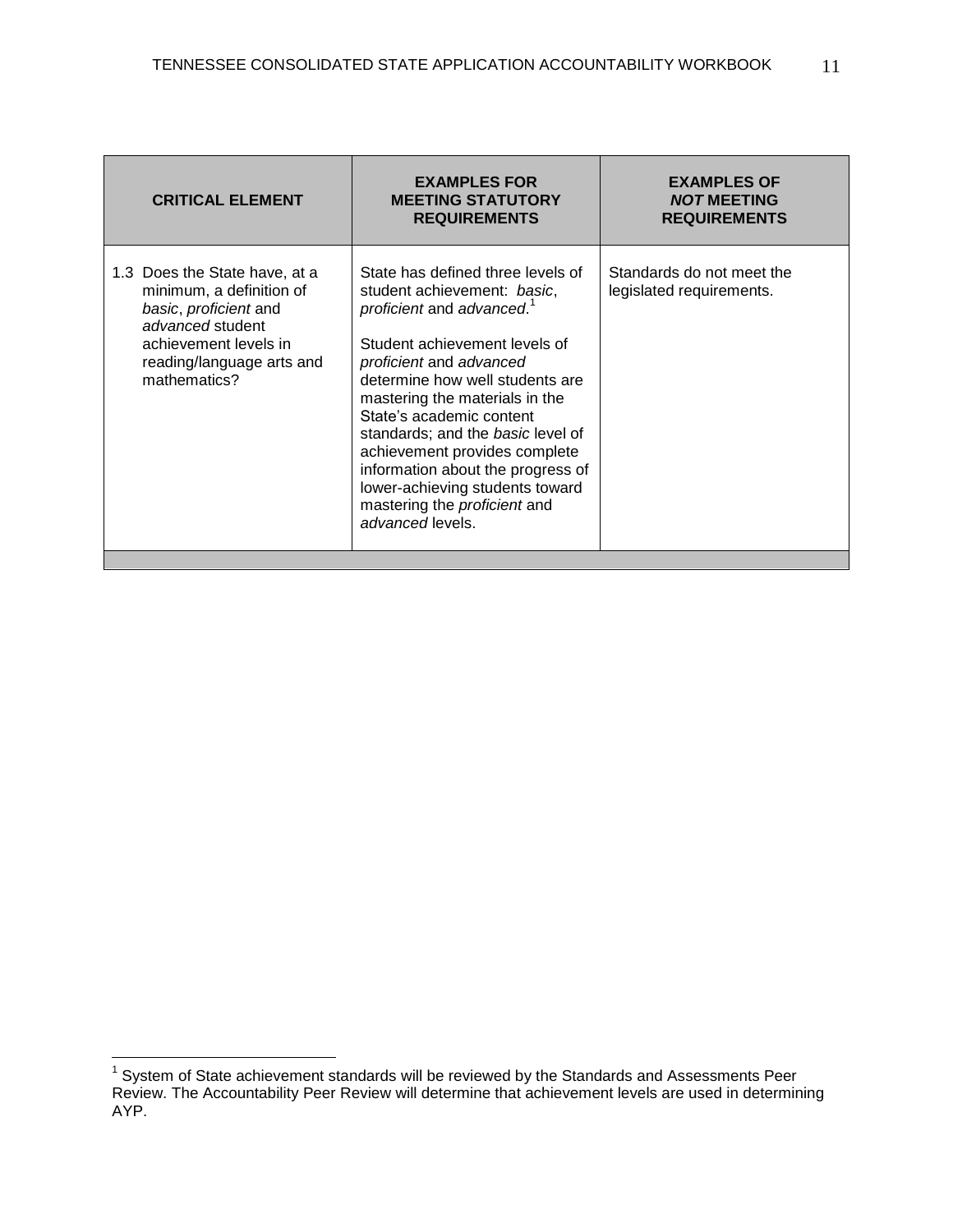Tennessee's rigorous content and academic standards define four levels of performance: below basic, basic, proficient, and advanced. These standards were adopted by the State Board of Education in 2010 with standards and assessments approved by US ED. The following timeline delineates additional activities:

**2009-10 Assessments**

- New Curriculum Standards and aligned Assessments are to be utilized for reporting purposes and determining AYP for 2009-10 assessment results
- New Assessments were be implemented in the Fall/Spring 2009-10 for high school and Spring 2010 for grades 3-8 in reading/language arts and math
- New Curriculum Standards were adopted by the State Board of Education for K-8 Science (November 2007), 9-12 Science (January 2008), K-12 Language Arts (January 2008), and K-12 Math (January 2008).

Links to Supporting Evidence:

New Curriculum Standards – K-8 Science [http://www.tennessee.gov/sbe/pdfNovember/Agenda11\\_07\\_links.pdf](http://www.tennessee.gov/sbe/pdfNovember/Agenda11_07_links.pdf)

New Curriculum Standards – 9-12 Science, K-12 Language Arts, K-12 Math <http://www.tennessee.gov/sbe/2008Januarypdfs/January%202008%20Agenda.pdf>

New High School Policy/Rule

[http://www.tennessee.gov/sbe/2008Januarypdfs/IV%20N%20High%20School%20Transition%20Policy](http://www.tennessee.gov/sbe/2008Januarypdfs/IV%20N%20High%20School%20Transition%20Policy%20&%20Rule.pdf) [%20&%20Rule.pdf](http://www.tennessee.gov/sbe/2008Januarypdfs/IV%20N%20High%20School%20Transition%20Policy%20&%20Rule.pdf)

Current Curriculum Standards <http://www.state.tn.us/education/ci/curriculum.shtml>

TCAP Achievement Levels: Standards Setting Process and Implementation [http://www.tennessee.gov/sbe/2010Julypdfs/IV%20J%20TCAP%20Achievement%20Levels%2](http://www.tennessee.gov/sbe/2010Julypdfs/IV%20J%20TCAP%20Achievement%20Levels%20Standards%20Setting%20Process%20-%20Combined.pdf) [0Standards%20Setting%20Process%20-%20Combined.pdf](http://www.tennessee.gov/sbe/2010Julypdfs/IV%20J%20TCAP%20Achievement%20Levels%20Standards%20Setting%20Process%20-%20Combined.pdf)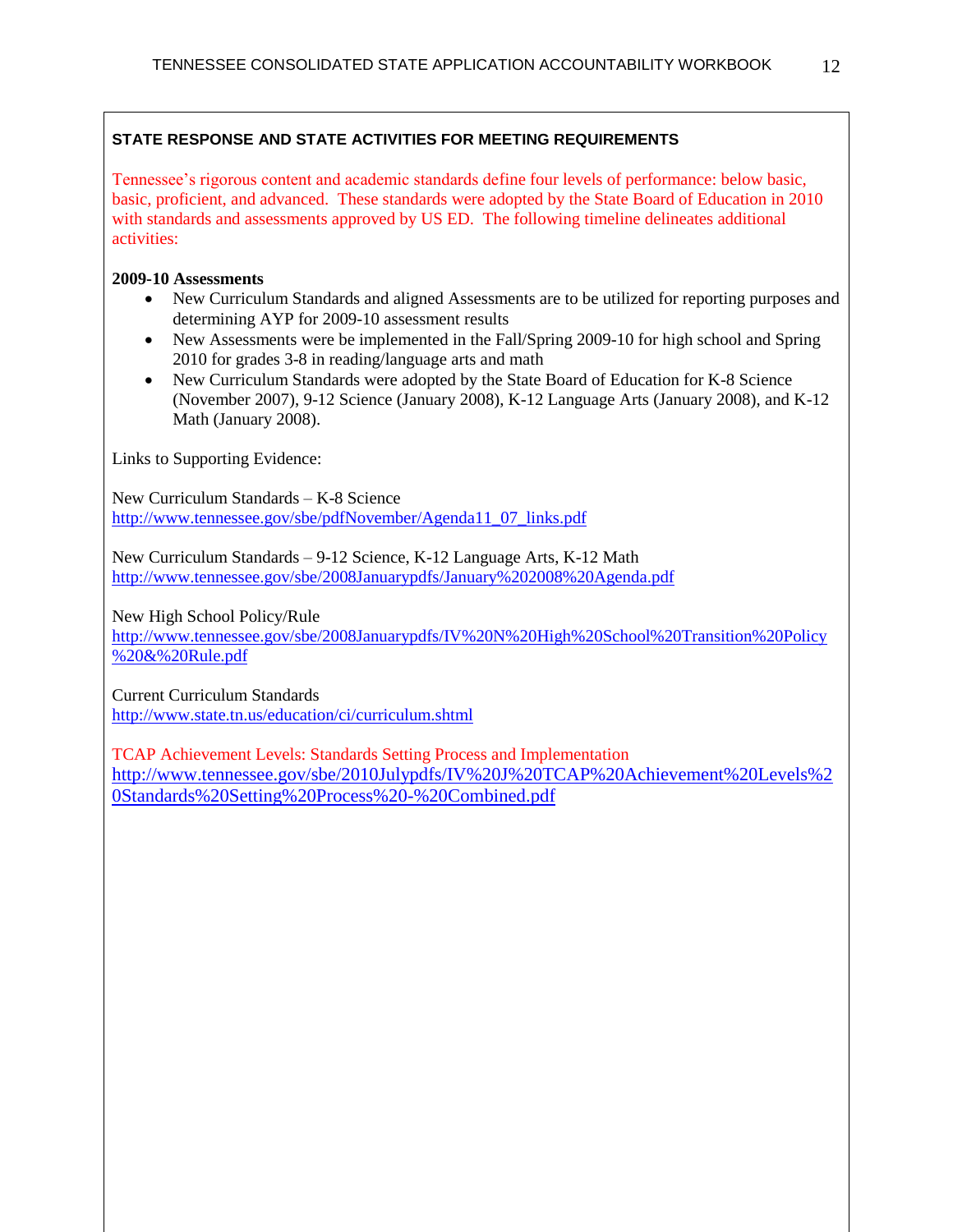| <b>CRITICAL ELEMENT</b>                                                                                                              | <b>EXAMPLES FOR</b><br><b>MEETING STATUTORY</b><br><b>REQUIREMENTS</b>                                                                                                                                                                                                                                                                                                                                                                                      | <b>EXAMPLES OF</b><br><b>NOT MEETING</b><br><b>REQUIREMENTS</b>                                                                                  |
|--------------------------------------------------------------------------------------------------------------------------------------|-------------------------------------------------------------------------------------------------------------------------------------------------------------------------------------------------------------------------------------------------------------------------------------------------------------------------------------------------------------------------------------------------------------------------------------------------------------|--------------------------------------------------------------------------------------------------------------------------------------------------|
| 1.4 How does the State provide<br>accountability and adequate<br>yearly progress decisions<br>and information in a timely<br>manner? | State provides decisions about<br>adequate yearly progress in time<br>for LEAs to implement the<br>required provisions before the<br>beginning of the next academic<br>year.<br>State allows enough time to<br>notify parents about public school<br>choice or supplemental<br>educational service options, time<br>for parents to make an informed<br>decision, and time to implement<br>public school choice and<br>supplemental educational<br>services. | Timeline does not provide<br>sufficient time for LEAs to fulfill<br>their responsibilities before the<br>beginning of the next academic<br>year. |
|                                                                                                                                      |                                                                                                                                                                                                                                                                                                                                                                                                                                                             |                                                                                                                                                  |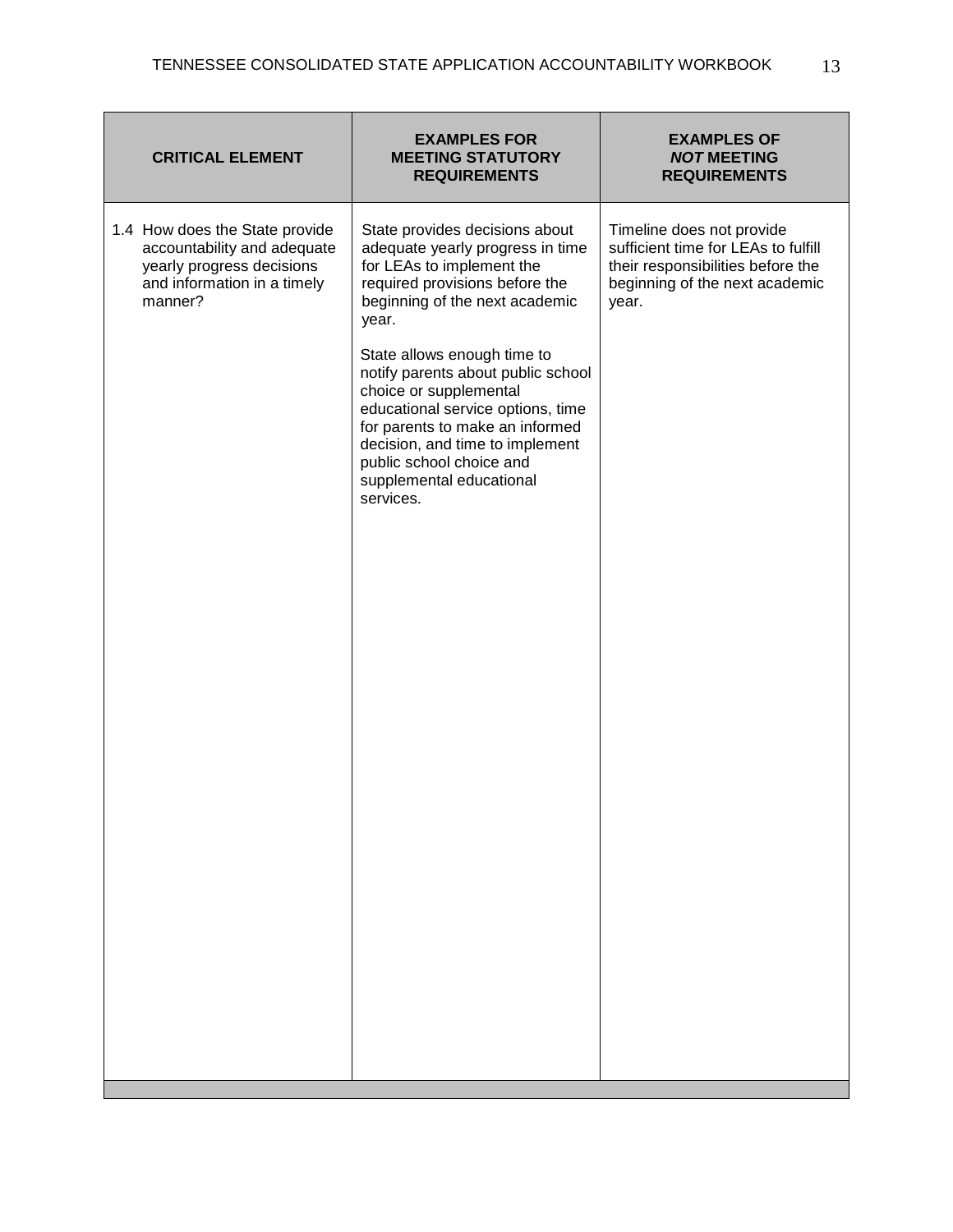The testing schedule for assessments included in the State's accountability system is as follows: February – Grades 5, 8, and 11 – Writing Assessments;

March – Grades K-12 – English Language Proficiency;

March/April – Grades 3-8 – Standards-based assessments – Reading/Language Arts, Math, and Science; and,

May (and December for schools with block scheduling) – High School Reading/Language Arts, Math, and Science.

TCAP summary results and initial AYP determinations will be accomplished by August 1. The State and the affected district will notify parents of their options for public school choice and supplemental services for identified schools before the first day of school. This will be done by notifying the public through such mediums as the media and posting the information on the State and district web site. Identified schools will follow this initial public notification by sending letters home with students on the first day of school. All schools identified in any school improvement status will be notified by August 1 so that they may review their data and have an opportunity to appeal the decision for "statistical or other substantive reasons." The Department expects very few appeals and only those schools that 1) have indicated that they plan to appeal the decision for "statistical or other substantive reasons" and 2) would not have to offer public school choice and/or supplemental services if the appeal were successful would be allowed to inform parents that the implementation of these options would only occur if the school lost its appeal. This will happen by September 1, the date the Department is mandated to present its list of identified schools to the State Board of Education for approval as required by state law.

Schools that are identified will provide parents with the opportunity to enroll their child in another public school that is not identified for improvement. Schools in their second year of school improvement will also provide opportunities for supplemental services to the low-income lowest achieving students in the school.

Links to Supporting Data: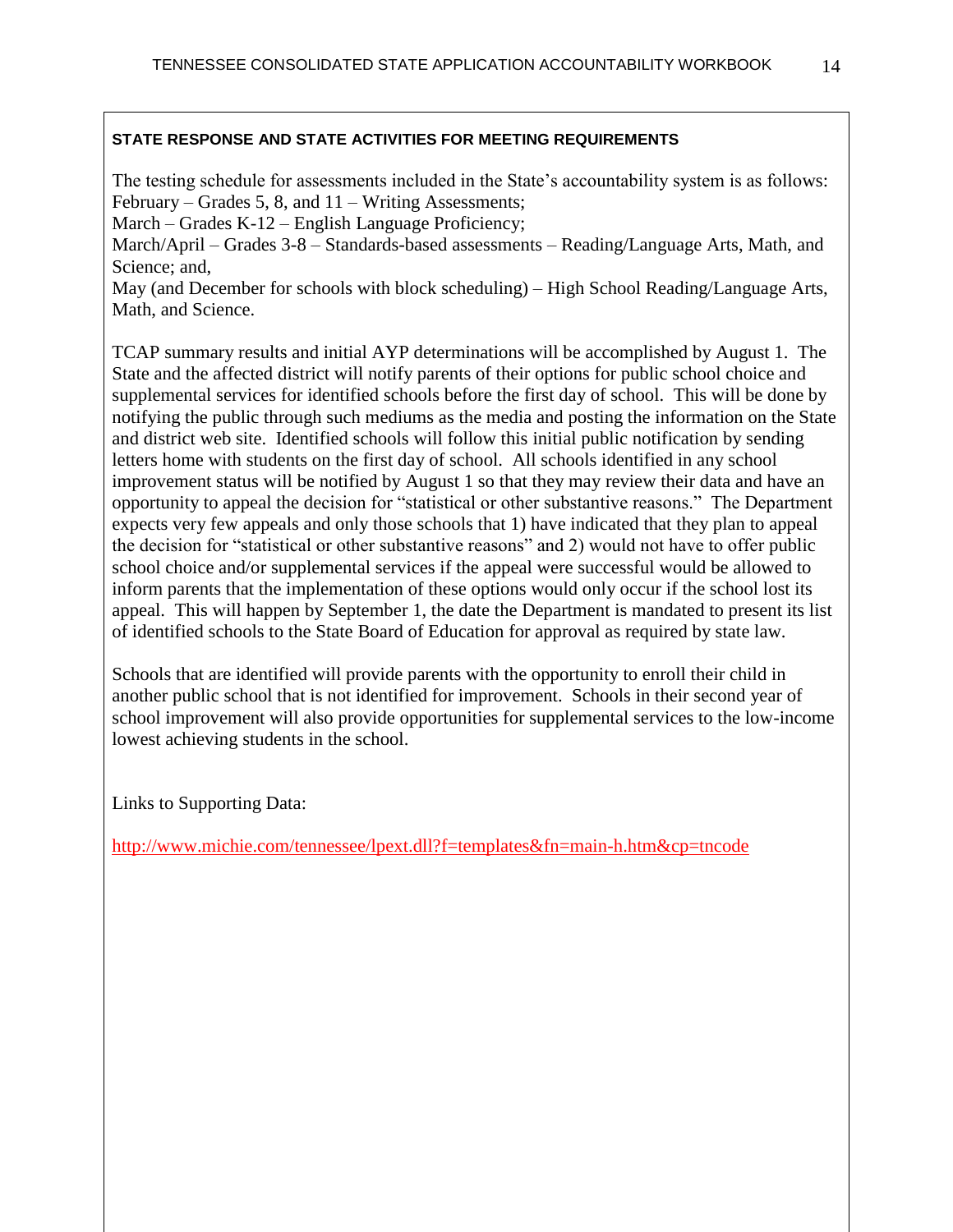| <b>CRITICAL ELEMENT</b>                                                                              | <b>EXAMPLES FOR</b><br><b>MEETING STATUTORY</b><br><b>REQUIREMENTS</b>                                                                                                                                                                                                                                                                                                                                                                                                                | <b>EXAMPLES OF</b><br><b>NOT MEETING</b><br><b>REQUIREMENTS</b>                                                                          |
|------------------------------------------------------------------------------------------------------|---------------------------------------------------------------------------------------------------------------------------------------------------------------------------------------------------------------------------------------------------------------------------------------------------------------------------------------------------------------------------------------------------------------------------------------------------------------------------------------|------------------------------------------------------------------------------------------------------------------------------------------|
| 1.5 Does the State<br><b>Accountability System</b><br>produce an annual State<br><b>Report Card?</b> | The State Report Card includes<br>all the required data elements<br>[see Appendix A for the list of<br>required data elements].<br>The State Report Card is<br>available to the public at the<br>beginning of the academic year.<br>The State Report Card is<br>accessible in languages of major<br>populations in the State, to the<br>extent available.<br>Assessment results and other<br>academic indicators (including<br>graduation rates) are reported by<br>student subgroups | The State Report Card does not<br>include all the required data<br>elements.<br>The State Report Card is not<br>available to the public. |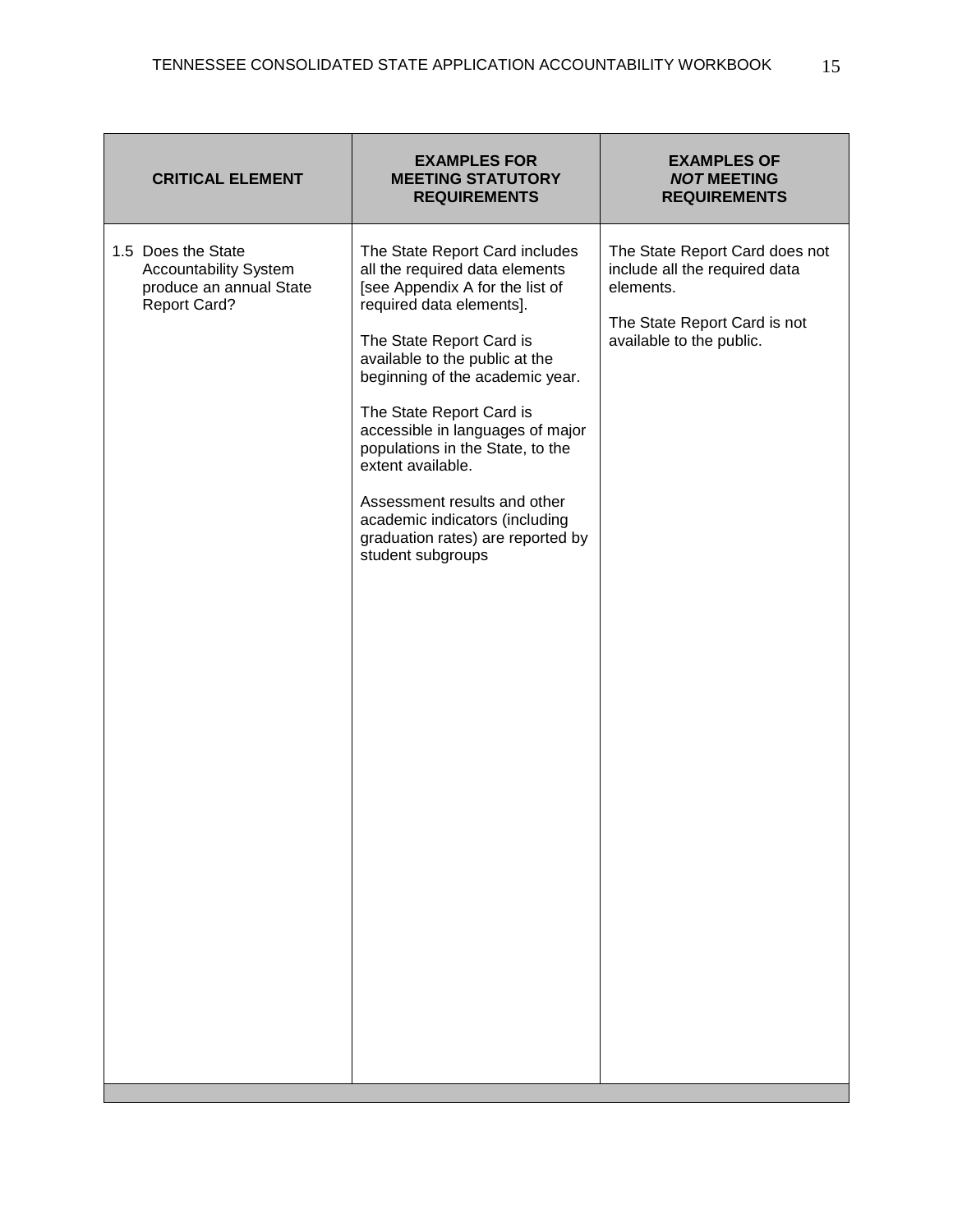The Tennessee Annual Report Card includes all required data elements. In accordance with TCA 49-1-211, it is published online each year by November 1. NCLB results are also posted online at the beginning of the school year.

Under flexibility granted through the growth model pilot program, elementary/middle AYP determinations will include student projected scores on future assessments for all students and for each student subgroup. This data will be included on the Annual Report Card.

Links to Supporting Evidence:

<http://www.state.tn.us/education/mdata.shtml>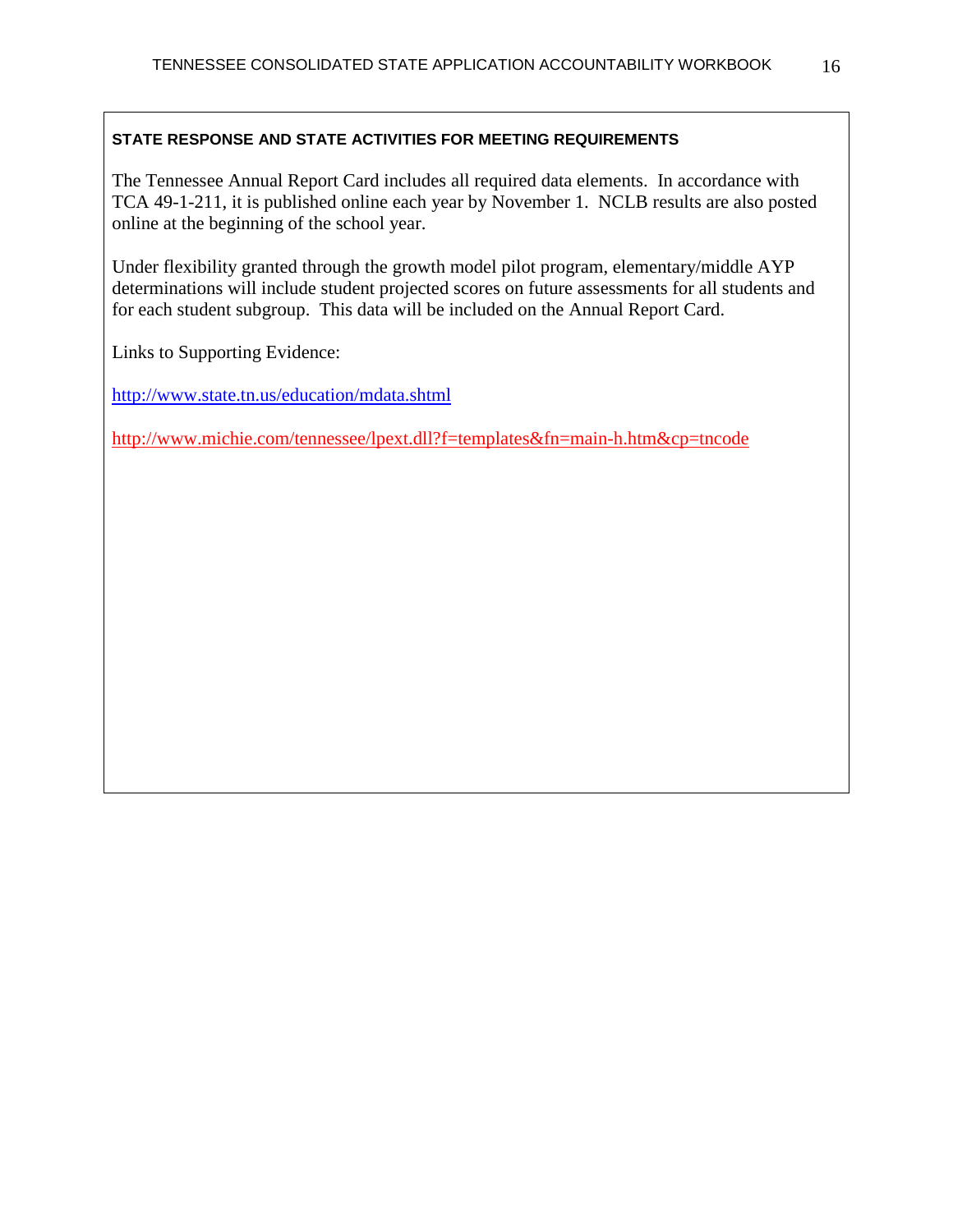| <b>CRITICAL ELEMENT</b>                                                                                                                 | <b>EXAMPLES FOR</b><br><b>MEETING STATUTORY</b><br><b>REQUIREMENTS</b>                                                                                                                                                                                           | <b>EXAMPLES OF</b><br><b>NOT MEETING</b><br><b>REQUIREMENTS</b>                                                       |
|-----------------------------------------------------------------------------------------------------------------------------------------|------------------------------------------------------------------------------------------------------------------------------------------------------------------------------------------------------------------------------------------------------------------|-----------------------------------------------------------------------------------------------------------------------|
| 1.6 How does the State<br><b>Accountability System</b><br>include rewards and<br>sanctions for public schools<br>and LEAs? <sup>2</sup> | State uses one or more types of<br>rewards and sanctions, where<br>the criteria are:<br>Set by the State;<br>$\bullet$<br>Based on adequate yearly<br>$\bullet$<br>progress decisions; and,<br>Applied uniformly across<br>$\bullet$<br>public schools and LEAs. | State does not implement<br>rewards or sanctions for public<br>schools and LEAs based on<br>adequate yearly progress. |

 2 The state must provide rewards and sanctions for all public schools and LEAs for making adequate yearly progress, except that the State is not required to hold schools and LEAs not receiving Title I funds to the requirements of section 1116 of NCLB [§200.12(b)(45)].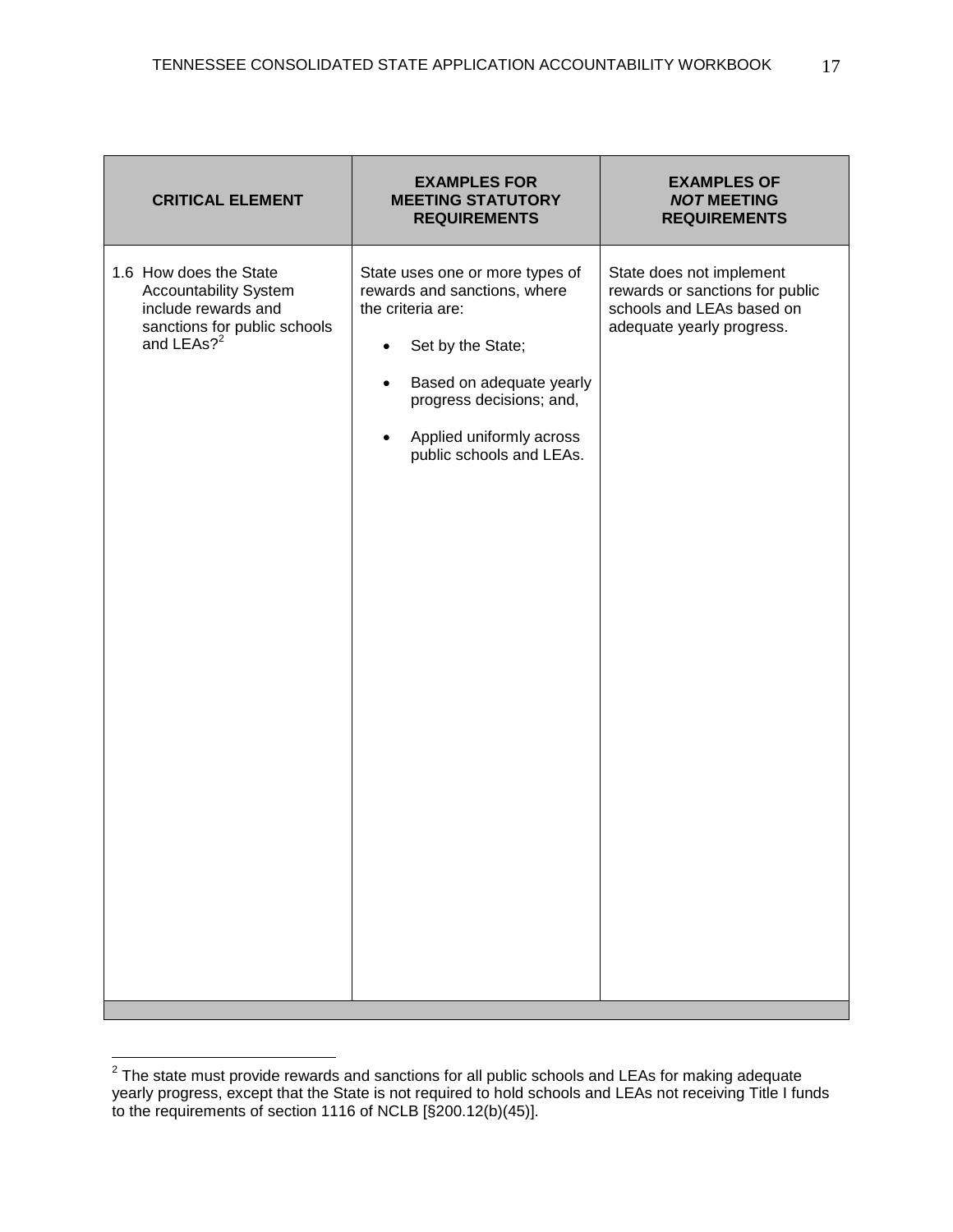As a result of its unified single accountability system, the State recognizes two groups of schools: those that have exceeded their AYP for two or more years and those that significantly close the achievement gap between their subgroup student populations. Both groups of schools must also demonstrate strong value-added scores. These schools will be recognized on the State's report card site. The State will utilize the same recognition process for LEAs that significantly close the achievement gap and/or exceed their AYP for two or more consecutive years.

From the two groups of recognized schools, two Title I schools will be recognized to represent Tennessee nationally for having made the greatest gains in closing the achievement gap and/or exceeding their AYP for two or more consecutive years. These schools will be recognized at State Title I conferences and representatives from the schools will be sent to the National Title I conference to represent the State. Representatives from these schools will be utilized as part of the State's School Support System.

Because of its unified single accountability system, both Title I and non-Title I schools, and LEAs will face similar sanctions. All state schools enter the same sanction category in year 2 of school improvement. Title I schools face additional sanctions at each category of school improvement. These requirements are summarized in Attachment A.

Links to Supporting Evidence: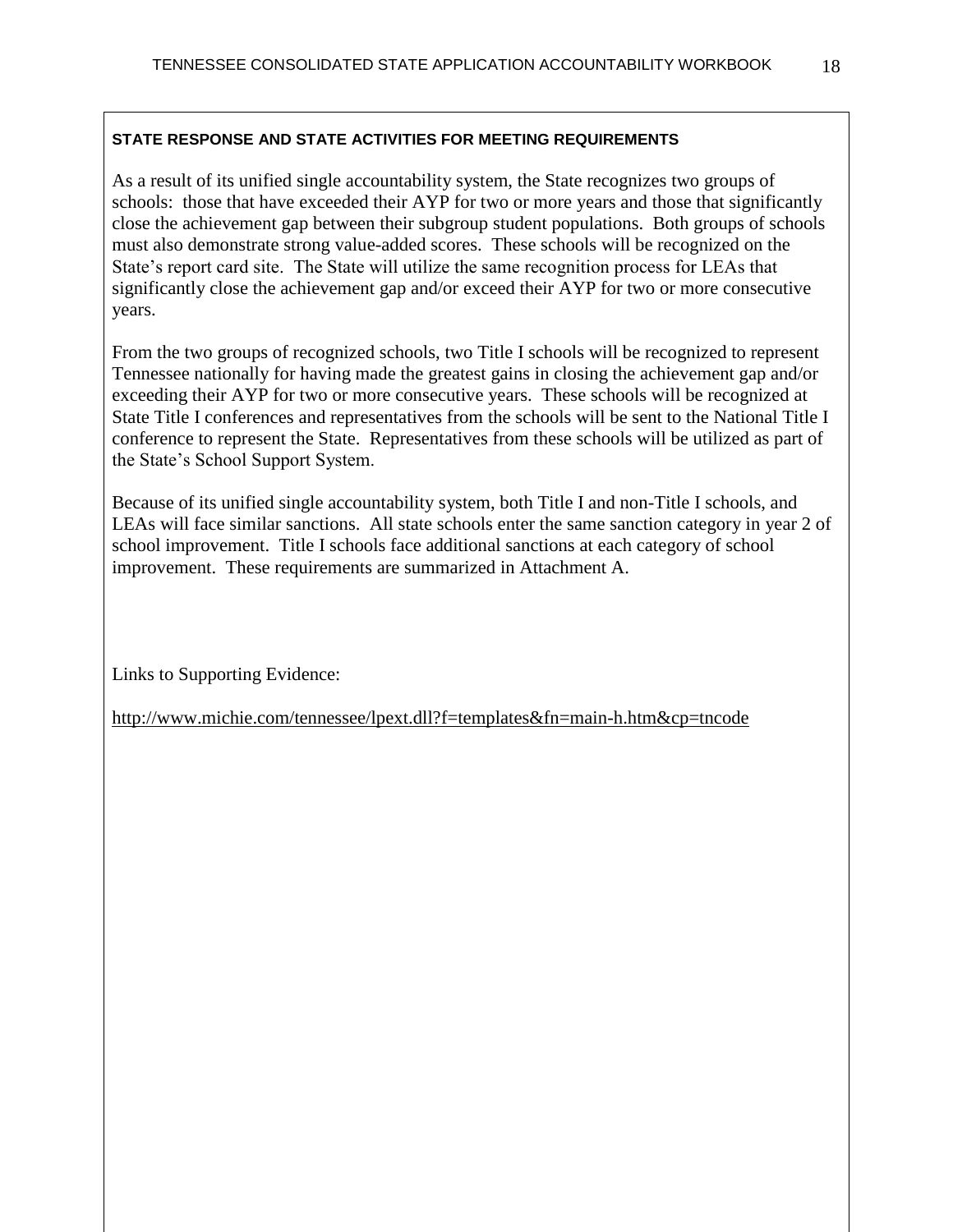| <b>CRITICAL ELEMENT</b>                                                                         | <b>EXAMPLES FOR</b><br><b>MEETING STATUTORY</b><br><b>REQUIREMENTS</b>                                                                                                                                                                                        | <b>EXAMPLES OF</b><br><b>NOT MEETING</b><br><b>REQUIREMENTS</b>                                                 |
|-------------------------------------------------------------------------------------------------|---------------------------------------------------------------------------------------------------------------------------------------------------------------------------------------------------------------------------------------------------------------|-----------------------------------------------------------------------------------------------------------------|
| 2.1 How does the State<br><b>Accountability System</b><br>include all students in the<br>State? | All students in the State are<br>included in the State<br>Accountability System.<br>The definitions of "public school"<br>and "LEA" account for all<br>students enrolled in the public<br>school district, regardless of<br>program or type of public school. | Public school students exist in<br>the State for whom the State<br>Accountability System makes no<br>provision. |

# **PRINCIPLE 2. All students are included in the State Accountability System.**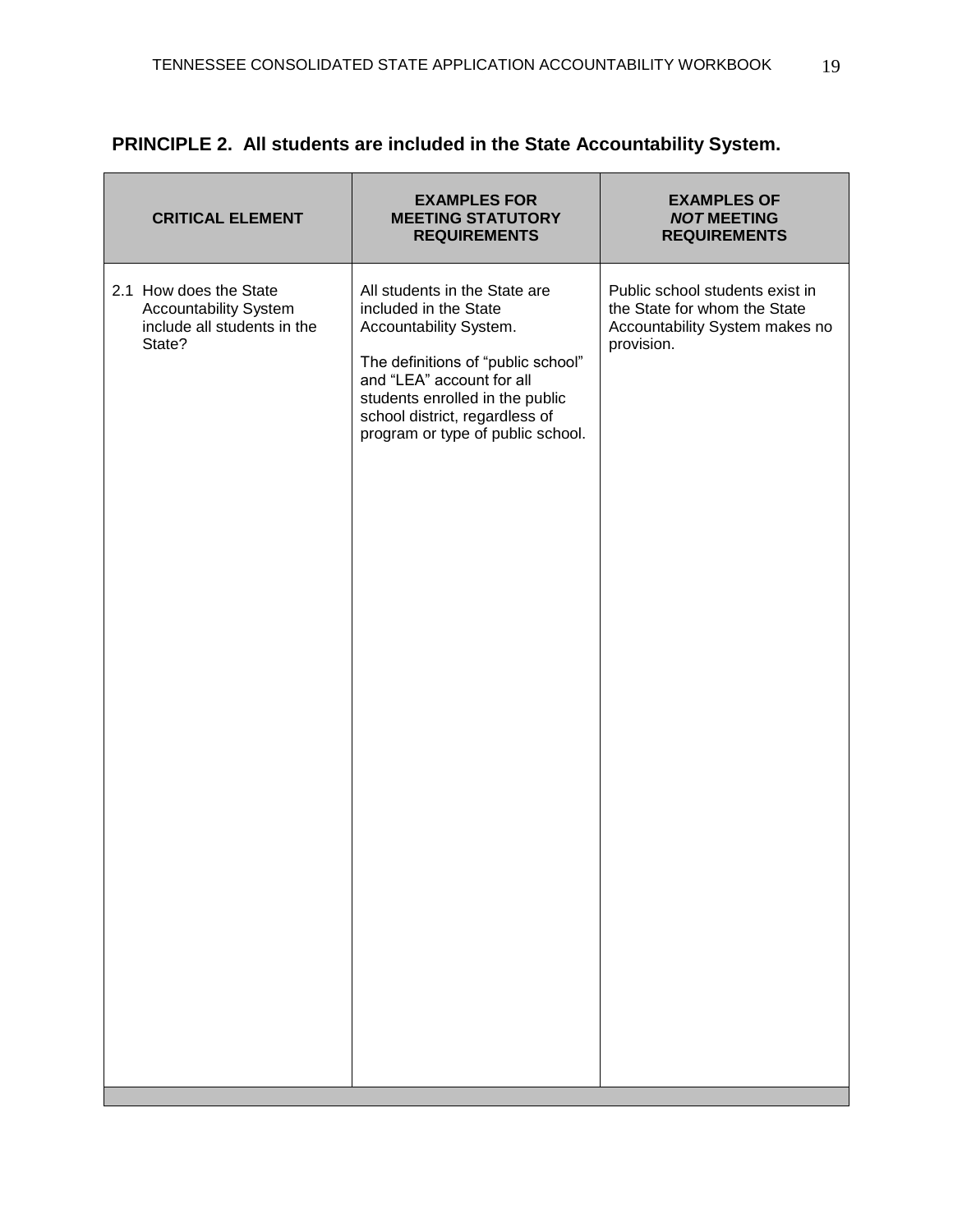All students enrolled in Tennessee public schools are required to participate in the Tennessee Comprehensive Assessment Program. Only students who have significant medical emergencies may be exempted from participation. LEAs arrange for make up sessions when students are absent on the testing dates.

Beginning with Spring 2003, answer sheets for all students have been required to be returned to the State for processing. The answer sheet for all students, including those that did not participate, will be coded with the required demographic information so that the State may calculate the participation rate for all students and all required subgroups.

The State calculates the participation rate by dividing the number of attempted tests by the number of submitted test answer sheets. An attempted test is one in which the student attempted at least to answer some question on these required subtests of the TCAP: reading, language arts, writing, and/or math. The State clearly communicates to LEAs in written guidance as well as during conferences and workshops that every child must attempt the test. To check for the reliability of this system, the State randomly audits schools' submitted answer sheets against the schools' reported enrollment for the first day of testing.

Links to Supporting Evidence:

TCAP Administration Manual – Elementary/Middle http://state.tn.us/education/assessment/doc/ach\_tam.pdf

TCAP Administration Manual – Secondary <http://www.state.tn.us/education/assessment/doc/tsgweoctam.pdf>

TCAP Administration Manual – Writing [http://www.state.tn.us/education/assessment/doc/Writingtam\\_08.pdf](http://www.state.tn.us/education/assessment/doc/Writingtam_08.pdf)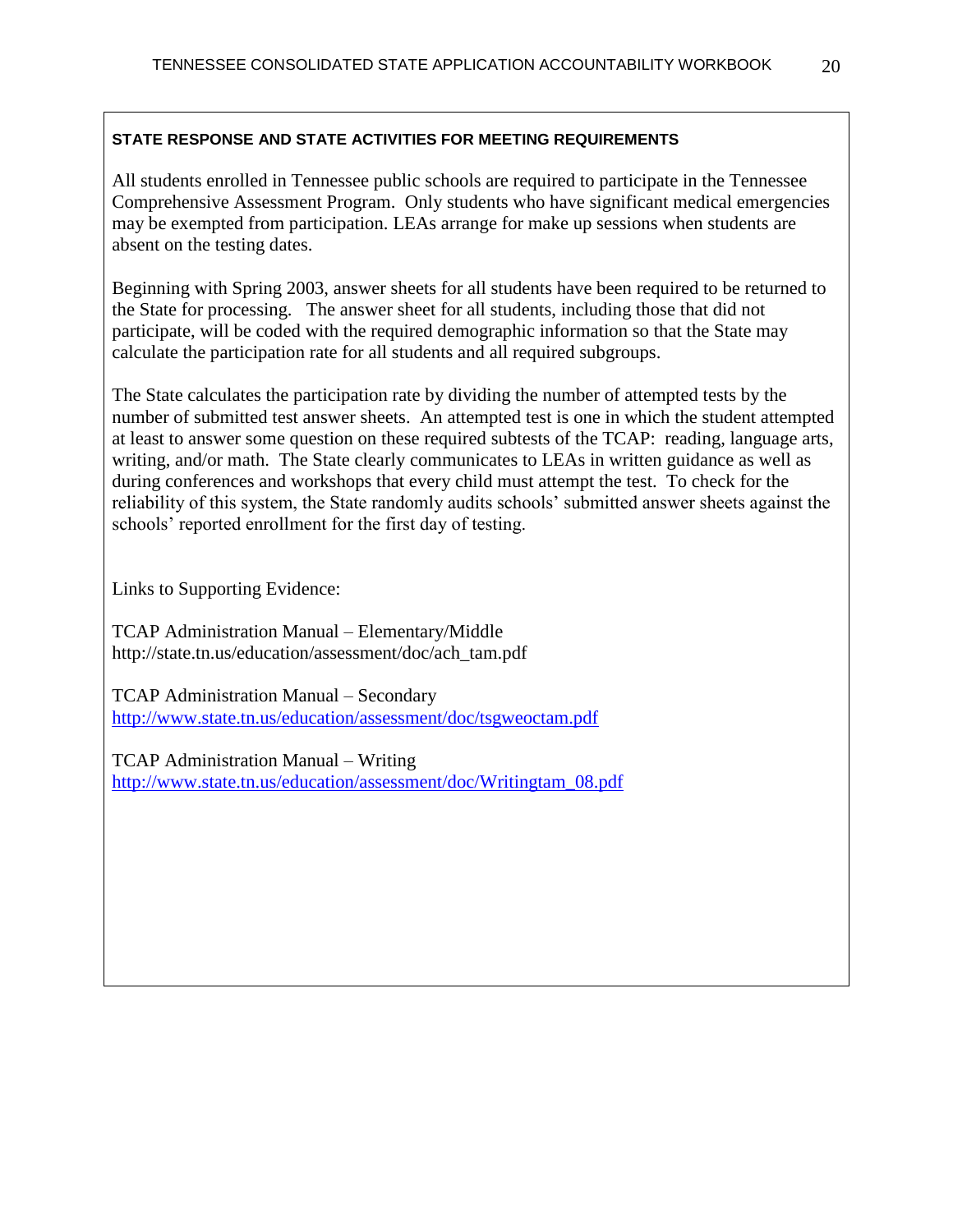| <b>CRITICAL ELEMENT</b>                                                                                | <b>EXAMPLES FOR</b><br><b>MEETING STATUTORY</b><br><b>REQUIREMENTS</b>                                                                                                                                                    | <b>EXAMPLES OF</b><br><b>NOT MEETING</b><br><b>REQUIREMENTS</b>                                                                                                                                                                                                          |
|--------------------------------------------------------------------------------------------------------|---------------------------------------------------------------------------------------------------------------------------------------------------------------------------------------------------------------------------|--------------------------------------------------------------------------------------------------------------------------------------------------------------------------------------------------------------------------------------------------------------------------|
| 2.2 How does the State define<br>"full academic year" for<br>identifying students in AYP<br>decisions? | The State has a definition of "full"<br>academic year" for determining<br>which students are to be included<br>in decisions about AYP.<br>The definition of full academic<br>year is consistent and applied<br>statewide. | LEAs have varying definitions of<br>"full academic year."<br>The State's definition excludes<br>students who must transfer from<br>one district to another as they<br>advance to the next grade.<br>The definition of full academic<br>year is not applied consistently. |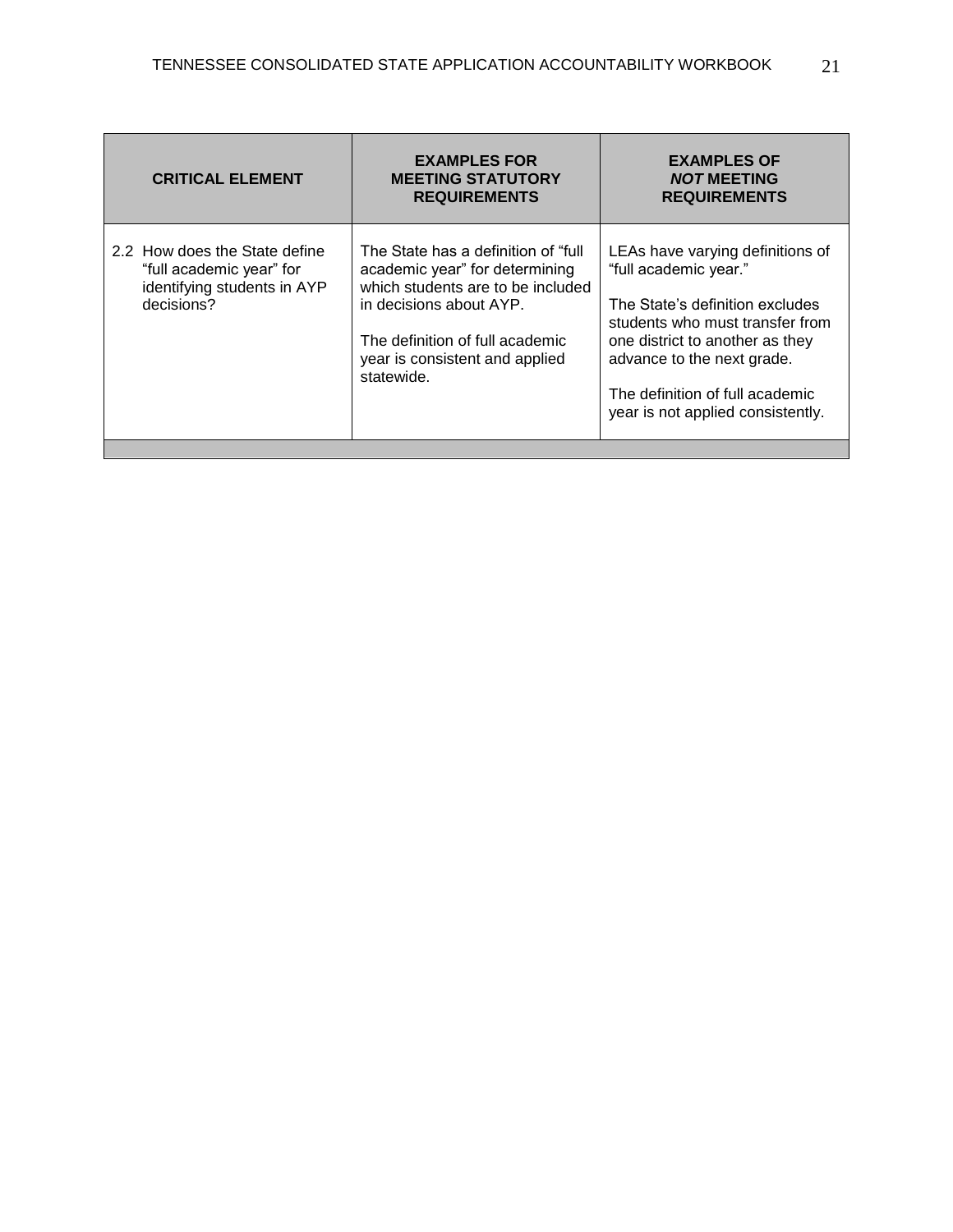A full academic year is defined as continuous enrollment in a school, district, or the state from at least one day of the first reporting period (consisting of the first 20 days of the school year and reported October 31) until test administration. This information is required to be coded on the students' test answer sheets. In cases in which students are absent because of suspension, the suspended students are still considered enrolled in the school.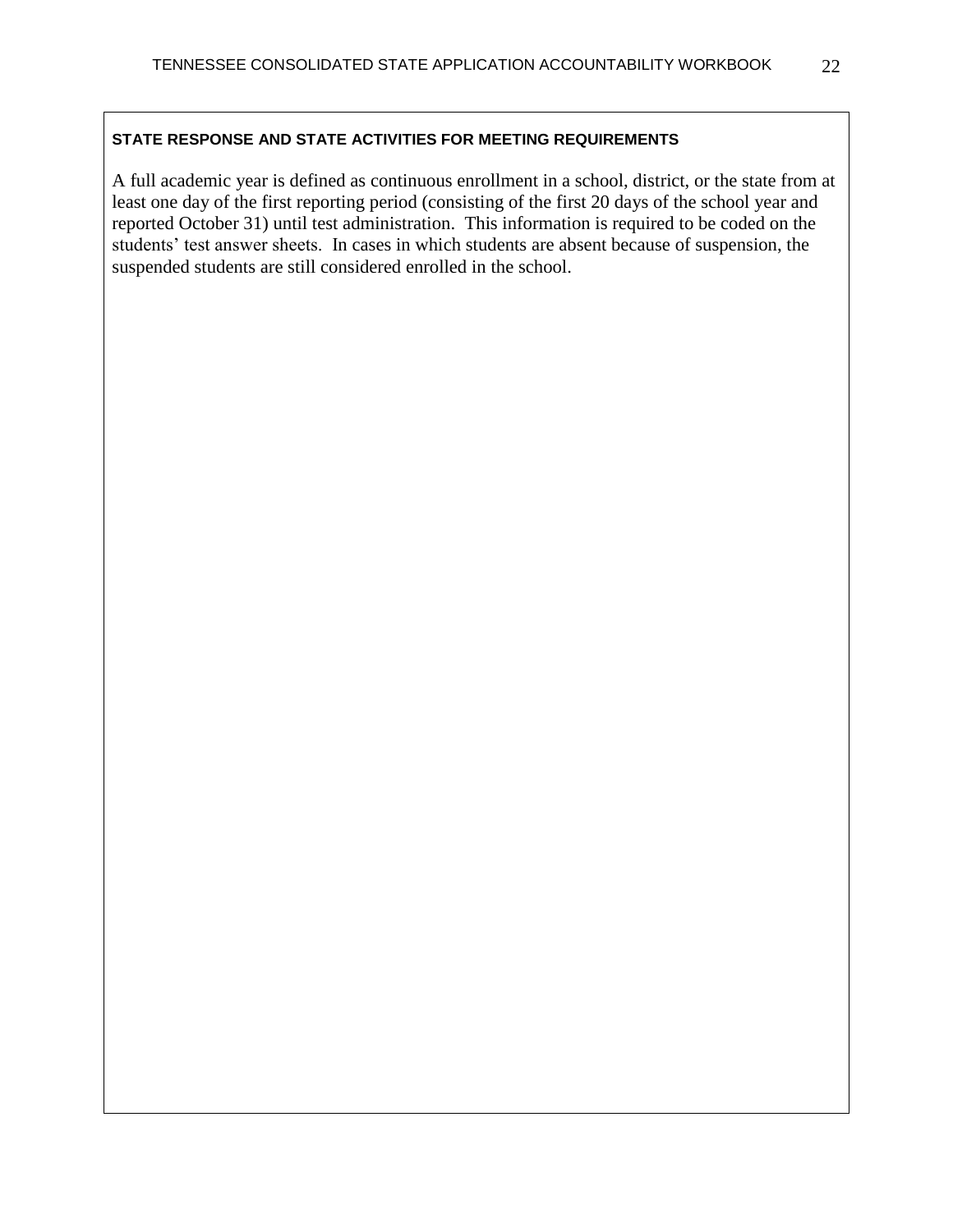| <b>CRITICAL ELEMENT</b>                                                                                                                                               | <b>EXAMPLES FOR</b><br><b>MEETING STATUTORY</b><br><b>REQUIREMENTS</b>                                                                                                                                                                                                                                                             | <b>EXAMPLES OF</b><br><b>NOT MEETING</b><br><b>REQUIREMENTS</b>                                                                                                                                                                                                                                                                                                                                                                                                                    |
|-----------------------------------------------------------------------------------------------------------------------------------------------------------------------|------------------------------------------------------------------------------------------------------------------------------------------------------------------------------------------------------------------------------------------------------------------------------------------------------------------------------------|------------------------------------------------------------------------------------------------------------------------------------------------------------------------------------------------------------------------------------------------------------------------------------------------------------------------------------------------------------------------------------------------------------------------------------------------------------------------------------|
| 2.3 How does the State<br><b>Accountability System</b><br>determine which students<br>have attended the same<br>public school and/or LEA for<br>a full academic year? | State holds public schools<br>accountable for students who<br>were enrolled at the same public<br>school for a full academic year.<br>State holds LEAs accountable for<br>students who transfer during the<br>full academic year from one<br>public school within the district to<br>another public school within the<br>district. | State definition requires students<br>to attend the same public school<br>for more than a full academic<br>year to be included in public<br>school accountability.<br>State definition requires students<br>to attend school in the same<br>district for more than a full<br>academic year to be included in<br>district accountability.<br>State holds public schools<br>accountable for students who<br>have not attended the same<br>public school for a full academic<br>year. |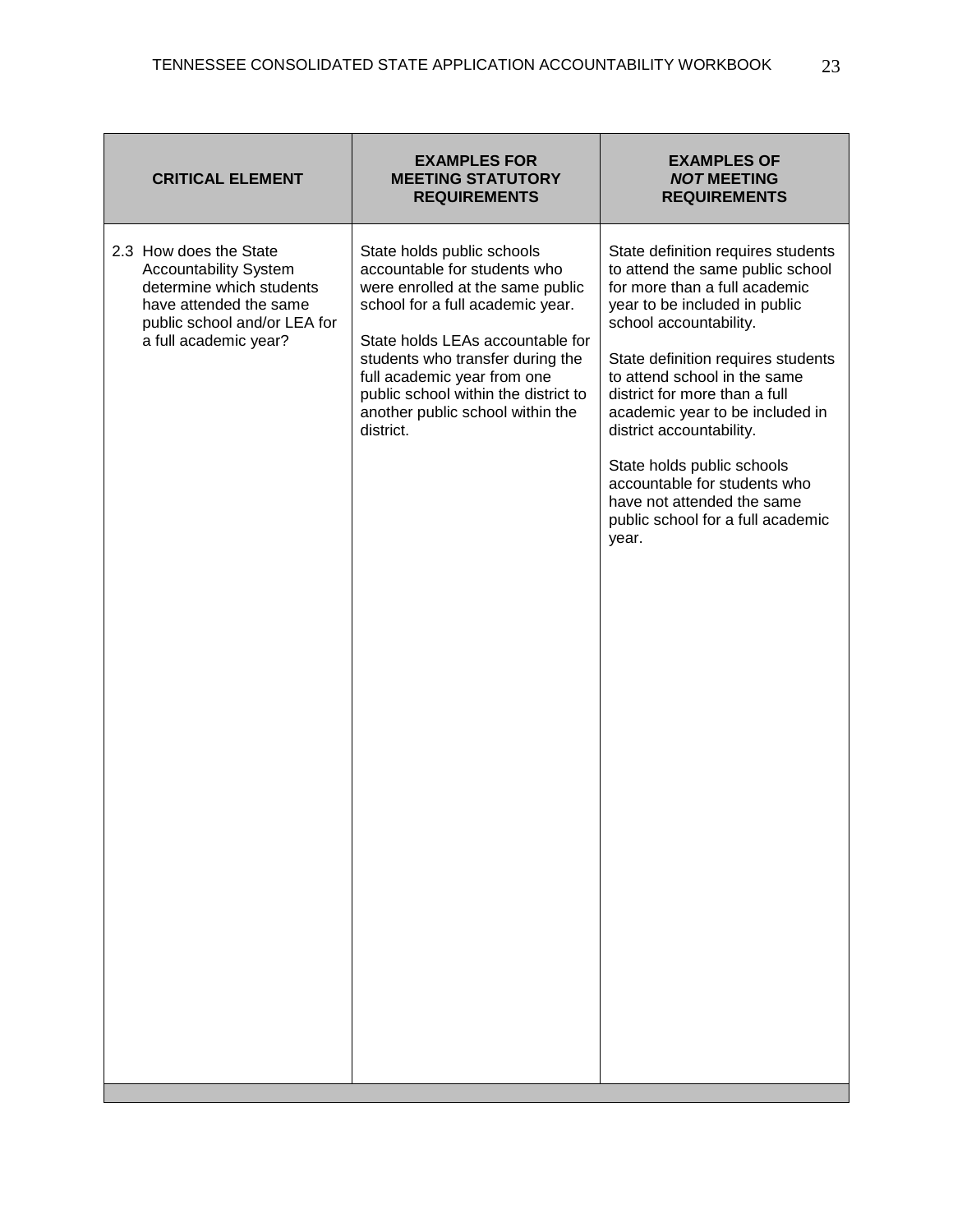The TCAP answer sheet identifies students who have been in the school, district, or state continuously for less than a full academic year. When the State analyzes test results for the purposes of accountability, only students who were in the school, district, or state for the full academic year are included in the appropriate category(s).

Please see the State's response to Critical Element 2.2 for the definition of a full academic year.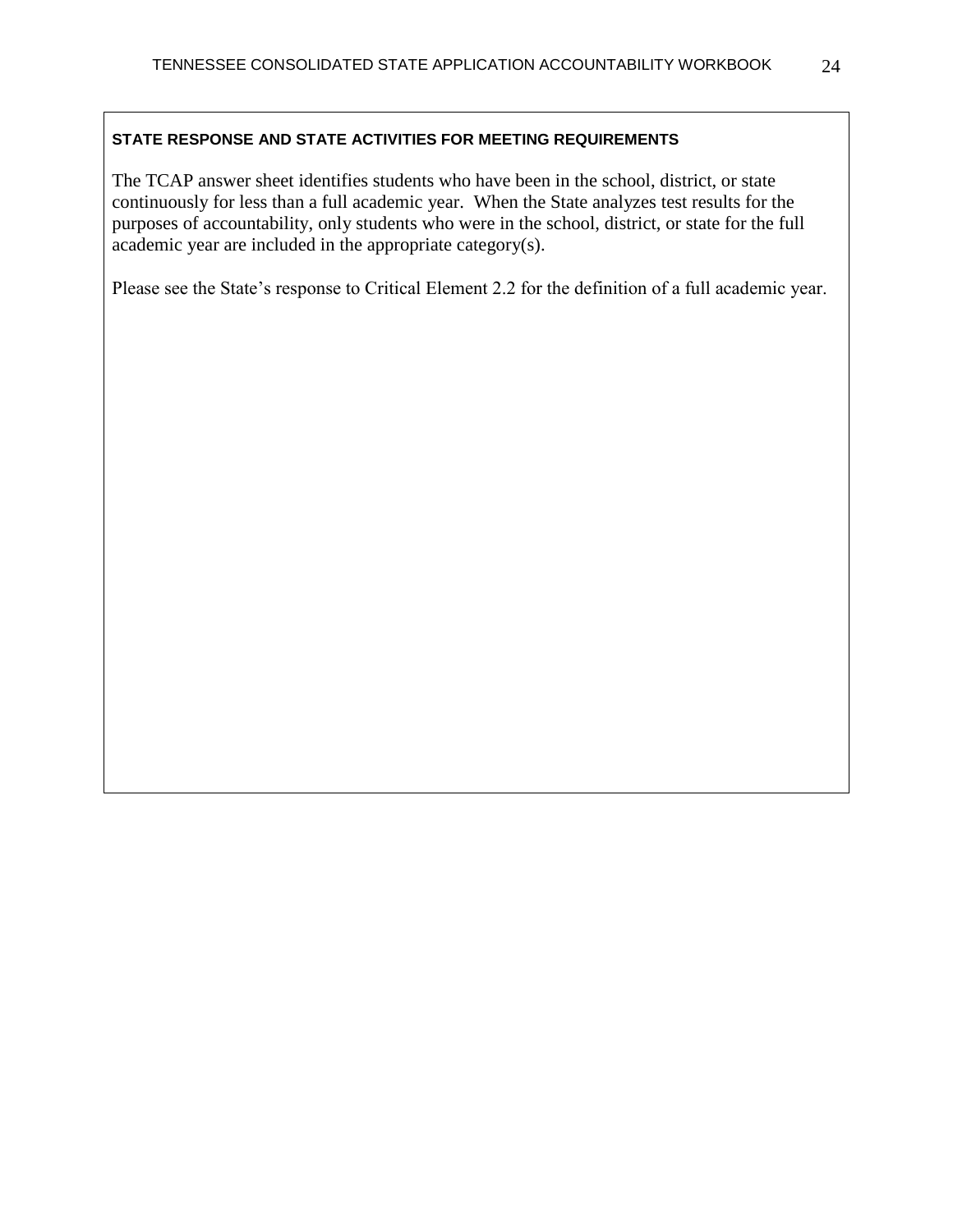## **PRINCIPLE 3. State definition of AYP is based on expectations for growth in student achievement that is continuous and substantial, such that all students are proficient in reading/language arts and mathematics no later than 2013-2014.**

| <b>CRITICAL ELEMENT</b>                                                                                                                                                                           | <b>EXAMPLES FOR</b><br><b>MEETING REQUIREMENTS</b>                                                                                                                                                                                  | <b>EXAMPLES OF</b><br><b>NOT MEETING</b><br><b>REQUIREMENTS</b>                                                                                              |
|---------------------------------------------------------------------------------------------------------------------------------------------------------------------------------------------------|-------------------------------------------------------------------------------------------------------------------------------------------------------------------------------------------------------------------------------------|--------------------------------------------------------------------------------------------------------------------------------------------------------------|
| 3.1 How does the State's<br>definition of adequate yearly<br>progress require all students<br>to be proficient in<br>reading/language arts and<br>mathematics by the 2013-<br>2014 academic year? | The State has a timeline for<br>ensuring that all students will<br>meet or exceed the State's<br>proficient level of academic<br>achievement in reading/language<br>arts <sup>3</sup> and mathematics, not later<br>than 2013-2014. | State definition does not require<br>all students to achieve<br>proficiency by 2013-2014.<br>State extends the timeline past<br>the 2013-2014 academic year. |
|                                                                                                                                                                                                   |                                                                                                                                                                                                                                     |                                                                                                                                                              |

 3 If the state has separate assessments to cover its language arts standards (e.g., reading and writing), the State must create a method to include scores from all the relevant assessments.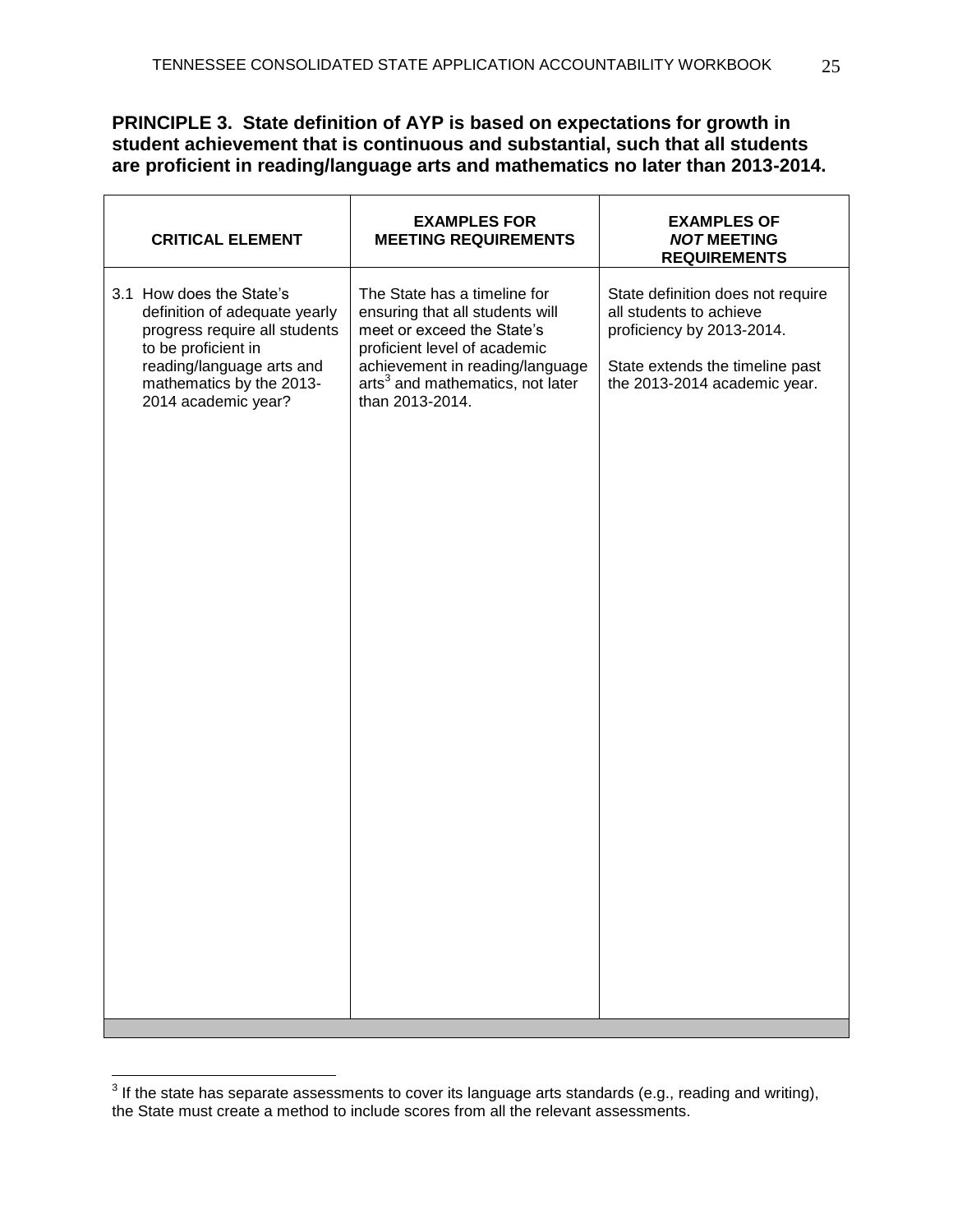### **CRITICAL ELEMENT**

**EXAMPLES FOR MEETING REQUIREMENTS**

#### **EXAMPLES OF** *NOT* **MEETING REQUIREMENTS**

### **STATE RESPONSE AND STATE ACTIVITIES FOR MEETING REQUIREMENTS**

Starting points, intermediate goals, and annual measurable objectives were set separately for reading/language arts and math in Summer 2010 such that they yield 100% proficiency for the State, LEAs, schools, and all required subgroups by 2013-14. Using the starting points for each content area and grade span, the amount of annual growth necessary to reach 100% within the 5 year period was calculated. Separate starting points, intermediate goals, and annual measurable objectives for math and reading/language arts were established for two levels: elementarymiddle and high school levels. Reading/language arts were determined in the following manner: Grades  $3 - 8 -$  Combining the results of the TCAP reading, language arts, and writing assessments (grades 5 and 8)

High School – Combining the results of the High School English and writing assessment (Grade 11)

The State has defined proficient on the Writing Assessments as scoring a 4 or above (out of 6) on the evaluation rubric.

Students who took the High School Math test in middle school will bank their scores until they reach high school. Those "banked" scores are included in the math AYP determination for the high school they attend.

All schools, Title I and non-Title I, which fail to meet annual measurable objectives in the same content area (math or reading/language arts) or the additional indicator (attendance rate or graduation rate) for two consecutive years are identified as in improvement status or moved to the next improvement category, according the Accountability Chart found in Attachment A. All districts which fail to meet annual measurable objectives in both their elementary/middle school and high school levels in a single content area (math or reading/language arts) or the additional indicator (attendance rate and graduation rate) for the first year are identified as LEA Target status. If the district misses the same, or another, single content area at both the elementary/middle school and the high school levels for the second year, the district is identified as in LEA Improvement status, or moved to the next improvement category, according to the Accountability Chart found in Attachment B. The State uses the "Same Subject, All Grade Spans" practice. Districts which contain only one grade span level, either elementary/middle or high school, and fail to meet annual measurable objectives in the same content area (math and reading/language arts) or the additional indicator for two consecutive years are identified in LEA Improvement or moved to the next improvement category, according to the Accountability Chart found in Attachment B.

The State rounds its AYP calculations to the nearest whole number.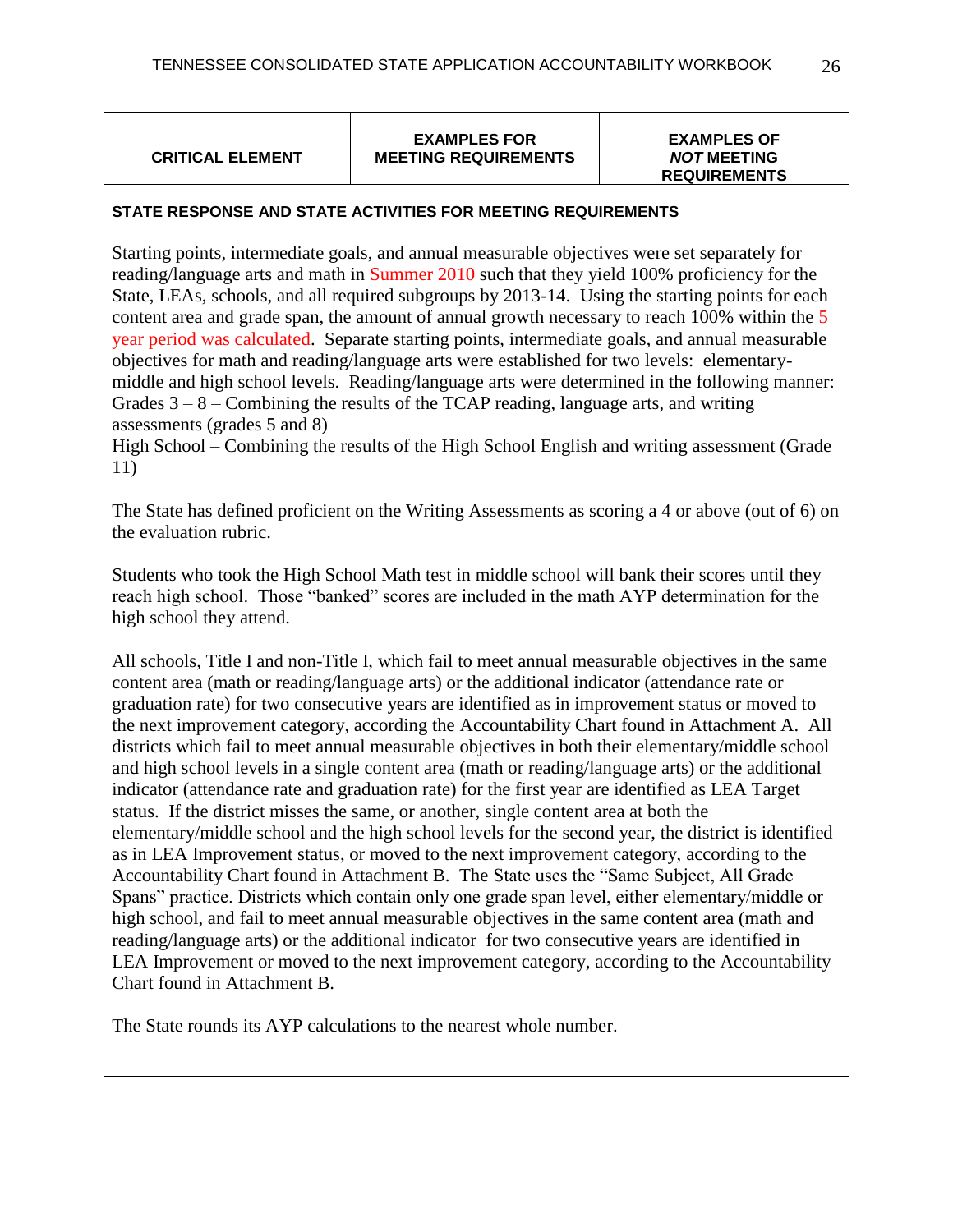| <b>CRITICAL ELEMENT</b>                                                                                                                      | <b>EXAMPLES FOR</b><br><b>MEETING REQUIREMENTS</b>                                                                                                                                                                                                                                                                                                                                                                                                                                                                                                                                                                                                                                                                                                                                                                                                                                                                                                                                           | <b>EXAMPLES OF</b><br><b>NOT MEETING REQUIREMENTS</b>                                   |
|----------------------------------------------------------------------------------------------------------------------------------------------|----------------------------------------------------------------------------------------------------------------------------------------------------------------------------------------------------------------------------------------------------------------------------------------------------------------------------------------------------------------------------------------------------------------------------------------------------------------------------------------------------------------------------------------------------------------------------------------------------------------------------------------------------------------------------------------------------------------------------------------------------------------------------------------------------------------------------------------------------------------------------------------------------------------------------------------------------------------------------------------------|-----------------------------------------------------------------------------------------|
| 3.2 How does the State<br><b>Accountability System</b><br>determine whether each<br>student subgroup, public<br>school and LEA makes<br>AYP? | For a public school and LEA to<br>make adequate yearly progress,<br>each student subgroup must<br>meet or exceed the State annual<br>measurable objectives, each<br>student subgroup must have at<br>least a 95% participation rate in<br>the statewide assessments, and<br>the school must meet the State's<br>requirement for other academic<br>indicators.<br>However, if in any particular year<br>the student subgroup does not<br>meet those annual measurable<br>objectives, the public school or<br>LEA may be considered to have<br>made AYP, if the percentage of<br>students in that group who did<br>not meet or exceed the proficient<br>level of academic achievement<br>on the State assessments for that<br>year decreased by 10% of that<br>percentage from the preceding<br>public school year; that group<br>made progress on one or more of<br>the State's academic indicators;<br>and that group had at least 95%<br>participation rate on the<br>statewide assessment. | State uses different method for<br>calculating how public schools and<br>LEAs make AYP. |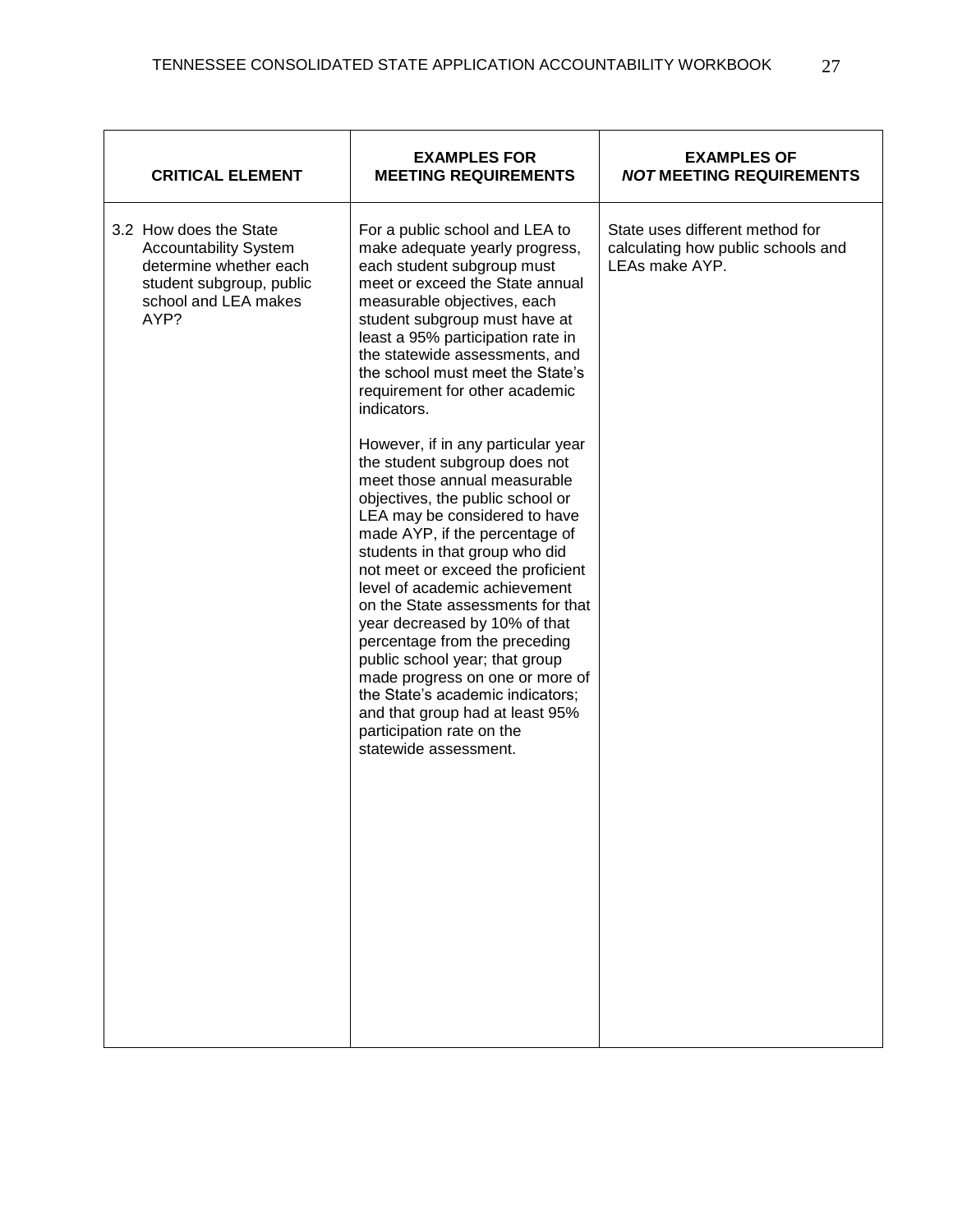In order for schools and LEAs to make AYP, each must meet or exceed:

- A 95% participation rate in the required TCAP accountability tests for all students and for each student subgroup;
- Annual measurable objectives in reading/language arts and math for all students and for each student subgroup with the application of a 95% confidence interval, and,
- Performance objectives for the additional indicator for all students or show improvement in meeting the objectives.

If a school or LEA fails to meet annual measurable objectives, a school or LEA may make AYP if the subgroup not making AYP reduces the percent of below proficient students by 10% from the previous year, 19% from two years previously, or 27% from three years previously – and makes progress on the additional indicator.

Under flexibility granted through the growth model pilot program, elementary/middle schools and the elementary/middle level for districts may also meet annual measurable objectives using students' projected scores on future assessments. In the growth model, the State will use all  $4<sup>th</sup>$  grade students' projected scores on the  $7<sup>th</sup>$  grade assessment,  $5<sup>th</sup>$  grade students' projected scores on the  $8<sup>th</sup>$  grade assessment, and  $6<sup>th</sup> - 8<sup>th</sup>$  grade students' projected scores on the high school assessment. The State will apply current year scores for 3<sup>rd</sup> grade students, students new to the State testing system, and students assessed under alternative standards. To meet AYP through this option, schools and districts must meet the annual measurable objectives for each student subgroup without the application of a confidence interval. More details at:

<http://www.state.tn.us/education/nclb/doc/NCLB%20GrowthModelProposal.pdf> .

AYP status for schools that cross both levels, elementary-middle and high school, are determined at both levels. Sanctions and rewards are applied only to the level(s) affected.

The elementary/middle additional indicator is attendance rate and the high school additional indicator is graduation rate.

Tennessee will calculate 2009-2010 AYP on the most current year data only due to the implementation of new assessments. Schools and districts are able to meet AYP by using their most current year data only. Tennessee will not allow averaging for the 2009-2010 AYP calculations due to the implementation of new assessments. In 2010-2011 when two-year data is available for assessments based on the same achievement levels, schools and districts will be able to use most current two-year averages. The following year in 2011-2012 when three-year data is available for assessments based on the same achievement levels, schools and districts will be able to use the most current three-year averages.

In calculating AYP for student subgroups, 45 or more students must be included to assure high levels of reliability.

All students' scores are used as an aggregate to determine the AYP of schools as a whole. All schools' scores are used as an aggregate to determine the AYP of LEAs.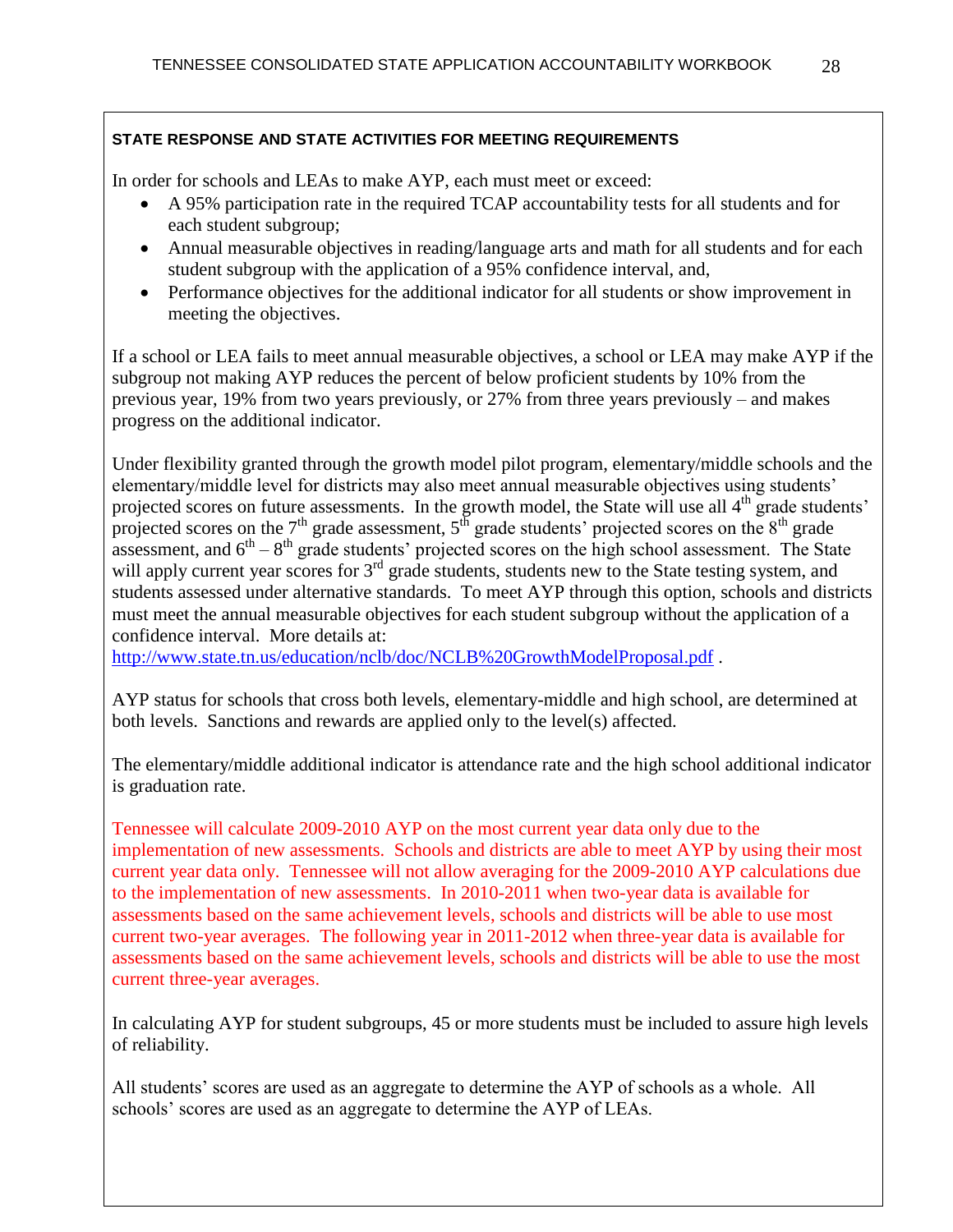| <b>CRITICAL ELEMENT</b>                                                                           | <b>EXAMPLES FOR</b><br><b>MEETING REQUIREMENTS</b>                                                                                                                                                                                                                                                                                                                                                                                                                                                                                                                                                                                                                                                                                                                                                                                                                                                                                                                                                                                                                    | <b>EXAMPLES OF</b><br><b>NOT MEETING</b><br><b>REQUIREMENTS</b>                                                         |
|---------------------------------------------------------------------------------------------------|-----------------------------------------------------------------------------------------------------------------------------------------------------------------------------------------------------------------------------------------------------------------------------------------------------------------------------------------------------------------------------------------------------------------------------------------------------------------------------------------------------------------------------------------------------------------------------------------------------------------------------------------------------------------------------------------------------------------------------------------------------------------------------------------------------------------------------------------------------------------------------------------------------------------------------------------------------------------------------------------------------------------------------------------------------------------------|-------------------------------------------------------------------------------------------------------------------------|
| 3.2a What is the State's starting<br>point for calculating<br><b>Adequate Yearly</b><br>Progress? | Using data from the 2001-2002<br>school year, the State<br>established separate starting<br>points in reading/language arts<br>and mathematics for measuring<br>the percentage of students<br>meeting or exceeding the State's<br>proficient level of academic<br>achievement.<br>Each starting point is based, at a<br>minimum, on the higher of the<br>following percentages of students<br>at the proficient level: (1) the<br>percentage in the State of<br>proficient students in the lowest-<br>achieving student subgroup; or,<br>(2) the percentage of proficient<br>students in a public school at the<br>20 <sup>th</sup> percentile of the State's total<br>enrollment among all schools<br>ranked by the percentage of<br>students at the proficient level.<br>A State may use these<br>procedures to establish separate<br>starting points by grade span;<br>however, the starting point must<br>be the same for all like schools<br>(e.g., one same starting point for<br>all elementary schools, one same<br>starting point for all middle<br>schools) | The State Accountability System<br>uses a different method for<br>calculating the starting point (or<br>baseline data). |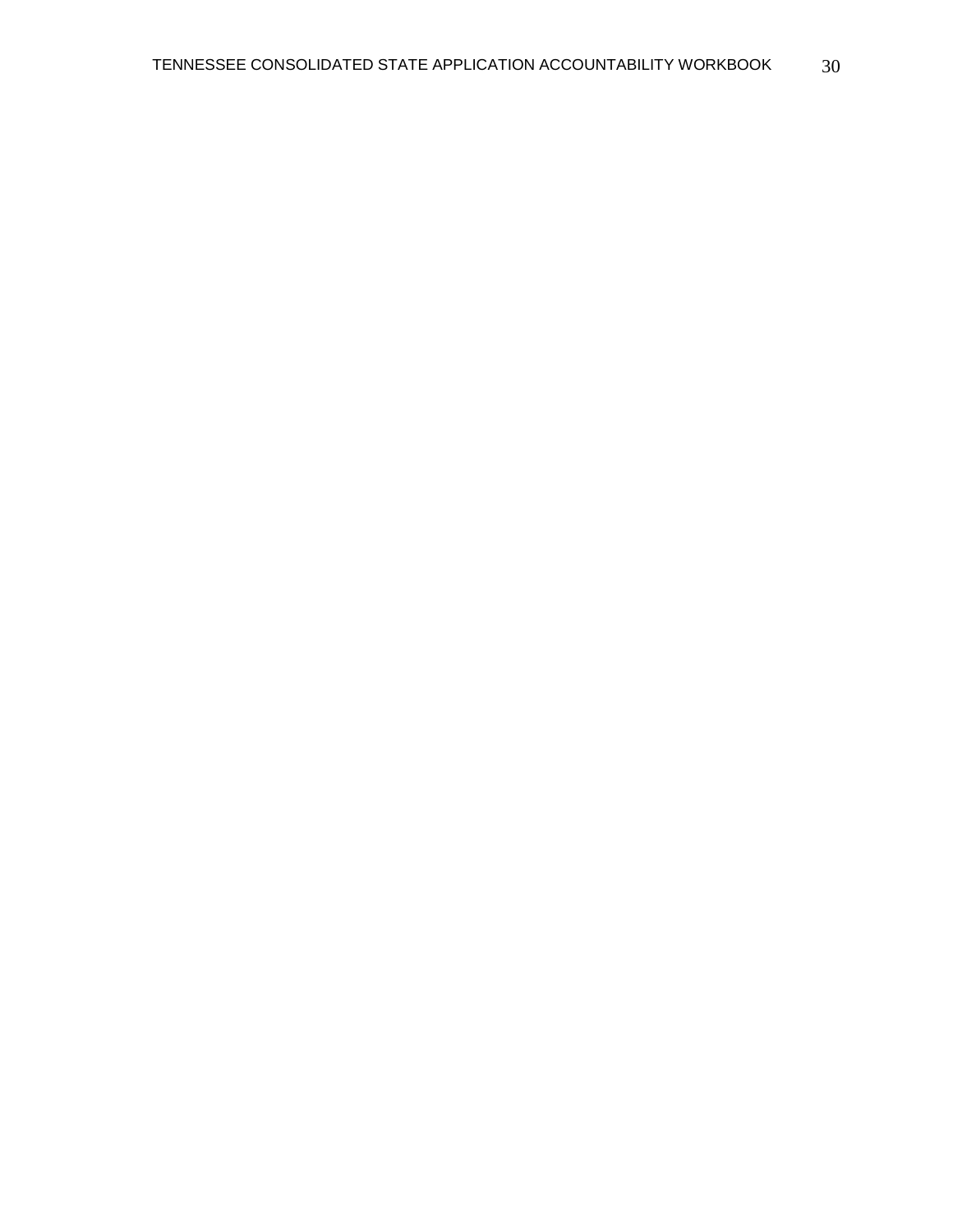AYP starting points were determined in Summer 2010 by the higher of the two calculations described below:

1. Average TCAP proficiency percentages were calculated for each school at each grade span in reading/language arts and math separately. Schools were sorted by the required grade span and ranked from highest to lowest based on performance. Beginning with the lowest performing school and moving up, enrollments were aggregated until 20 percent of the State's enrollment for that grade span level was captured. The score of the school at the  $20<sup>th</sup>$  percentile of enrollment was the score that was used for the starting point; or 2. The percentage of the lowest performing subgroup.

These AYP starting points were determined by the test results from school year 2009-2010 for the standards-based assessments in reading/language arts, writing, and mathematics for grades 3 through 8 for the elementary and middle school level.

These AYP starting points were determined by the test results from school year 2009-2010 for the High School Algebra I, English II, and  $11<sup>th</sup>$  grade writing assessments for the high school level.

Two grade spans were determined: elementary/middle and high school.

These reading/language arts and math starting points will be applied to determine whether AYP had been attained for all schools and districts for school year 2009-2010.

For grades 3-8, the reading/language arts score were determined by averaging the Reading/Language Arts Composite Proficiency Score with the Writing Proficiency score as follows:

- Grades 5 and 8 at the weight of 1 part Reading/Language Arts Composite Proficiency Score and .5 part Writing Proficiency Score; and,
- Grades 3, 4, 6, and 7 at the weight of 1 part Reading/Language Arts Composite Proficiency Score.

For high school, the reading/language arts scores were determined by averaging the High School English Proficiency Score at the weight of 1 part and the  $11<sup>th</sup>$  Grade Writing Proficiency Score at .5 part.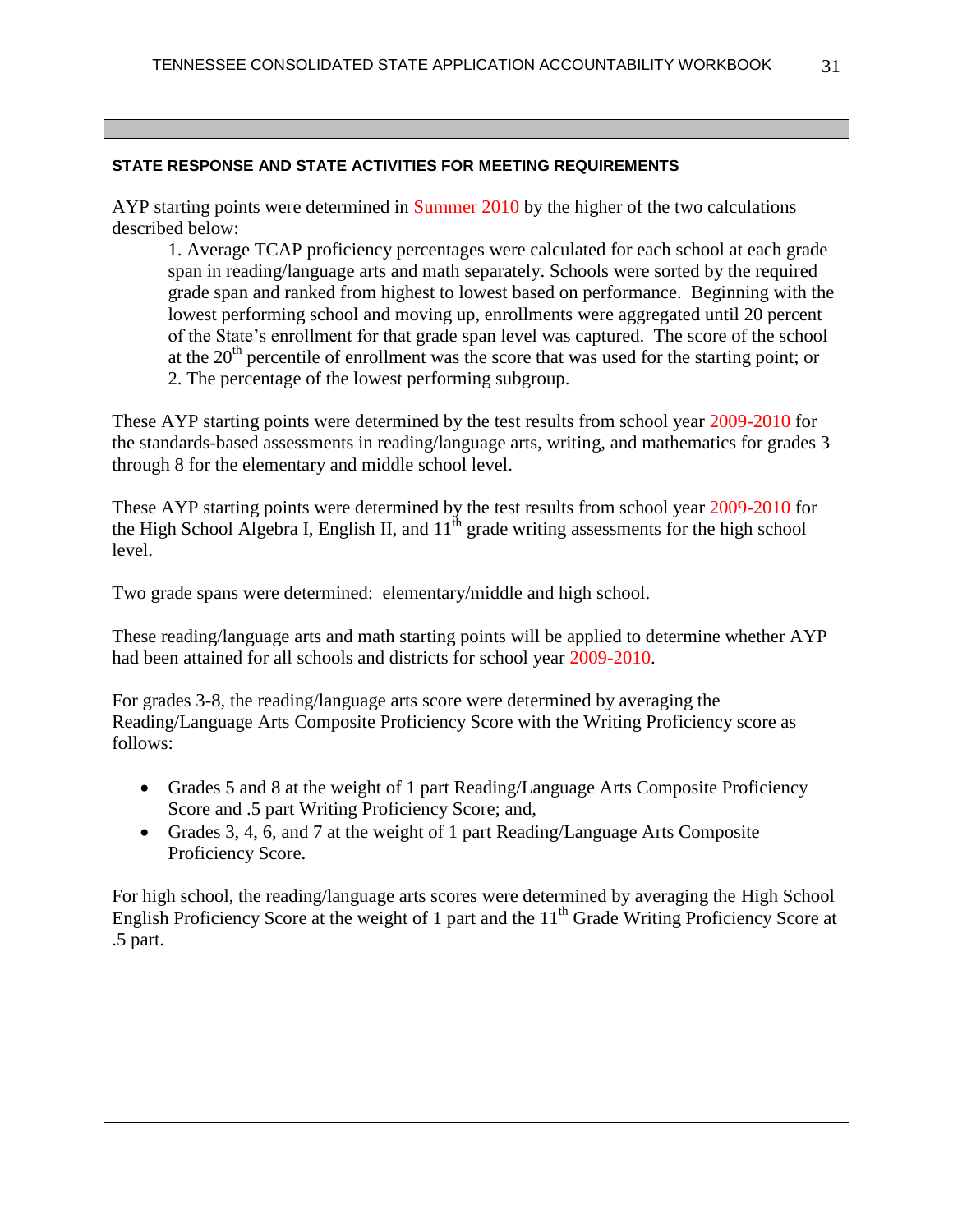| <b>CRITICAL ELEMENT</b>                                                                                   | <b>EXAMPLES FOR</b><br><b>MEETING REQUIREMENTS</b>                                                                                                                                                                                                                                                                                                                                                                                                                                                                                                                                                                                      | <b>EXAMPLES OF</b><br><b>NOT MEETING</b><br><b>REQUIREMENTS</b>                                                                                                                                    |
|-----------------------------------------------------------------------------------------------------------|-----------------------------------------------------------------------------------------------------------------------------------------------------------------------------------------------------------------------------------------------------------------------------------------------------------------------------------------------------------------------------------------------------------------------------------------------------------------------------------------------------------------------------------------------------------------------------------------------------------------------------------------|----------------------------------------------------------------------------------------------------------------------------------------------------------------------------------------------------|
| 3.2b What are the State's annual<br>measurable<br>objectives for determining<br>adequate yearly progress? | State has annual measurable<br>objectives that are consistent<br>with a state's intermediate goals<br>and that identify for each year a<br>minimum percentage of students<br>who must meet or exceed the<br>proficient level of academic<br>achievement on the State's<br>academic assessments.<br>The State's annual measurable<br>objectives ensure that all<br>students meet or exceed the<br>State's proficient level of<br>academic achievement within the<br>timeline.<br>The State's annual measurable<br>objectives are the same<br>throughout the State for each<br>public school, each LEA, and<br>each subgroup of students. | The State Accountability System<br>uses another method for<br>calculating annual measurable<br>objectives.<br>The State Accountability System<br>does not include annual<br>measurable objectives. |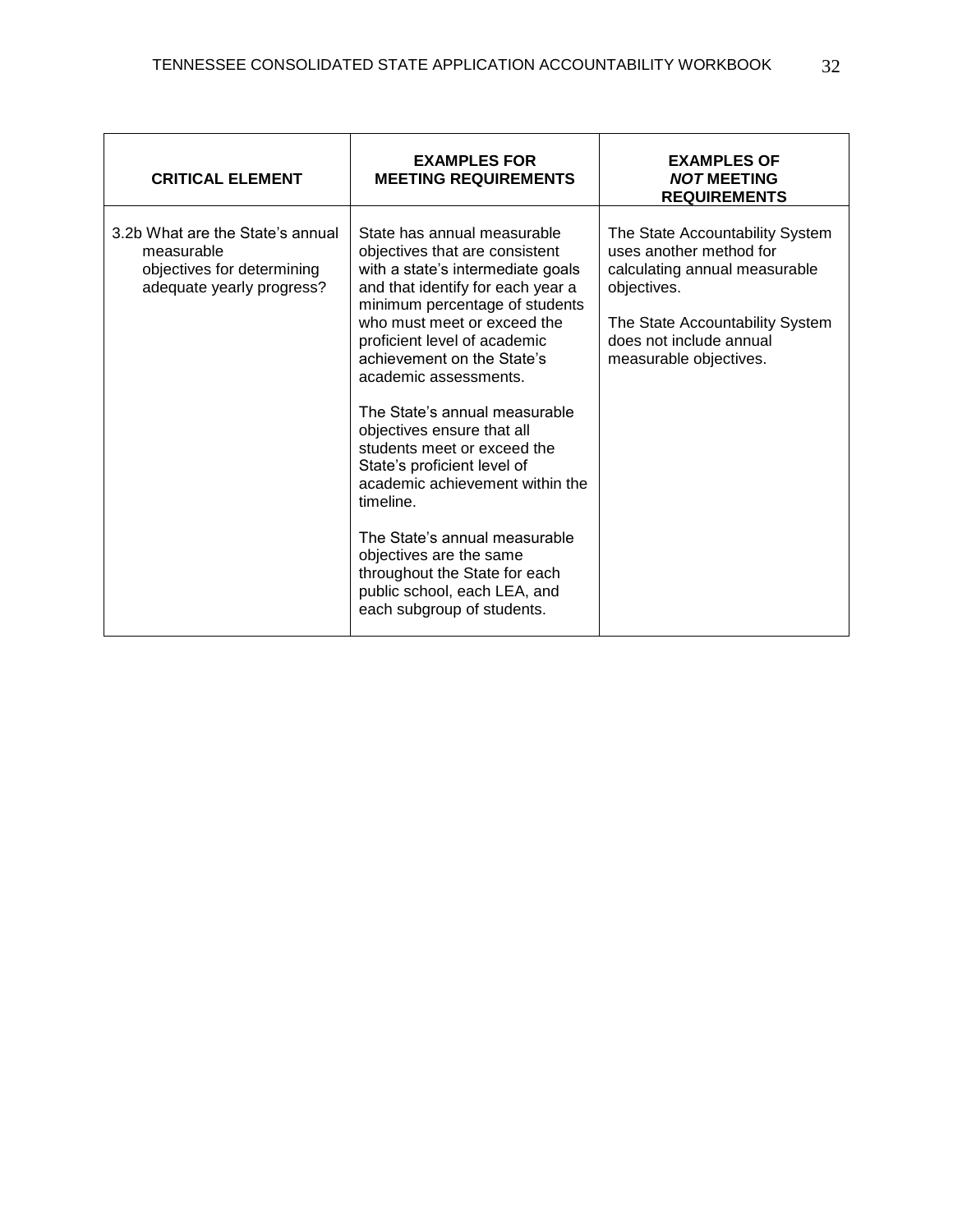Tennessee's accountability system has incorporated all AYP requirements including annual measurable objectives that are applied to all public schools in the State. Annual measurable objectives and goals are the same for the State, every LEA, every school, and all required subgroups of students. Intermediate goals and annual measurable objectives were determined in Summer 2010. These were established to ensure that all students are proficient in reading/language arts and math by 2013-2014.

The State Board of Education adopted annual measurable objectives at its July 30, 2010 meeting.

*Tennessee's Targets for Reading/Language Arts and Math at the Elementary/Middle School Level Determined by the Percent of Students at the Proficient or Advanced Levels*

| <b>School Year</b>          | Reading/Language<br><b>Arts Target</b> | <b>Math Target</b> | <b>Attendance Rate</b> |
|-----------------------------|----------------------------------------|--------------------|------------------------|
| 2002-2003 through 2003-2004 | 77%                                    | 72%                | 93%                    |
| 2004-2005 through 2006-2007 | 83%                                    | 79%                | 93%                    |
| 2007-2008 through 2008-2009 | 89%                                    | 86%                | 93%                    |
| 2009-2010                   | 32%                                    | 20%                | 93%                    |
| 2010-2011                   | 49%                                    | <b>40%</b>         | 93%                    |
| 2011-2012                   | 66%                                    | 60%                | 93%                    |
| 2012-2013                   | 83%                                    | 80%                | 93%                    |
| 2013-2014                   | 100%                                   | 100%               | 93%                    |

*Tennessee's Targets for Reading/Language Arts and Math at the High School Level Determined by the Percent of Students at the Proficient or Advanced Levels* 

| <b>School Year</b>          | Reading/Language<br><b>Arts Target</b> | <b>Math Target</b> | <b>Graduation Rate</b> |
|-----------------------------|----------------------------------------|--------------------|------------------------|
| 2002-2003 through 2003-2004 | 86%                                    | 65%                | 90%                    |
| 2004-2005 through 2006-2007 | 90%                                    | 75%                | 90%                    |
| 2007-2008 through 2008-2009 | 93%                                    | 83%                | 90%                    |
| 2009-2010                   | 49%                                    | 25%                | 90%                    |
| 2010-2011                   | 61%                                    | <b>44%</b>         | 90%                    |
| 2011-2012                   | <b>74%</b>                             | 63%                | 90%                    |
| 2012-2013                   | 87%                                    | 81%                | 90%                    |
| 2013-2014                   | 100%                                   | 100%               | 90%                    |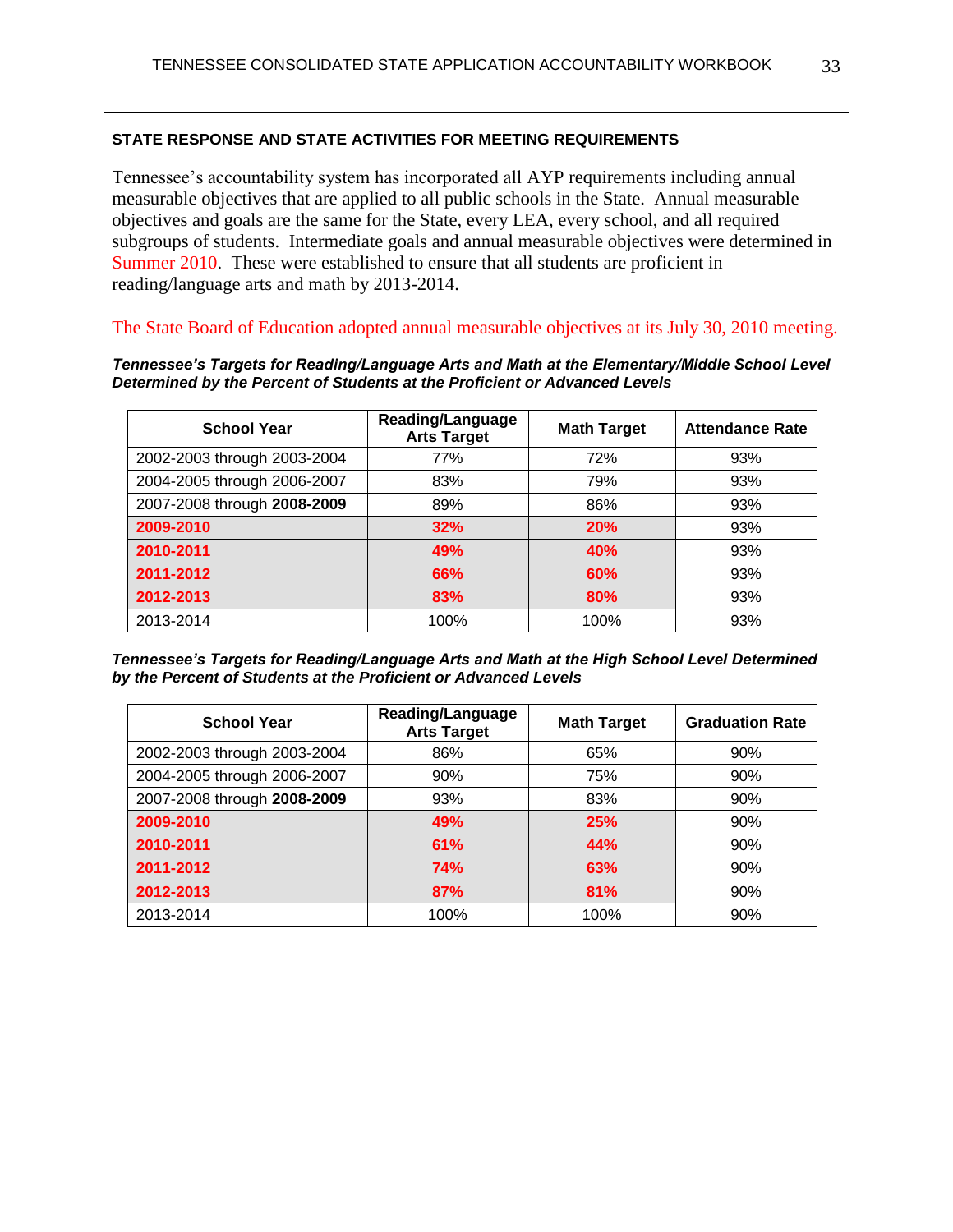| <b>CRITICAL ELEMENT</b>                                                                         | <b>EXAMPLES FOR</b><br><b>MEETING REQUIREMENTS</b>                                                                                                                                                                                                                                                                    | <b>EXAMPLES OF</b><br><b>NOT MEETING</b><br><b>REQUIREMENTS</b>                                                                                                            |
|-------------------------------------------------------------------------------------------------|-----------------------------------------------------------------------------------------------------------------------------------------------------------------------------------------------------------------------------------------------------------------------------------------------------------------------|----------------------------------------------------------------------------------------------------------------------------------------------------------------------------|
| 3.2c What are the State's<br>intermediate goals for<br>determining adequate<br>yearly progress? | State has established<br>intermediate goals that increase<br>in equal increments over the<br>period covered by the State<br>timeline.<br>• The first incremental<br>increase takes effect not<br>later than the 2004-2005<br>academic year.<br>• Each following incremental<br>increase occurs within<br>three years. | The State uses another method<br>for calculating intermediate goals.<br>The State does not include<br>intermediate goals in its definition<br>of adequate yearly progress. |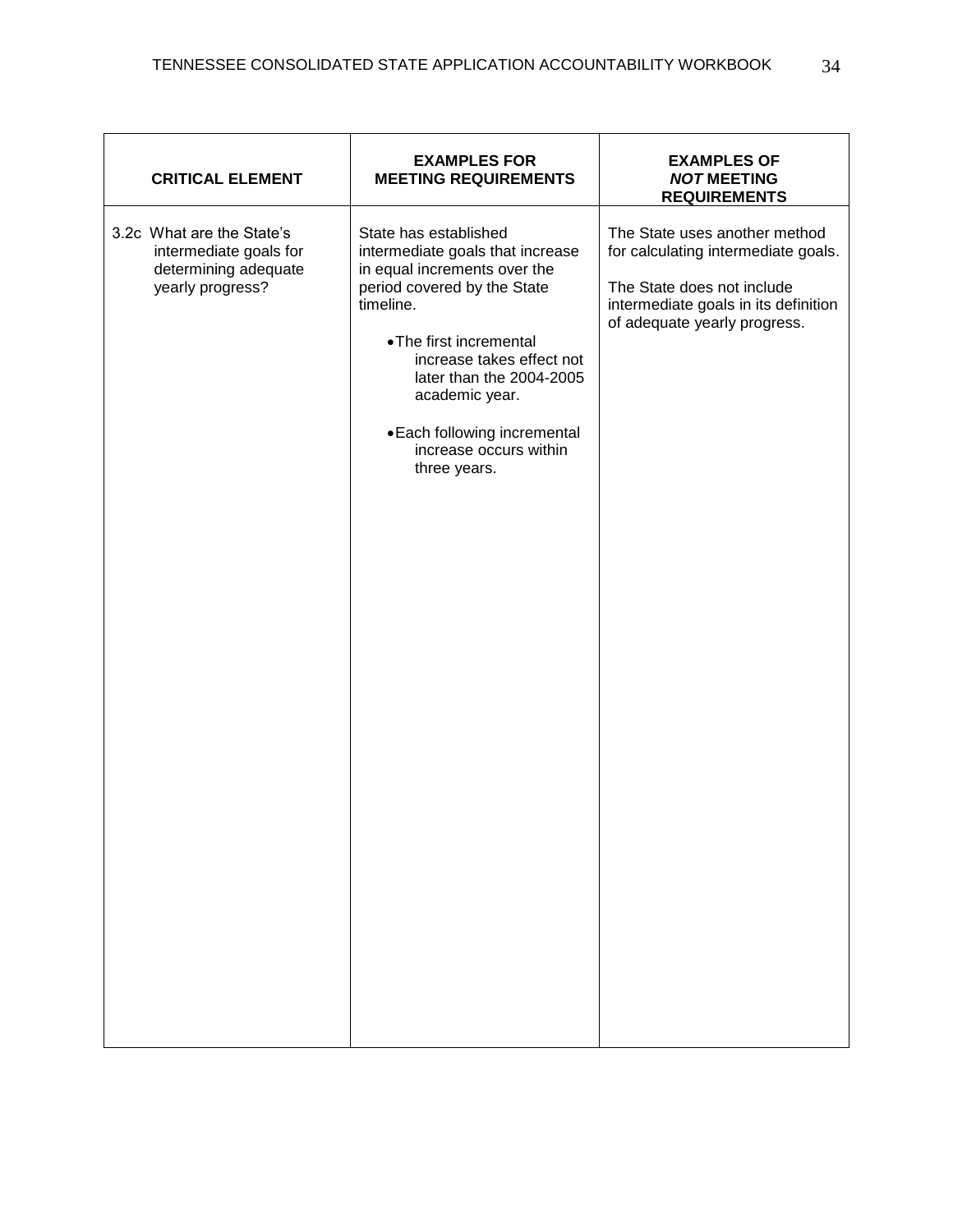Intermediate AYP goals were determined in Summer 2010. As required by NCLB, the first incremental increase occurred during the 2004-05 school year. Subsequent increases will occur in not more than 3 years after that point. Refer to element 3.2b.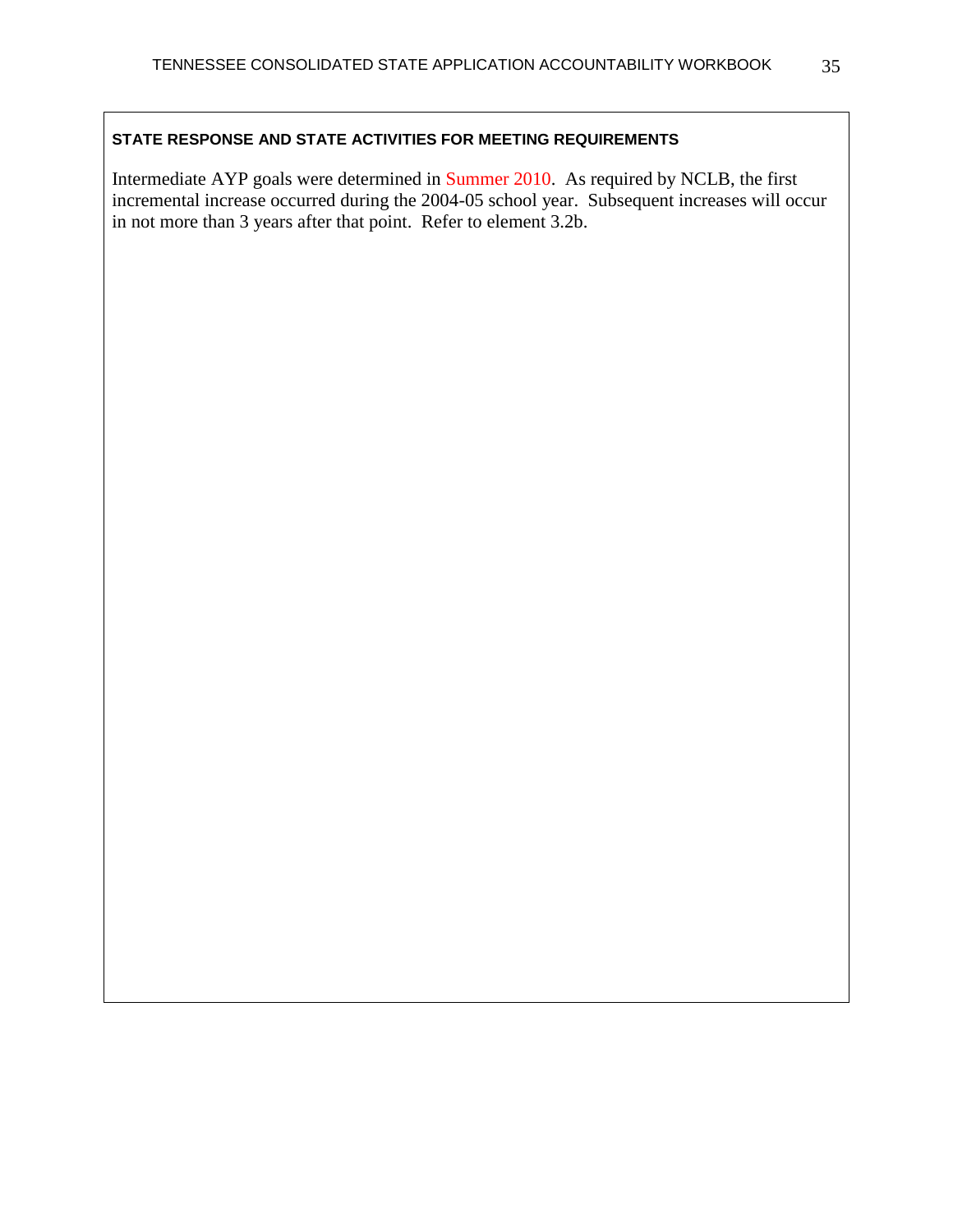|                   | <b>PRINCIPLE 4. State makes annual decisions about the achievement of all public</b> |
|-------------------|--------------------------------------------------------------------------------------|
| schools and LEAs. |                                                                                      |

| <b>CRITICAL ELEMENT</b>                                                                                                                                      | <b>EXAMPLES FOR</b><br><b>MEETING REQUIREMENTS</b>                                 | <b>EXAMPLES OF</b><br><b>NOT MEETING</b><br><b>REQUIREMENTS</b>     |
|--------------------------------------------------------------------------------------------------------------------------------------------------------------|------------------------------------------------------------------------------------|---------------------------------------------------------------------|
| 4.1 How does the State<br><b>Accountability System</b><br>make an annual<br>determination of whether<br>each public school and LEA<br>in the State made AYP? | AYP decisions for each public<br>school and LEA are made<br>annually. <sup>4</sup> | AYP decisions for public schools<br>and LEAs are not made annually. |

 $\overline{a}$ 

 $^4$  Decisions may be based upon several years of data and data may be averaged across grades within a public school [§1111(b)(2)(J)].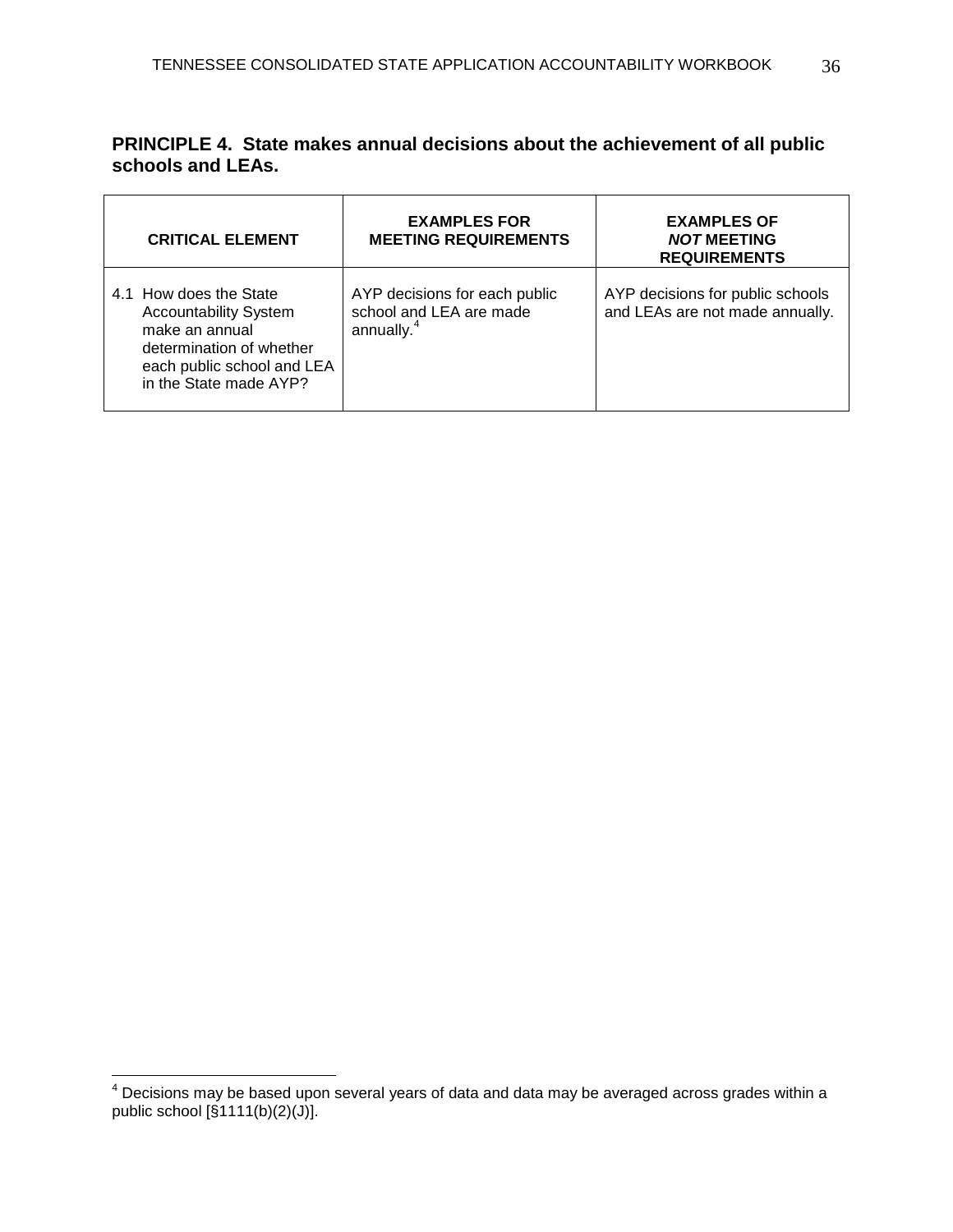As required by both state and federal legislative requirements, AYP determinations are made annually for each public school and school district in the State.

Links to Supporting Documentation:

http://state.tn.us/education/nclb/ayp/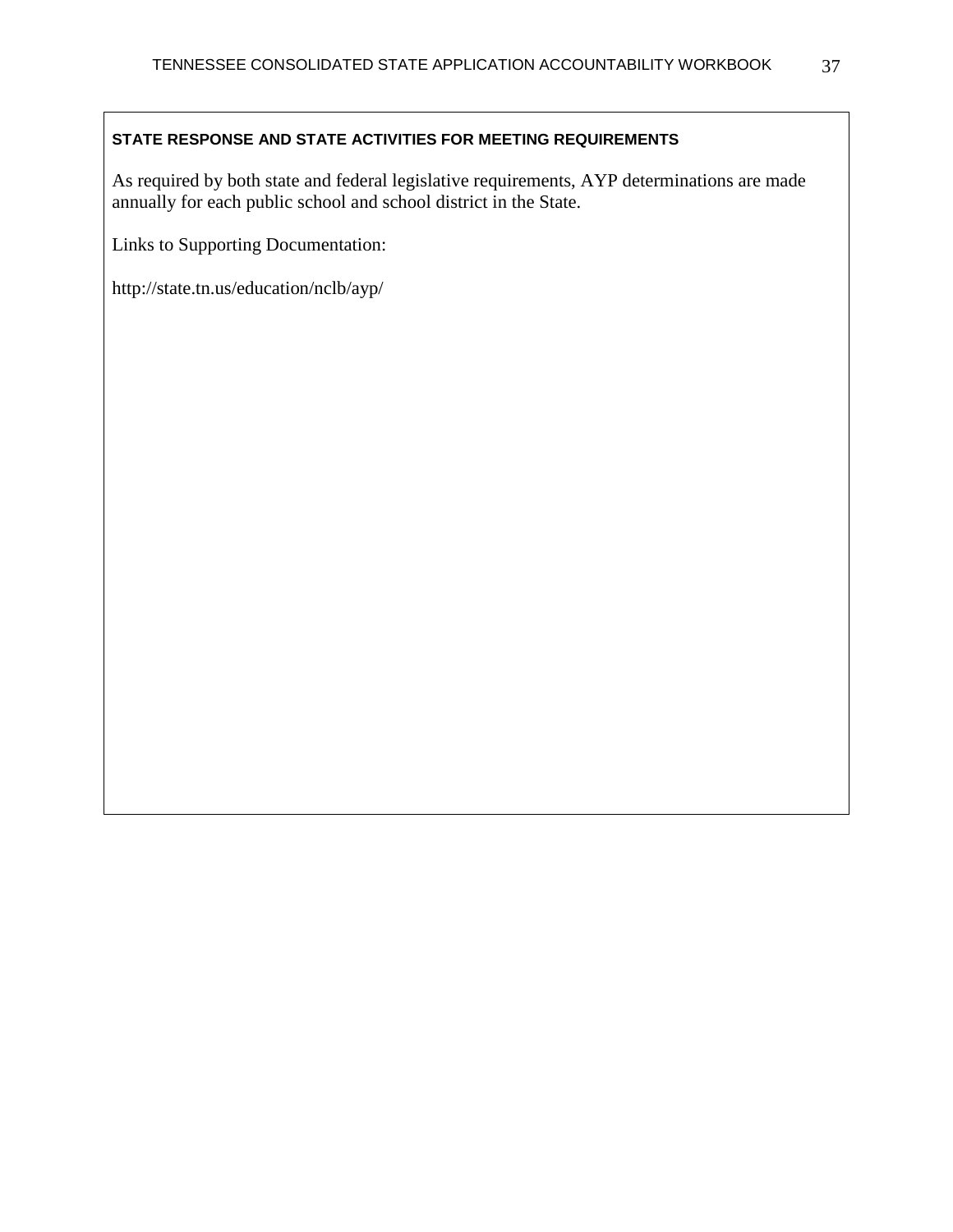| PRINCIPLE 5. All public schools and LEAs are held accountable for the |
|-----------------------------------------------------------------------|
| achievement of individual subgroups.                                  |

| <b>CRITICAL ELEMENT</b>                                                                                      | <b>EXAMPLES FOR</b><br><b>MEETING REQUIREMENTS</b>                                                                                                                                                                                                                                                           | <b>EXAMPLES OF</b><br><b>NOT MEETING REQUIREMENTS</b>                     |
|--------------------------------------------------------------------------------------------------------------|--------------------------------------------------------------------------------------------------------------------------------------------------------------------------------------------------------------------------------------------------------------------------------------------------------------|---------------------------------------------------------------------------|
| 5.1 How does the definition of<br>adequate yearly progress<br>include all the required<br>student subgroups? | Identifies subgroups for defining<br>adequate yearly progress:<br>economically disadvantaged,<br>major racial and ethnic groups,<br>students with disabilities, and<br>students with limited English<br>proficiency.<br>Provides definition and data<br>source of subgroups for adequate<br>yearly progress. | State does not disaggregate data<br>by each required student<br>subgroup. |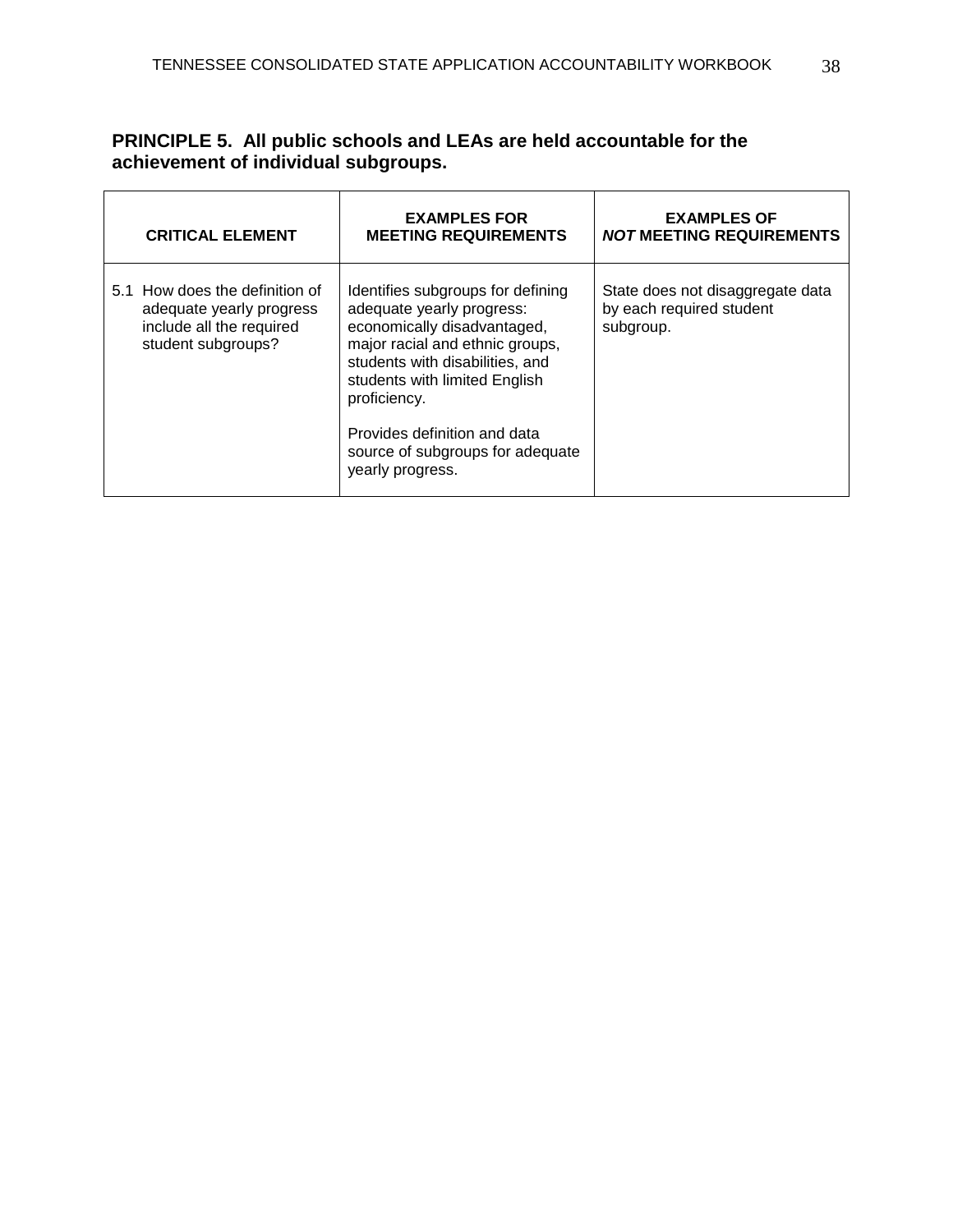The TCAP administration collects the required subgroup data for assessments. The State's Education Information System (EIS) collects average daily attendance, average daily membership, and demographic data for subgroup attendance rates. The State calculates graduation rates by race/ethnicity and in 2005-06 will implement a process to begin tracking individual student level data for calculating graduation rates for the other required subgroup populations. The subgroups are defined as follows:

- Race/ethnicity Asian/Pacific Islander, Black, Hispanic, Native American, White
- Economically disadvantaged Students eligible for free or reduced price lunch
- Students with disabilities Students with disabilities as defined by IDEA receiving special education services
- Limited English Proficient Students who are non-English language background and have not been reclassified as Fluent English proficient as defined by defined by State Board of Education policy 3.207, revised 8/22/2008.

*Fluent English proficient* are non-English language background students who show no difficulty in regular classroom performance and meet one of the following criteria:

- 1. upon initial enrollment in a Tennessee public school, scored Fluent English Proficient on all subsections of the state approved English as a Second Language screening assessment; or,
- 2. initially qualified as limited English proficient based on the state approved English as a Second Language screening assessment, received English as a Second Language services, and has now scored proficient on the state approved English Language Proficiency assessment.

Links to Supporting Documentation:

TCAP Administration Manual – Elementary/Middle [http://state.tn.us/education/assessment/doc/ach\\_tam.pdf](http://state.tn.us/education/assessment/doc/ach_tam.pdf) TCAP Administration Manual – Secondary http://www.state.tn.us/education/assessment/doc/tsgweoctam.pdf TCAP Administration Manual – Writing [http://state.tn.us/education/assessment/doc/Writingtam\\_08.pdf](http://state.tn.us/education/assessment/doc/Writingtam_08.pdf) ELDA Information [http://tennessee.gov/education/assessment/doc/Spring\\_Reg\\_1.pdf](http://tennessee.gov/education/assessment/doc/Spring_Reg_1.pdf) Education Information System <http://tennessee.gov/education/eis/> State Board of Education Policy for ESL <http://tennessee.gov/sbe/Policies/3.207%20ESL%20Program%20Policy.pdf>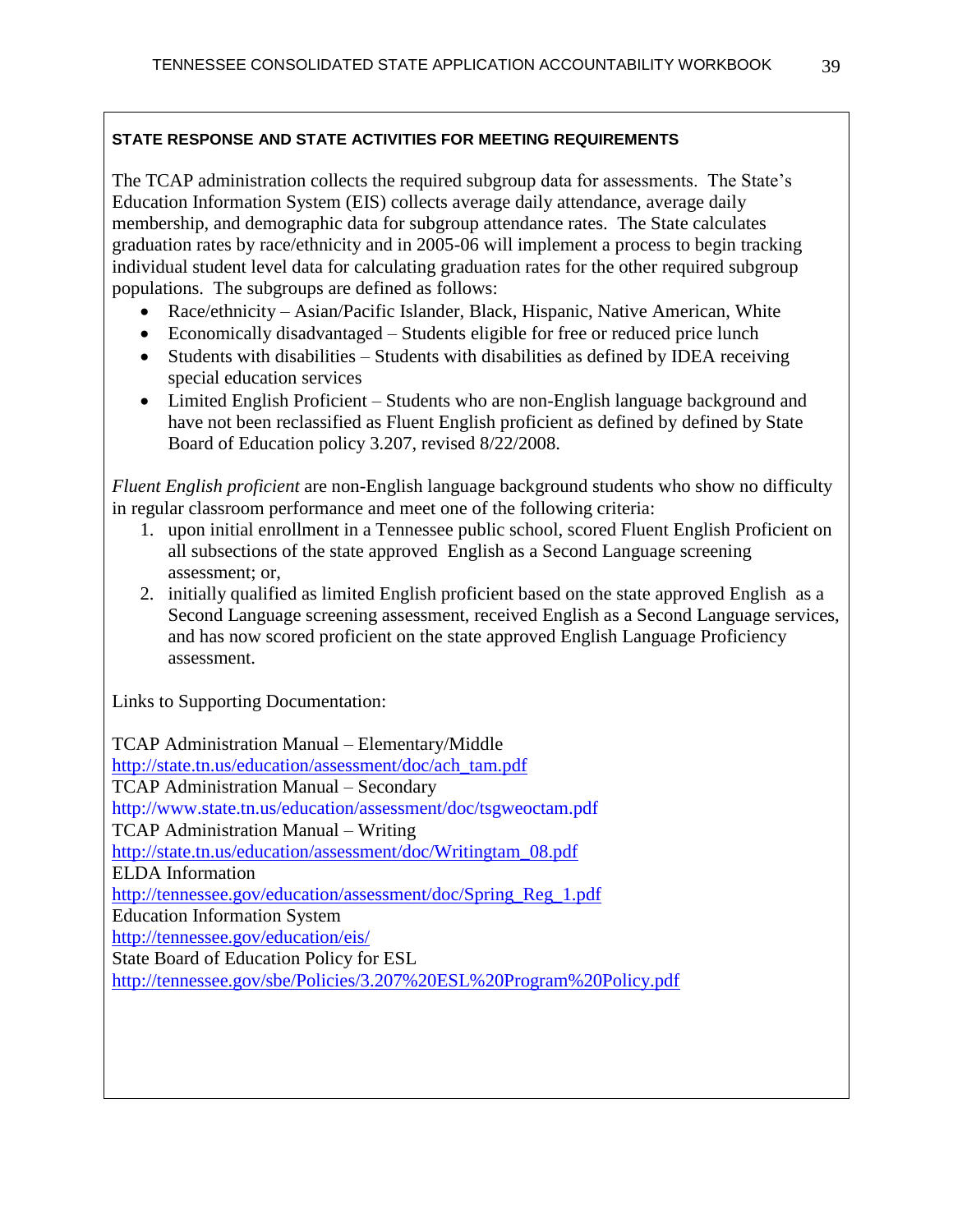| <b>CRITICAL ELEMENT</b>                                                                                                                                        | <b>EXAMPLES FOR</b><br><b>MEETING REQUIREMENTS</b>                                                                                                                                                                                | <b>EXAMPLES OF</b><br><b>NOT MEETING REQUIREMENTS</b>                              |
|----------------------------------------------------------------------------------------------------------------------------------------------------------------|-----------------------------------------------------------------------------------------------------------------------------------------------------------------------------------------------------------------------------------|------------------------------------------------------------------------------------|
| 5.2 How are public schools<br>and LEAs held<br>accountable for the<br>progress of student<br>subgroups in the<br>determination of adequate<br>yearly progress? | Public schools and LEAs are held<br>accountable for student subgroup<br>achievement: economically<br>disadvantaged, major ethnic and<br>racial groups, students with<br>disabilities, and limited English<br>proficient students. | State does not include student<br>subgroups in its State<br>Accountability System. |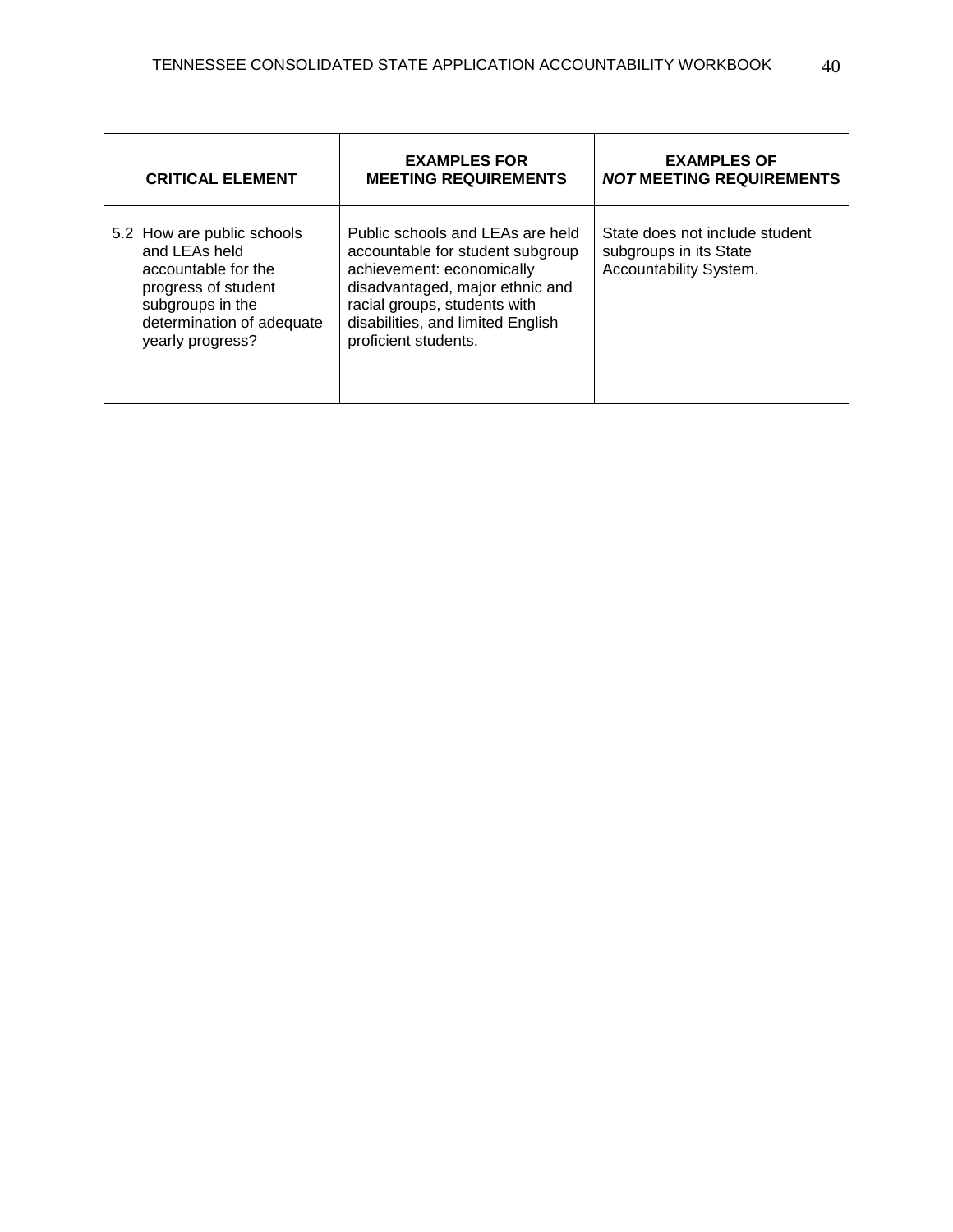State – All students aggregated across the state and all of the required subgroups must meet the annual performance objectives in reading/language arts and math with the application of a 95% confidence interval at the two levels, elementary-middle and high school to make AYP.

LEA – Each LEA as a whole and all of its required subgroups must reach annual performance objectives in reading/language arts and math with the application of a 95% confidence interval in order for the LEA to make AYP. Districts that cross both levels will be assessed for AYP status based on both levels.

School – Each school as a whole and all of its required subgroups must reach annual performance objectives in reading and math with the application of a 95% confidence interval in order for the school to make AYP. Schools that cross both levels will be assessed for AYP status based on both levels.

The State includes only scores from students who are continuously enrolled in the school or LEA for a full academic year. The State includes only subgroup populations in accountability and reporting decisions that have met the minimum number of students. The State ensures that 95% of all students and 95% of all subgroups (having met the minimum number of students) have participated in the assessment for a school or LEA as a requirement of AYP. The State applies the 1% flexibility provision at both the district and state level for the inclusion of proficient scores on alternative assessment for students with disabilities held to alternative standards.

Within a single school year AYP assessment cycle, in which students are "first time test takers" who retest subsequent to the official administration of an assessment, Tennessee will calculate AYP using the "best score" or results from subsequent test administrations. Tennessee's school year begins on July 1 and ends on June  $30<sup>th</sup>$  which deems the AYP assessment cycle as including, in this order, the summer, fall and spring assessment administrations. This moves the State from the prior practice of calculating only "first time test takers" for AYP purposes into the use of a "best score" for students taking multiple test administrations during the same school year AYP assessment cycle.

The State determines whether or not the LEA or the school meets the "Safe Harbor" provision of NCLB when the State determines that a subgroup has failed AYP.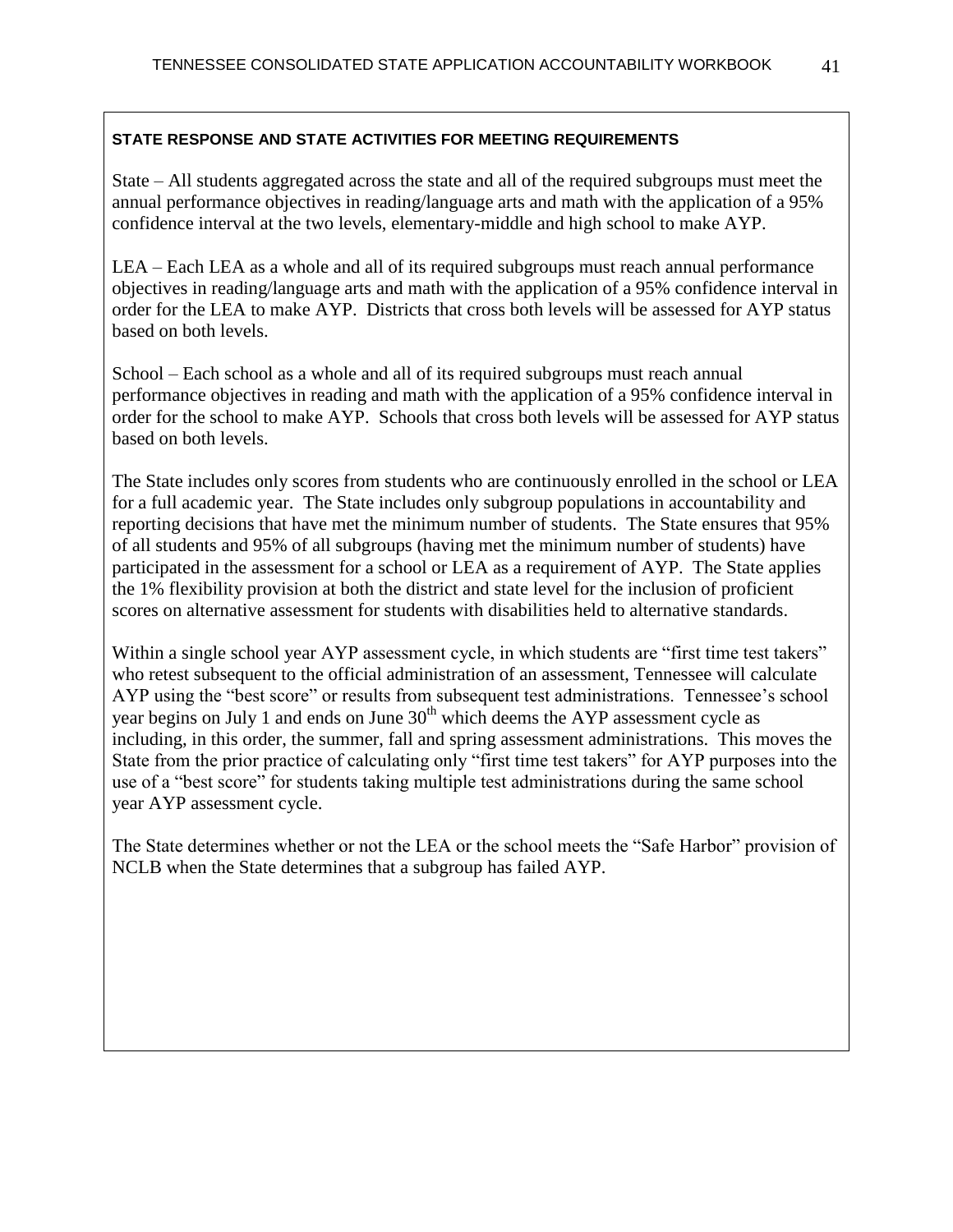| <b>CRITICAL</b>                                                                                                 | <b>EXAMPLES FOR</b><br><b>MEETING REQUIREMENTS</b>                                                                                                                                                                                                                                                                                                                         | <b>EXAMPLES OF</b><br><b>NOT MEETING REQUIREMENTS</b>                                                                                                                                                                                                                                        |
|-----------------------------------------------------------------------------------------------------------------|----------------------------------------------------------------------------------------------------------------------------------------------------------------------------------------------------------------------------------------------------------------------------------------------------------------------------------------------------------------------------|----------------------------------------------------------------------------------------------------------------------------------------------------------------------------------------------------------------------------------------------------------------------------------------------|
| 5.3 How are students with<br>disabilities included in the<br>State's definition of<br>adequate yearly progress? | All students with disabilities<br>participate in statewide<br>assessments: general<br>assessments with or without<br>accommodations or an alternate<br>assessment based on grade level<br>standards for the grade in which<br>students are enrolled.<br>State demonstrates that students<br>with disabilities are fully included<br>in the State Accountability<br>System. | The State Accountability System<br>or State policy excludes students<br>with disabilities from participating<br>in the statewide assessments.<br>State cannot demonstrate that<br>alternate assessments measure<br>grade-level standards for the<br>grade in which students are<br>enrolled. |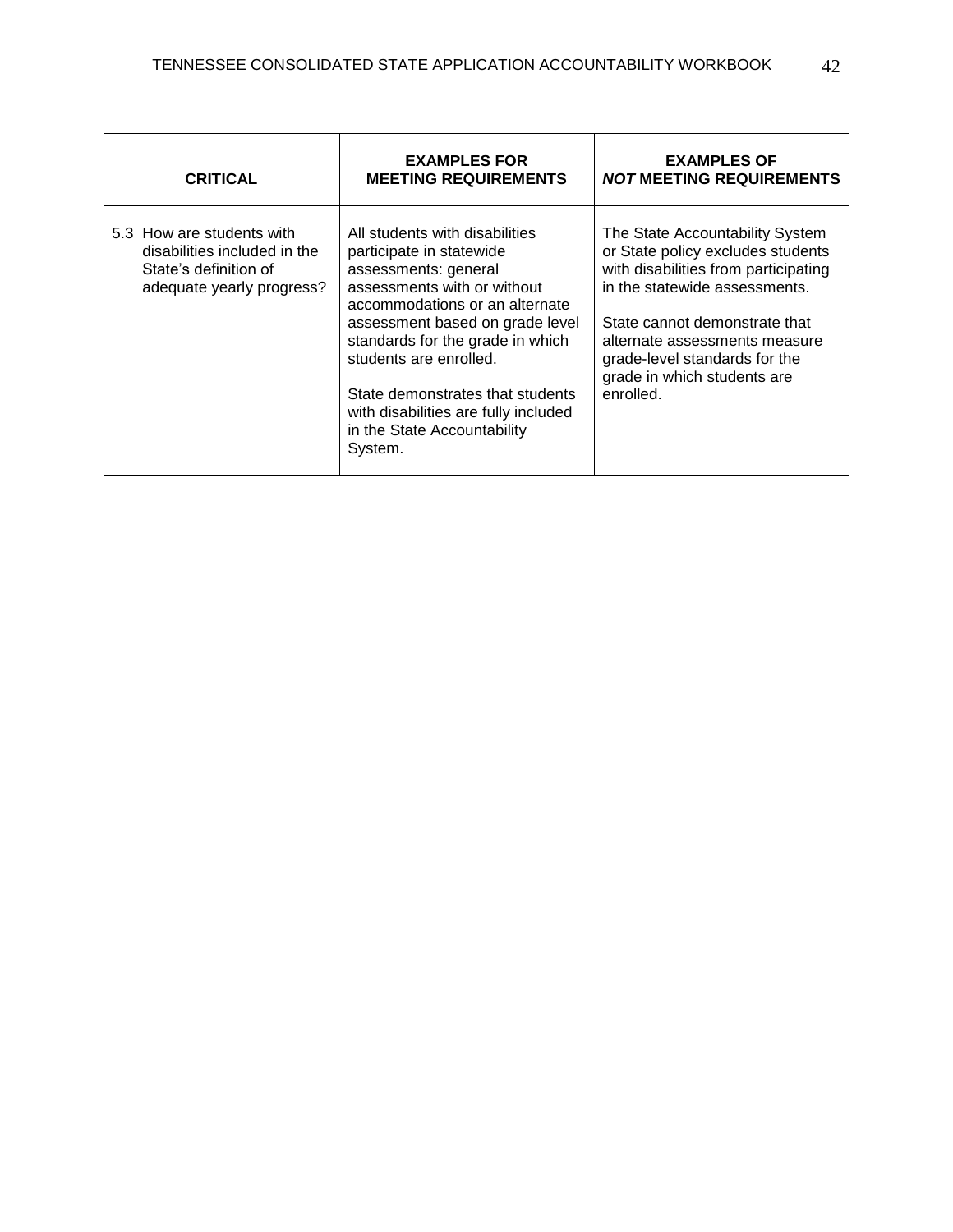All students with disabilities participate in the TCAP with appropriate accommodations or the TCAP –Alternate. All TCAP and TCAP-Alternate results for students with disabilities are included as part of the AYP equation.

Scores from the TCAP-Alternate are reported in the four levels used by the State: below basic, basic, proficient, and advanced.

The scores for students with disabilities who take the alternate assessment are included in the assessment data in the accountability system within the parameters defined by federal statute and regulations. The State applies the 1% flexibility provision at both the district and state level for the inclusion of proficient scores on the alternative assessment for students with disabilities held to alternative standards.

Tennessee has developed criteria that define most severely cognitively disabled. Only those students meeting the criteria will be eligible to participate in the alternative assessment. Tennessee will permit districts to exceed the 1% cap on the number of proficient and advanced scores based on the alternate achievement standards that can be included in AYP calculations if the LEA establishes that the incidence of students with the most significant disabilities, as defined by the State, exceeds the limit and if the LEA documents circumstances that explain the higher percentage. Without approval of the waiver requesting the extension of the 1% cap, proficient scores exceeding this cap must be changed to below proficient for accountability purposes.

Tennessee has developed a modified academic achievement standards assessment for an additional 2% of students based on final USEDE regulations. Beginning in school year 2009-10, only eligible students, as determined by their IEP team, will participate in the modified achievement standards assessments. The scores for students with disabilities who take the modified achievement standards assessment will be included in the assessment data in the accountability system so long as the number of those proficient and advanced scores does not exceed 2% of all students in the grades assessed at the LEA and State levels. The 2.0 percent cap is necessary to ensure that modified academic achievement standards are used appropriately.

Beginning with data from school year 2009-10, Tennessee will no longer calculate a proxy to determine the percentage of special education that is equivalent to 2% of all students assessed and will no longer add the proxy to the percent of students with disabilities who are proficient or advanced.

Links to Supporting Evidence: <http://state.tn.us/education/assessment/tsaccom.shtml>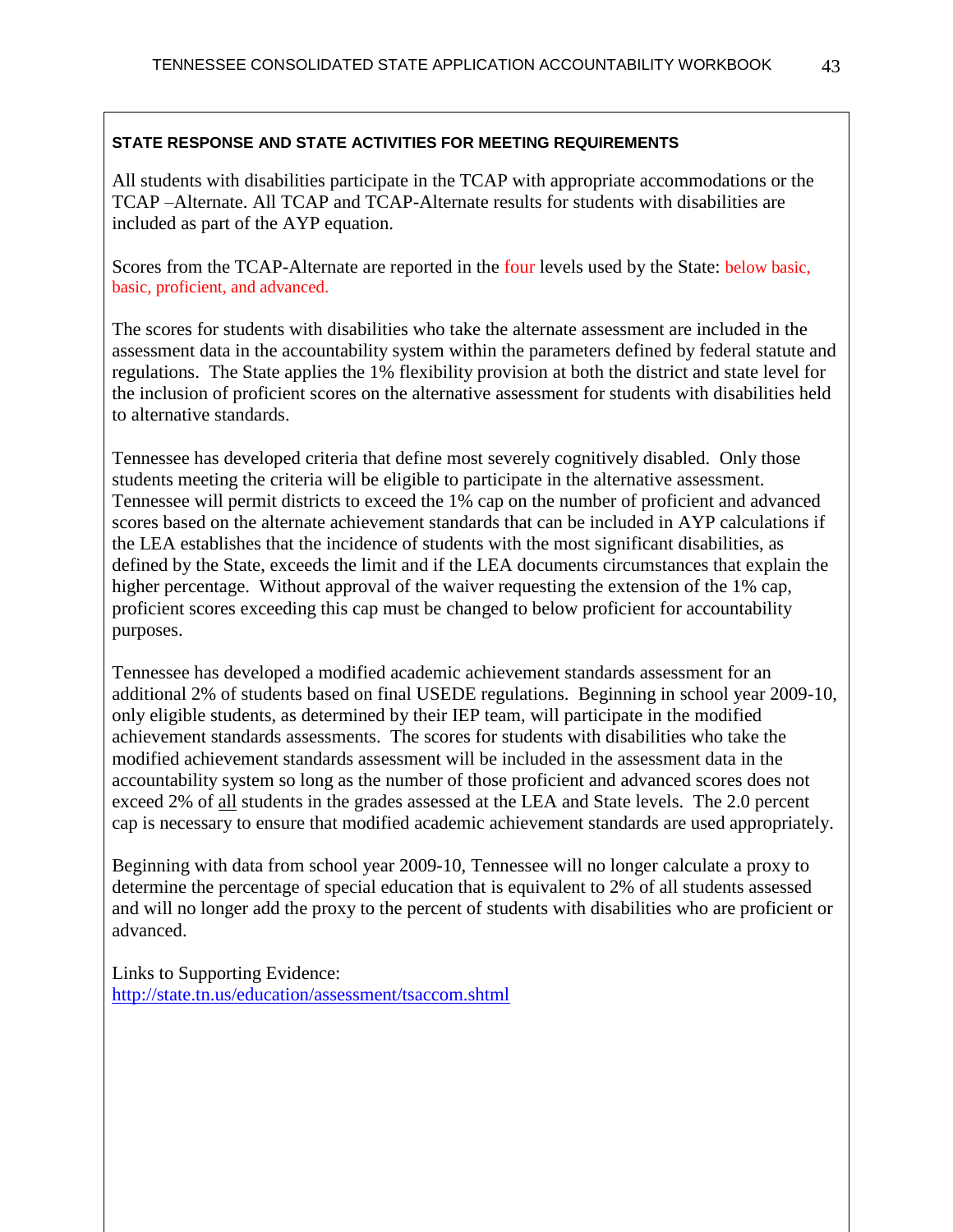| <b>CRITICAL ELEMENT</b>                                                                                                           | <b>EXAMPLES FOR</b><br><b>MEETING REQUIREMENTS</b>                                                                                                                                                                                                | <b>EXAMPLES OF</b><br><b>NOT MEETING REQUIREMENTS</b>                         |
|-----------------------------------------------------------------------------------------------------------------------------------|---------------------------------------------------------------------------------------------------------------------------------------------------------------------------------------------------------------------------------------------------|-------------------------------------------------------------------------------|
| 5.4 How are students with<br>limited English proficiency<br>included in the State's<br>definition of adequate<br>yearly progress? | All LEP students participate in<br>statewide assessments: general<br>assessments with or without<br>accommodations or a native<br>language version of the general<br>assessment based on grade level<br>standards.<br>State demonstrates that LEP | LEP students are not fully<br>included in the State<br>Accountability System. |
|                                                                                                                                   | students are fully included in the<br>State Accountability System.                                                                                                                                                                                |                                                                               |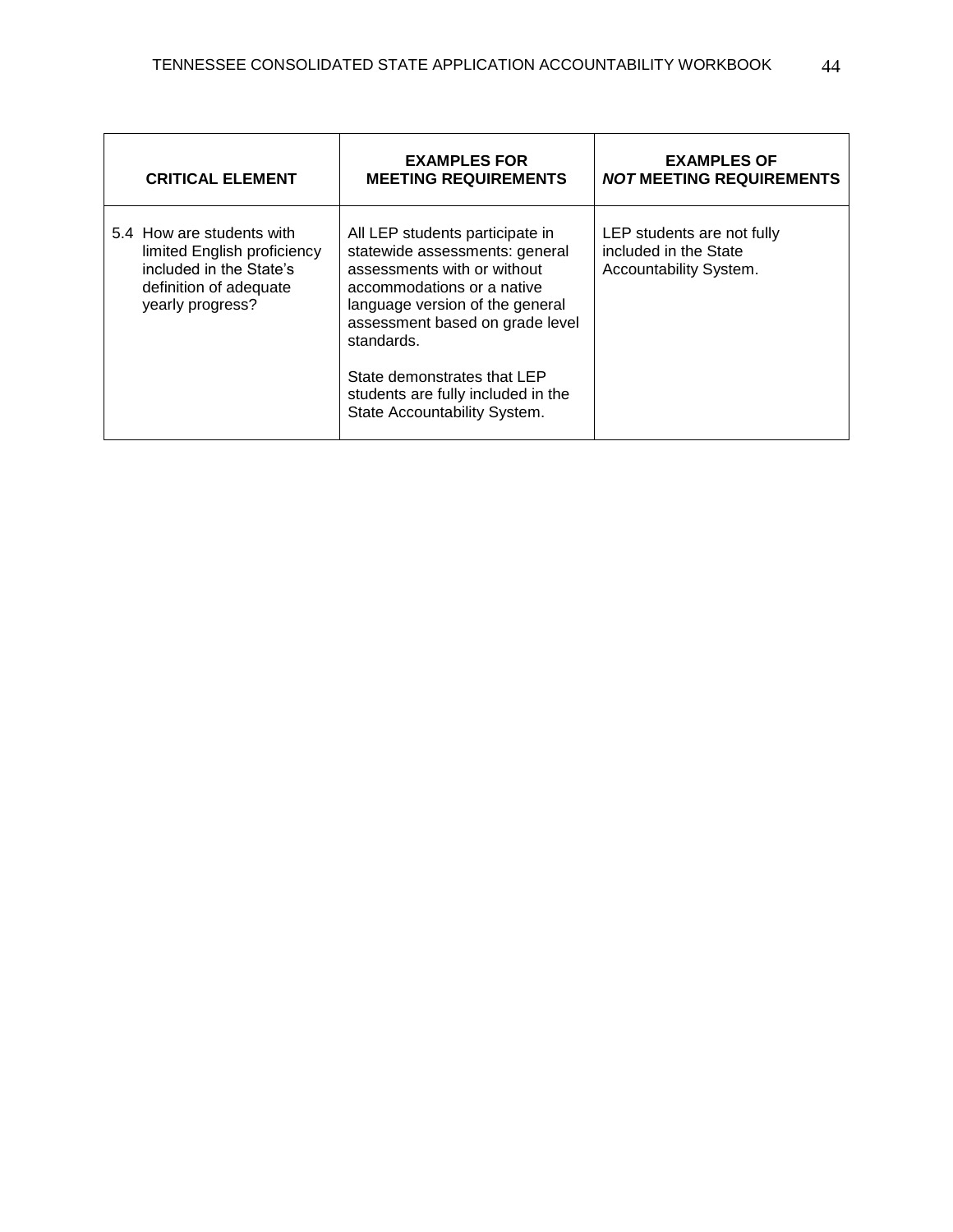To ensure compliance with NCLB, all limited English proficient (LEP) students are included in TCAP administration. The state has developed an inclusion policy and a list of approved accommodations for LEP students.

In addition, the Department will develop and implement a modified form of the TCAP 3-8 assessment for LEP students to measure their content knowledge in reading/language arts and math. This modified form will be aligned with the State's content standards. The State will continue to require all LEP to participate in the regular TCAP program with allowable accommodations until the modified form for reading/language arts and math assessments are implemented. Scores are reported in the four levels used by the State: below basic, basic, proficient, and advanced.

LEP students take the TCAP science and math assessment subtests and the English language proficiency test the first academic year they are in an American school. The State will continue to provide LEP students who are in the first year in a U.S. school an option that may exempt them from one administration of the language arts subtest. Their participation in the TCAP assessments is included in the participation rate but not in the AYP determination.

Students who are identified as LEP and monitored for two years after they test proficient (Transition 1 and Transition 2 or MFLEP) are not counted in the LEP subgroup to meet the minimum N, but their scores are counted in that subgroup when the minimum N count is achieved by a school or district.

Links to Supporting Documentation:

ELL Policy and Accommodations http://www.state.tn.us/education/assessment/tsaccom.shtml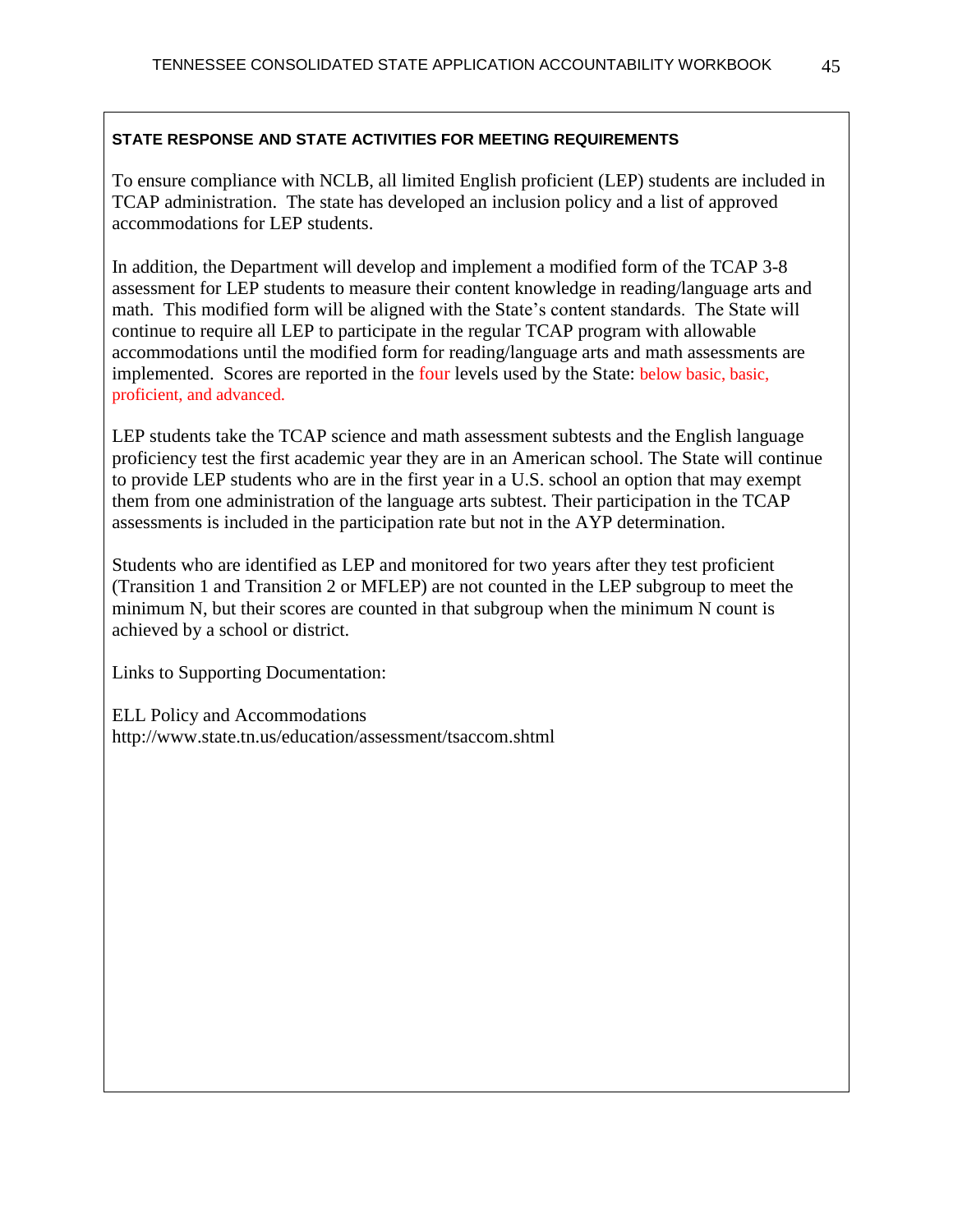| <b>CRITICAL ELEMENT</b>                                                                                                                                         | <b>EXAMPLES FOR</b><br><b>MEETING REQUIREMENTS</b>                                                                                                                                                                                                                              | <b>EXAMPLES OF</b><br><b>NOT MEETING REQUIREMENTS</b>                                                                                                                                                                                                            |
|-----------------------------------------------------------------------------------------------------------------------------------------------------------------|---------------------------------------------------------------------------------------------------------------------------------------------------------------------------------------------------------------------------------------------------------------------------------|------------------------------------------------------------------------------------------------------------------------------------------------------------------------------------------------------------------------------------------------------------------|
| 5.5 What is the State's<br>definition of the minimum<br>number of students in a<br>subgroup required for<br>reporting purposes? For<br>accountability purposes? | State defines the number of<br>students required in a subgroup<br>for reporting and accountability<br>purposes, and applies this<br>definition consistently across the<br>State. <sup>5</sup><br>Definition of subgroup will result in<br>data that are statistically reliable. | State does not define the required<br>number of students in a subgroup<br>for reporting and accountability<br>purposes.<br>Definition is not applied<br>consistently across the State.<br>Definition does not result in data<br>that are statistically reliable. |

<sup>————————————————————&</sup>lt;br><sup>5</sup> The minimum number is not required to be the same for reporting and accountability.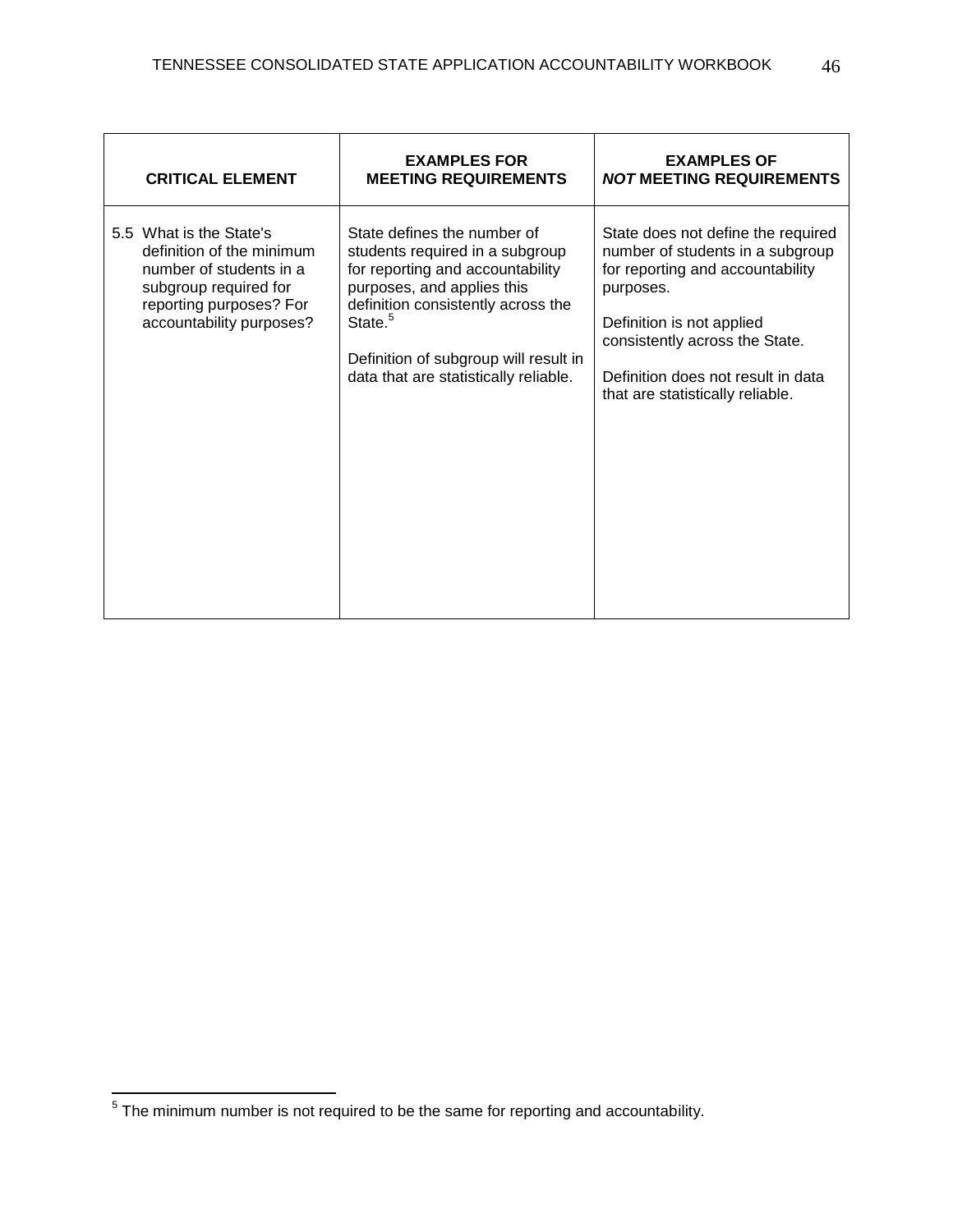The minimum size of subgroups vary based on the purposes of the calculation. The purposes for adopting a minimum subgroup size are for reporting results and calculating accountability for results.

## **Reporting Results**

The minimum number of students in a group required for TCAP reporting is an annual minimum n-count of 10.

### **Calculating Accountability for Results**

For the purpose of reporting AYP, the minimum N count is 1% of the tested students or 45, whichever is greater. This value provides an acceptable balance between the requirement for statistical reliability in the AYP calculations and holding schools accountable for the maximum number of students. If a school or LEA meets or exceeds the minimum number of students in a required subgroup and meets the 95% participation rate requirement, then that school or LEA must meet annual performance objectives set by the State with the application of a 95% confidence interval.

Impact analyses conducted in Tennessee using subgroup population data indicate that the selection of a required minimum n-count of 45 does not adversely impact the percent of inclusion of any subgroup population. Tennessee uses n-counts generated from two grade spans;  $K - 8$ , and  $9 - 12$ . Distribution of the total student population as well subgroups designated for reporting by NCLB indicate the following impact of 45 as a minimum ncount:

|                    |         | Total           | Average # of   | # of schools | # of students  |
|--------------------|---------|-----------------|----------------|--------------|----------------|
|                    | Total # | Number of       | students per   | meeting n-   | reported based |
| Classification     | schools | <b>Students</b> | school         | count        | upon n-count   |
| All students       | 1306    | 421,648         | 323            | 1273         | 420,951        |
| White              | 1270    | 299,655         | 236            | 1122         | 297,441        |
| <b>Black</b>       | 1129    | 107,747         | 95             | 498          | 99,769         |
| Asian              | 735     | 5,005           | 7              | 17           | 977            |
| Hispanic           | 997     | 8,025           | 8              | 17           | 1162           |
| Native American    | 536     | 1,277           | $\overline{2}$ | $\Omega$     | $\Omega$       |
| Low income         | 1306    | 184,431         | 141            | 1114         | 179,628        |
| Special Needs      | 1309    | 51,827          | 40             | 426          | 31,418         |
| Limited Eng. Prof. | 452     | 2,614           | 6              | 6            | 342            |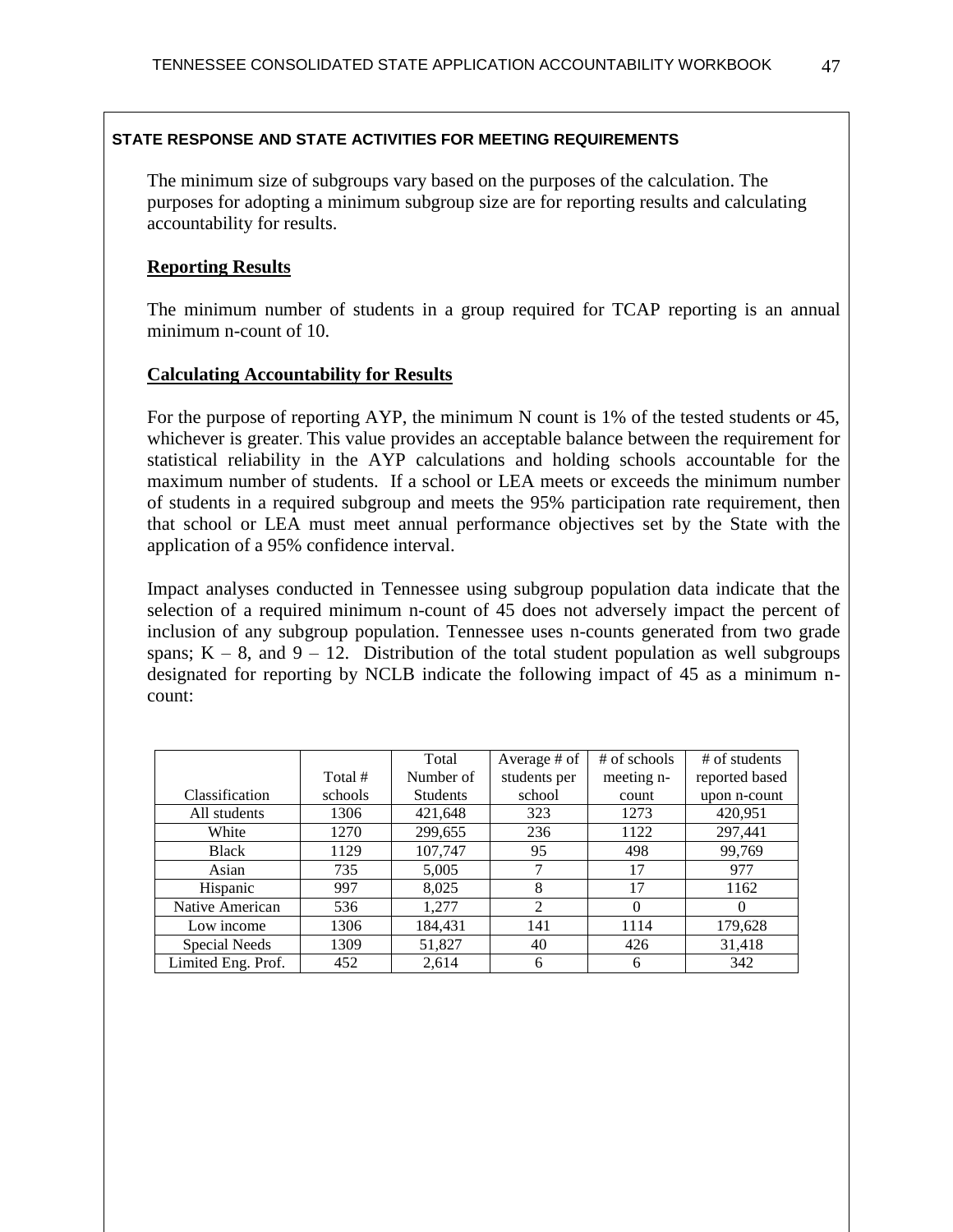| <b>CRITICAL ELEMENT</b>                                                                                                                             | <b>EXAMPLES FOR</b><br><b>MEETING REQUIREMENTS</b>                                 | <b>EXAMPLES OF</b><br><b>NOT MEETING REQUIREMENTS</b>      |
|-----------------------------------------------------------------------------------------------------------------------------------------------------|------------------------------------------------------------------------------------|------------------------------------------------------------|
| 5.6 How does the State<br><b>Accountability System</b><br>protect the privacy of<br>students when reporting<br>results and when<br>determining AYP? | Definition does not reveal<br>personally identifiable<br>information. <sup>6</sup> | Definition reveals personally<br>identifiable information. |

 6 The Family Education Rights and Privacy Act (FERPA) prohibits an LEA that receives Federal funds from releasing, without the prior written consent of a student's parents, any personally identifiable information contained in a student's education record.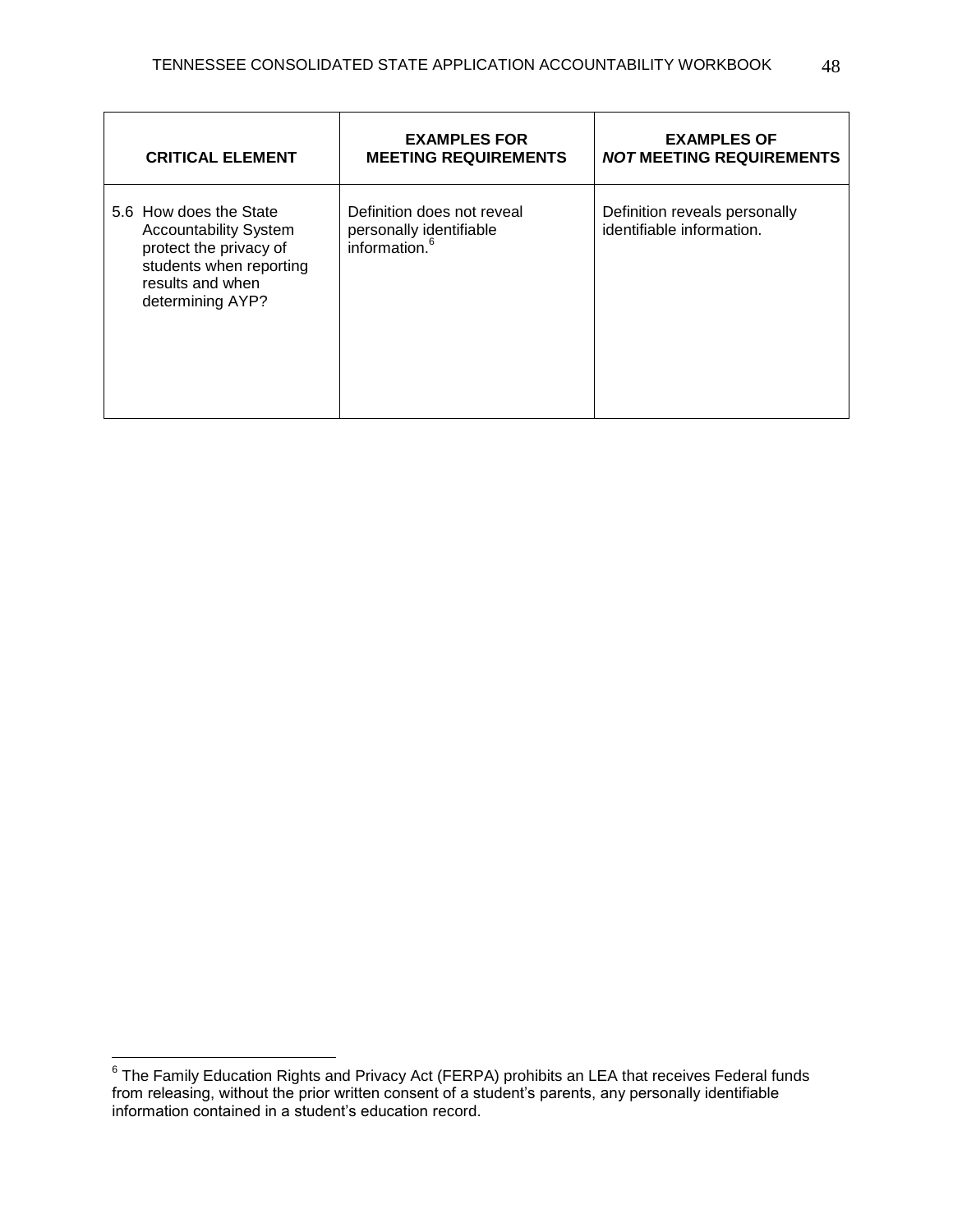The minimum number of students in a LEA or school group required for *reporting results*, but not for determining AYP or participation rates, is 10. Regardless of the n-count, under no circumstances is the data reported result in the identification of individual student performance, i.e., the reporting of 0% proficient. Criteria established for necessary AYP and/or participation rate n-counts of 45 were determined based upon rationale presented in 5.5.

When all students in a subgroup perform at the same level (for example, all are not proficient or all are proficient), then Tennessee reports the data as <5% of the particular subgroup was not proficient on the particular measure or conversely that >95% of the students were proficient on the particular measure.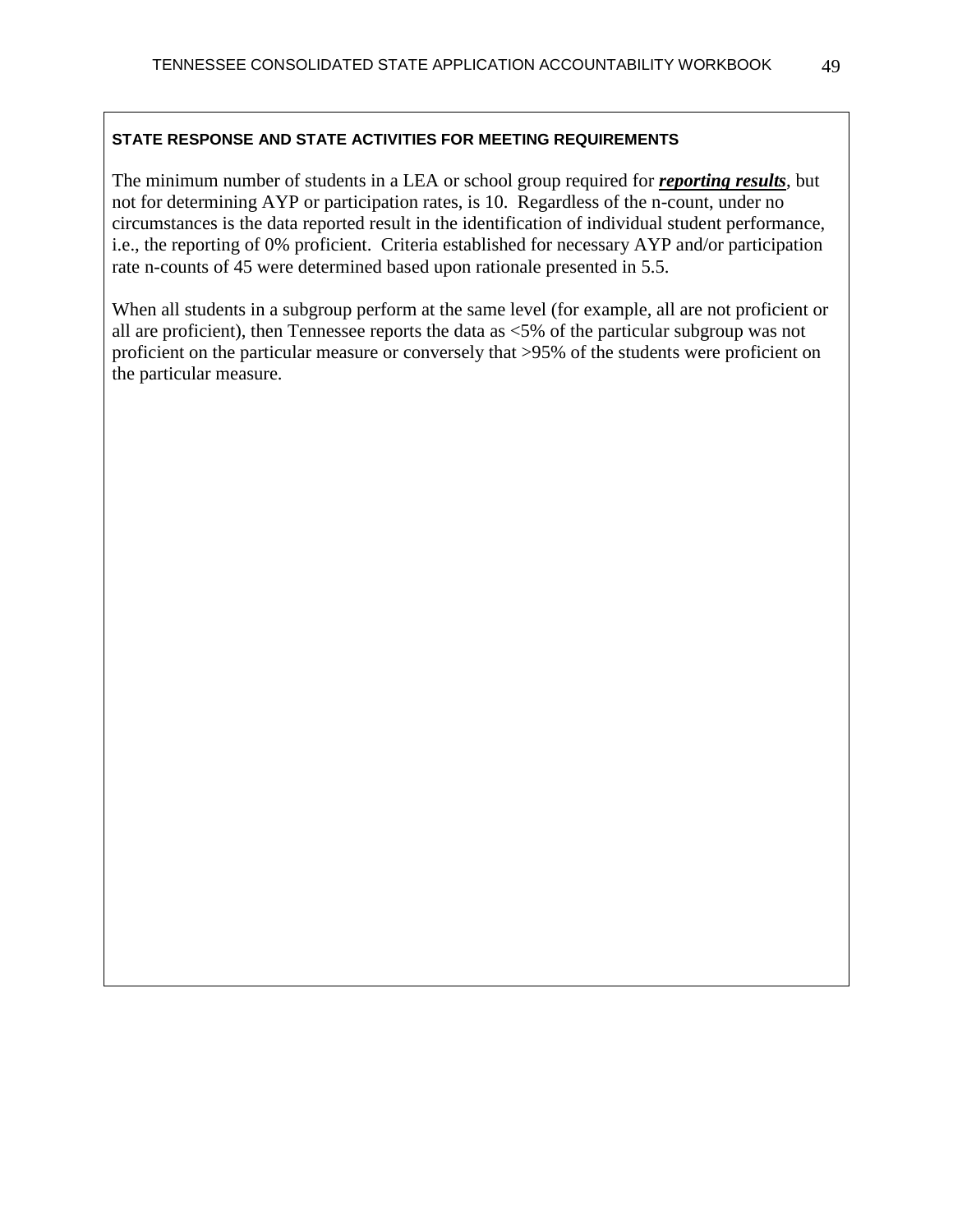|              | PRINCIPLE 6. State definition of AYP is based primarily on the State's academic |
|--------------|---------------------------------------------------------------------------------|
| assessments. |                                                                                 |

|    | <b>CRITICAL ELEMENT</b>                                                                                        | <b>EXAMPLES FOR</b><br><b>MEETING REQUIREMENTS</b>                                                                                                                    | <b>EXAMPLES OF</b><br><b>NOT MEETING</b><br><b>REQUIREMENTS</b>                                                                                 |
|----|----------------------------------------------------------------------------------------------------------------|-----------------------------------------------------------------------------------------------------------------------------------------------------------------------|-------------------------------------------------------------------------------------------------------------------------------------------------|
| 61 | How is the State's<br>definition of adequate<br>yearly progress based<br>primarily on academic<br>assessments? | Formula for AYP shows that<br>decisions are based primarily on<br>assessments. $7$<br>Plan clearly identifies which<br>assessments are included in<br>accountability. | Formula for AYP shows that<br>decisions are based primarily on<br>non-academic indicators or<br>indicators other than the State<br>assessments. |

 $\overline{\phantom{a}}$ 

<sup>————————————————————&</sup>lt;br><sup>7</sup> State Assessment System will be reviewed by the Standards and Assessments Peer Review Team.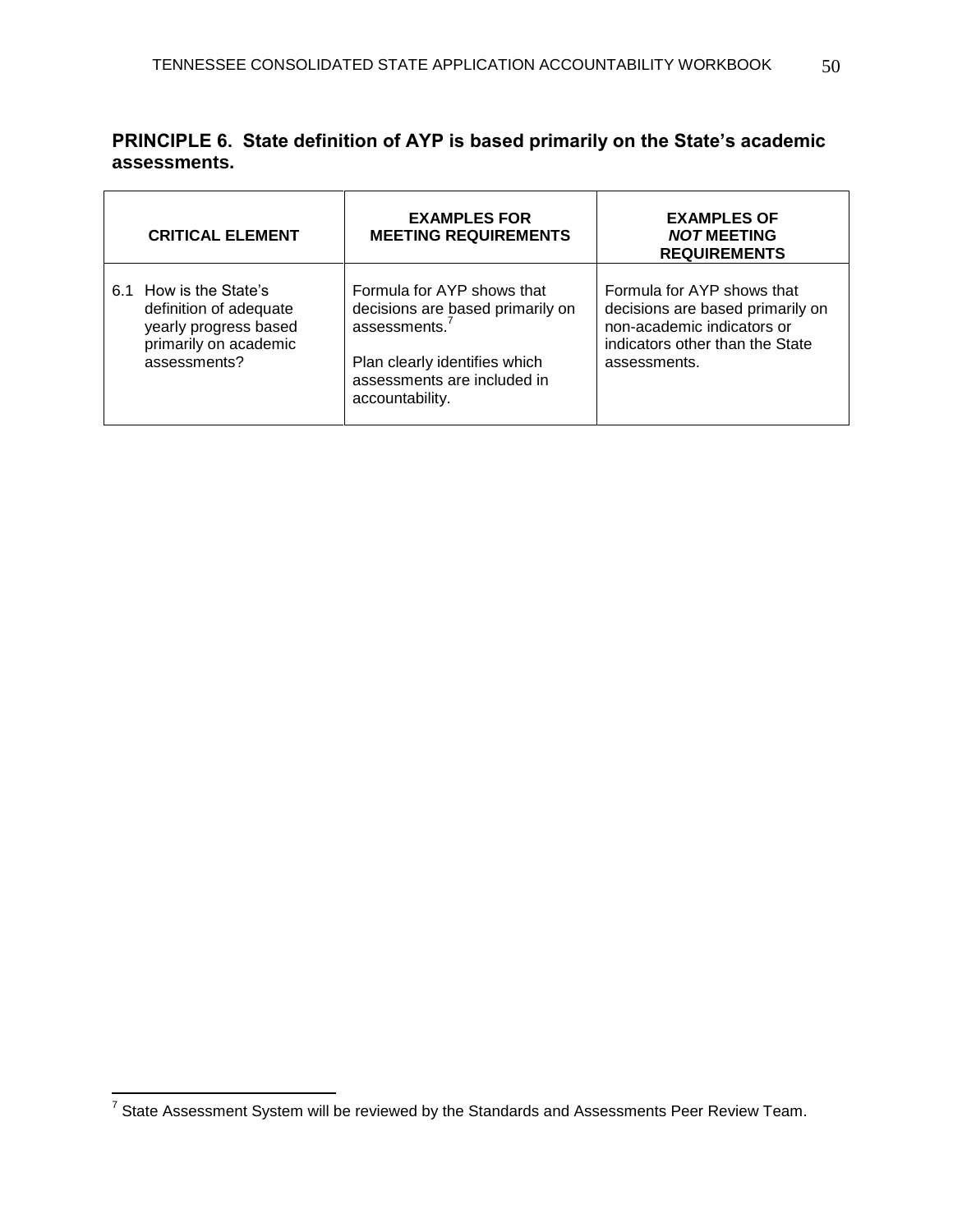The State's definition of AYP includes primarily academic indicators:

- 1. For grades 3-8:
	- Reading/language arts/writing and math results; and,
	- Attendance rate.
- 2. For high school;
	- High School Reading/Language Arts and Writing assessment results and High School Math; and,
	- Graduation rate.

Reading/language arts in grades 3-8 includes the standards-based assessment and the performance-based writing assessment.

Reading/language arts in high school includes the standards-based Reading/Language Arts assessment and the  $11<sup>th</sup>$  grade performance based writing assessment.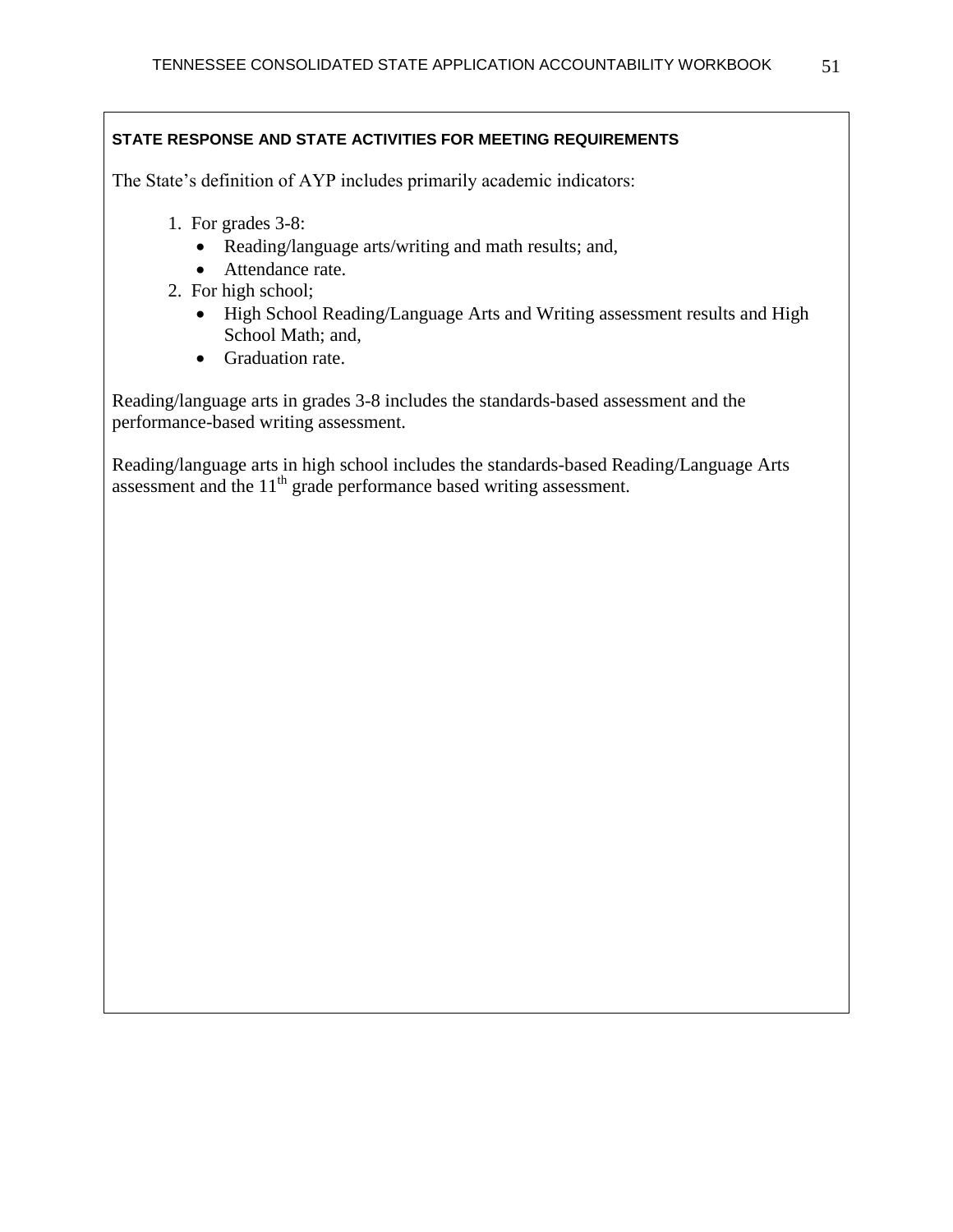**PRINCIPLE 7. State definition of AYP includes graduation rates for public High schools and an additional indicator selected by the State for public Middle and public Elementary schools (such as attendance rates).**

| <b>CRITICAL ELEMENT</b>                                                            | <b>EXAMPLES FOR</b><br><b>MEETING REQUIREMENTS</b>                                                                                                                                                                                                                                                                                                                                                                                                                                                                                                                                                                                                                                                                                      | <b>EXAMPLES OF</b><br><i>NOT</i> MEETING REQUIREMENTS                                      |
|------------------------------------------------------------------------------------|-----------------------------------------------------------------------------------------------------------------------------------------------------------------------------------------------------------------------------------------------------------------------------------------------------------------------------------------------------------------------------------------------------------------------------------------------------------------------------------------------------------------------------------------------------------------------------------------------------------------------------------------------------------------------------------------------------------------------------------------|--------------------------------------------------------------------------------------------|
| 7.1 What is the State definition<br>for the public high school<br>graduation rate? | State definition of graduation rate:<br>Calculates the percentage<br>$\bullet$<br>of students, measured<br>from the beginning of the<br>school year, who graduate<br>from public high school<br>with a regular diploma (not<br>including a GED or any<br>other diploma not fully<br>aligned with the state's<br>academic standards) in<br>the standard number of<br>years; or,<br>Uses another more<br>$\bullet$<br>accurate definition that<br>has been approved by the<br>Secretary; and<br>Must avoid counting a<br>$\bullet$<br>dropout as a transfer.<br>Graduation rate is included (in the<br>aggregate) for AYP, and<br>disaggregated (as necessary) for<br>use when applying the exception<br>clause <sup>8</sup> to make AYP. | State definition of public high<br>school graduation rate does not<br>meet these criteria. |
|                                                                                    |                                                                                                                                                                                                                                                                                                                                                                                                                                                                                                                                                                                                                                                                                                                                         |                                                                                            |

<sup>8&</sup>lt;br>8 See USC 6311(b)(2)(I)(i), and 34 C.F.R. 200.20(b)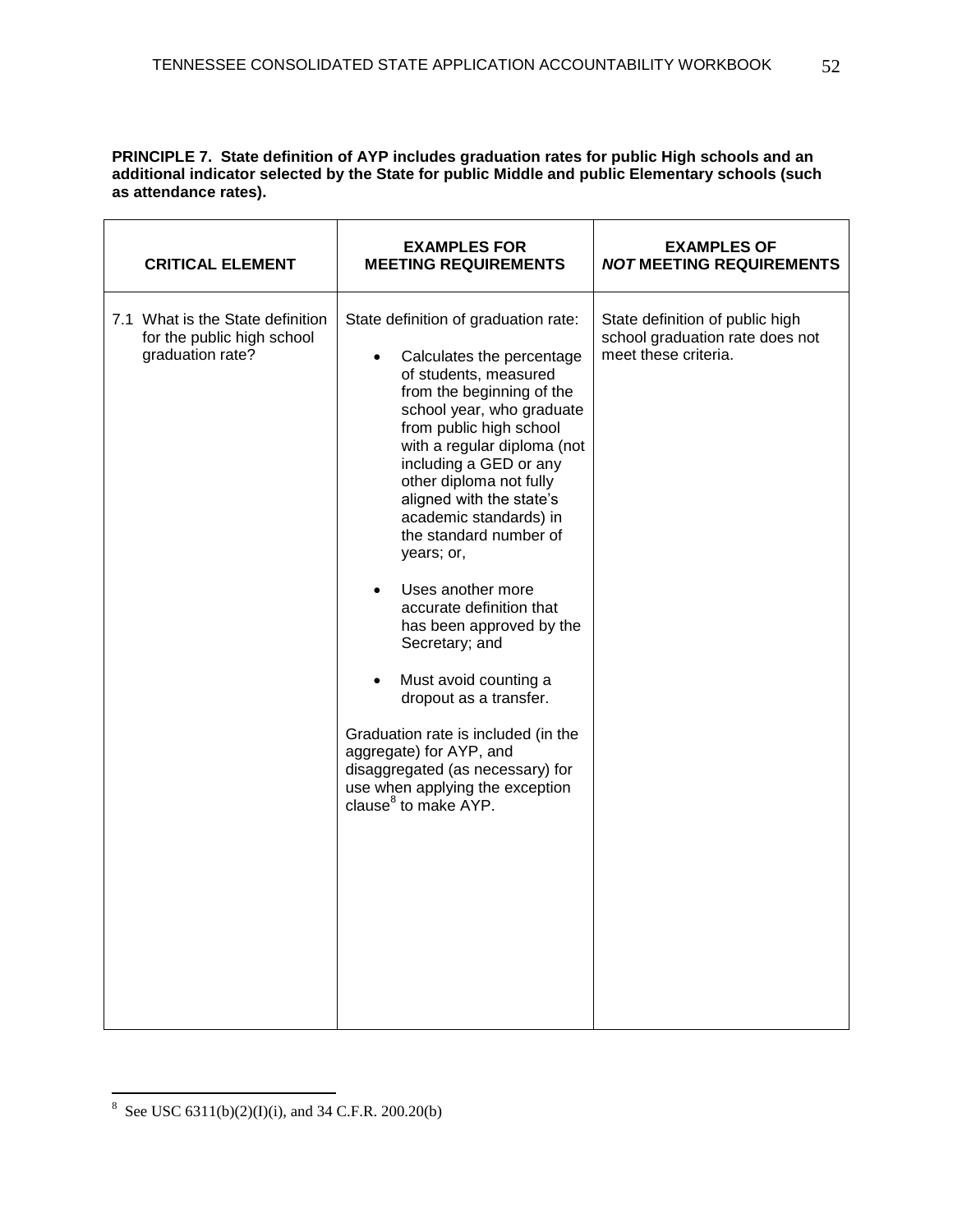Tennessee's definition of graduation rate includes only those students who receive diplomas within the standard number of years including summer school terms. Beginning with the 2009-10 school year, Tennessee will calculate graduation rates by all required subgroups (race/ethnicity, economically disadvantaged, students with disabilities, and limited English proficient.) The graduation rate numerator only includes students who receive a regular diploma in the standard number of years. The numerator does not include students who obtain a GED, a special education diploma, or certificate of attendance.

The Department does not count transfers as dropouts and includes specific guidance in the Attendance Manual to local educational agencies. Tennessee's Education Information System (EIS) calculates average daily attendance and average daily membership for the state's district funding formula. It assigns each student a unique identifier and collects each student's enrollment, exiting, and completion information. The system is precise and monitored by state personnel as the per pupil expenditure follows the student from system to system. Each student is tracked from school to school and system to system with his identifying number for the entire state. This process guarantees that no student who has dropped out of school will be counted as a transfer.

The State Board of Education adopted a graduation rate measurable objective as 90% or improvement. A school or district may meet the 90% by using the current year data, the most recent two years' worth of data, or a three-year rolling average. The Department applies previous-year graduation rates to AYP.

If the 90% measurable objective is not met, a school or district may meet improvement based on the annual target of the prescribed graduation rate improvement track. A school or district may also meet improvement if all 3 of the following conditions are met: 1) the graduation rate is within 2 percentage points of the prescribed graduation improvement track, and; 2) the graduation rate is maintained or improved from the prior year, and; 3) overall improvement is shown on the event dropout rate.

The 2008-09 graduation rate will be used in determining AYP with the assessments administered in school year 2009-10. For the 2008-09 graduation rate the number of regular on-time graduates is divided by the sum of all graduates, completers, and dropouts over the previous 4 years.

The 2009-10 school year graduation rate calculation is based on the National Governor's Association (NGA) adjusted cohort formula based on the students' year entered ninth grade.

(Regular diplomas earned in 4 years for current cohort\* **/** All members of current cohort)

\* With the NGA adjusted cohort graduation rate, the standard number of years for students with disabilities, students with limited English proficiency and students attending middle college high schools is defined as 5 years plus any summer school terms including the summer school term after  $12<sup>th</sup>$  grade. These students will also be included in the cohort. Students in these categories earning a regular diploma within 5 years will be included in both the numerator and denominator of the calculation.

Beginning with the 2010-11 school year, the graduation rate calculation is based on the US DOE 4-year adjusted cohort formula based on the students' year entered ninth grade.

(Regular diplomas earned in 4 years for current cohort\*\* **/** All members of current cohort)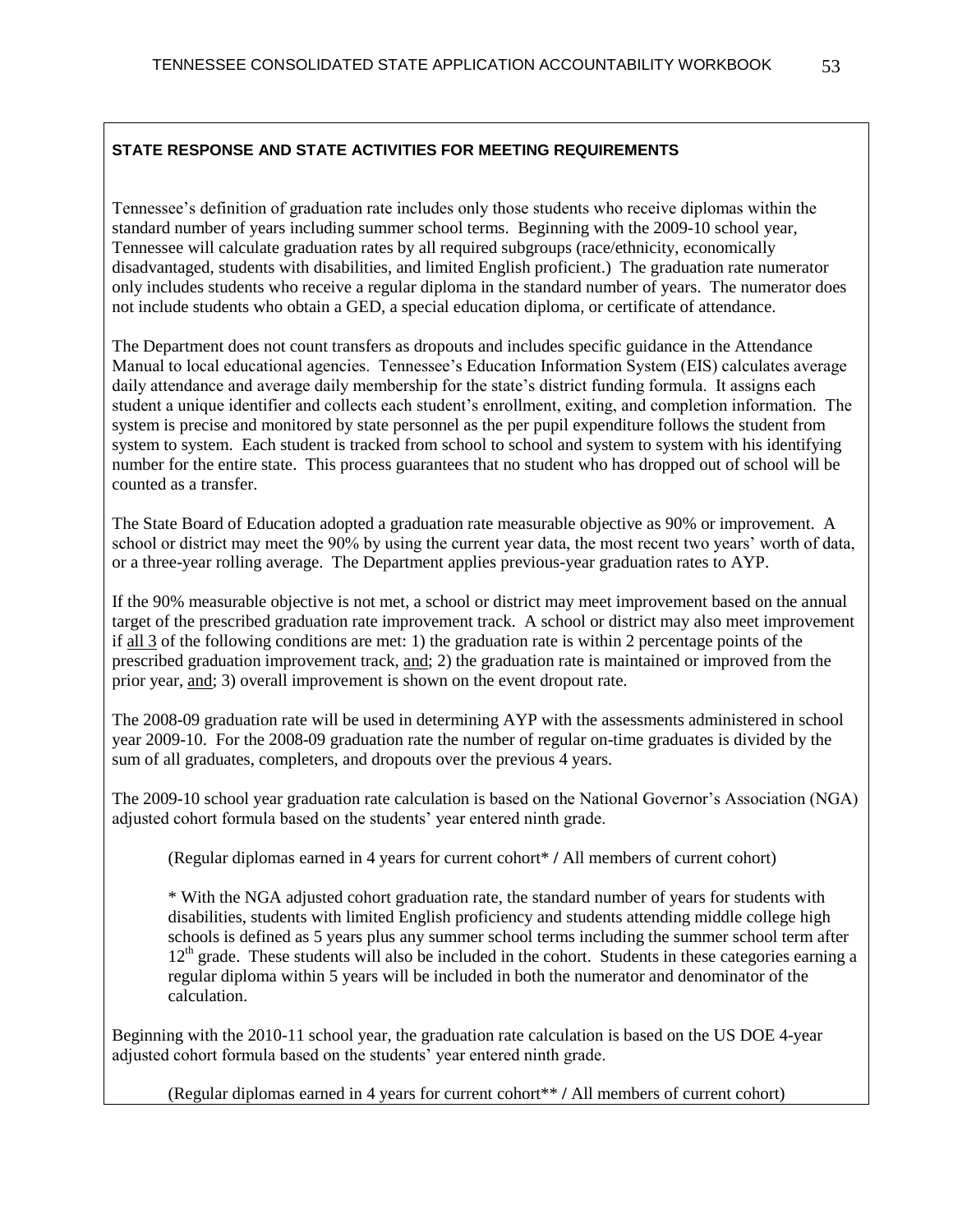\*\* With the US DOE 4-year adjusted cohort graduation rate, the standard number of years for all students is defined as 4 years plus any summer school terms including the summer school term after 12<sup>th</sup> grade. Only students entering ninth grade 4 years prior will be included in the cohort. Only students earning a regular diploma within 4 years will be included in the numerator.

Links to Supporting Evidence:

<http://tennessee.gov/education/schapproval/attendancemanual/>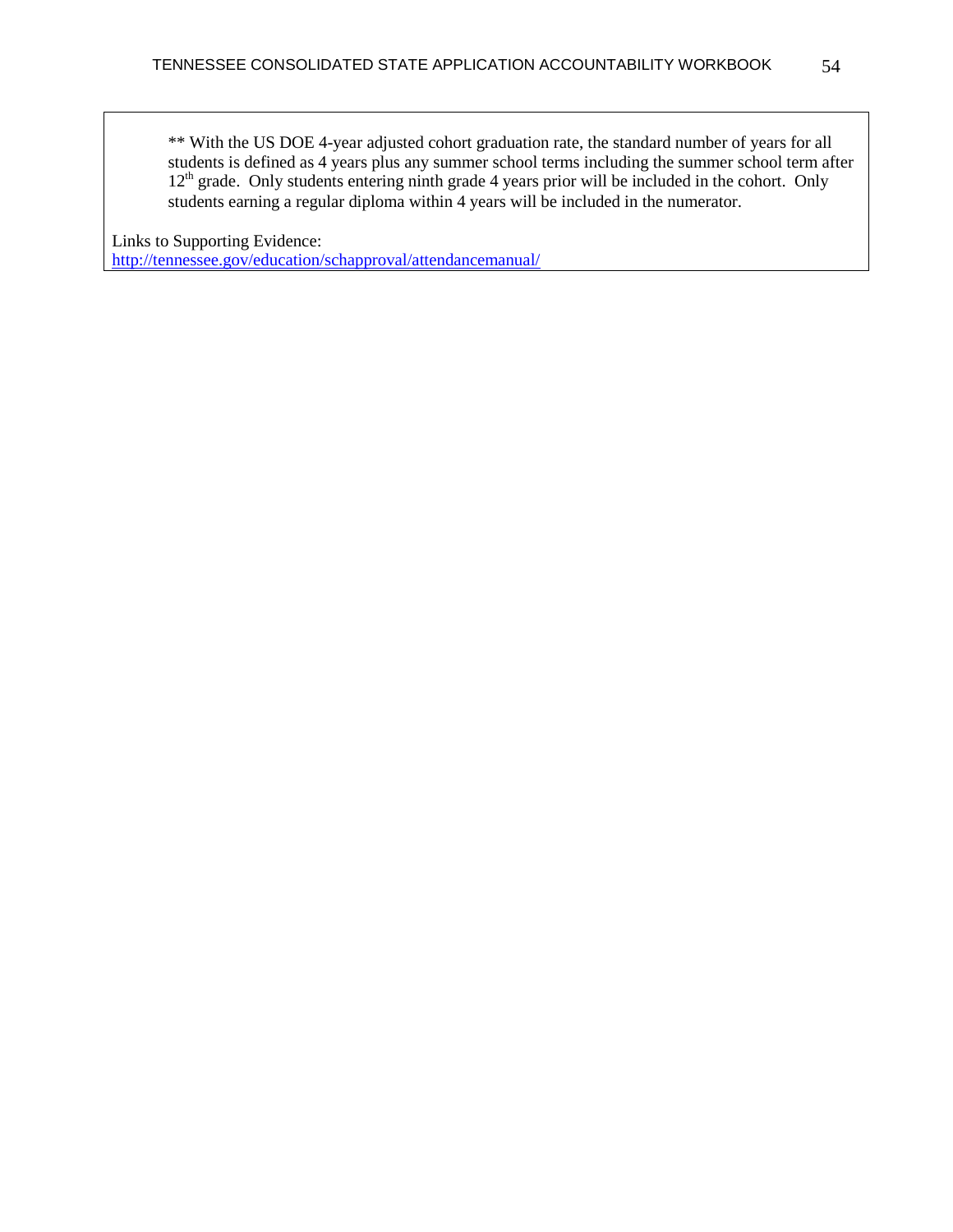| <b>CRITICAL ELEMENT</b>                                                                                                                                                               | <b>EXAMPLES FOR</b><br><b>MEETING REQUIREMENTS</b>                                                                                                                                                                                                                                                                                                                                                                               | <b>EXAMPLES OF</b><br><i>NOT</i> MEETING REQUIREMENTS                                           |
|---------------------------------------------------------------------------------------------------------------------------------------------------------------------------------------|----------------------------------------------------------------------------------------------------------------------------------------------------------------------------------------------------------------------------------------------------------------------------------------------------------------------------------------------------------------------------------------------------------------------------------|-------------------------------------------------------------------------------------------------|
| 7.2 What is the State's<br>additional academic<br>indicator for public<br>elementary schools for the<br>definition of AYP? For<br>public middle schools for<br>the definition of AYP? | State defines the additional<br>academic indicators, e.g.,<br>additional State or locally<br>administered assessments not<br>included in the State assessment<br>system, grade-to-grade retention<br>rates or attendance rates. <sup>9</sup><br>An additional academic indicator<br>is included (in the aggregate) for<br>AYP, and disaggregated (as<br>necessary) for use when applying<br>the exception clause to make<br>AYP. | State has not defined an<br>additional academic indicator for<br>elementary and middle schools. |

 $\overline{\phantom{a}}$ 

 $\overline{a}$ 

 $9$  NCLB only lists these indicators as examples.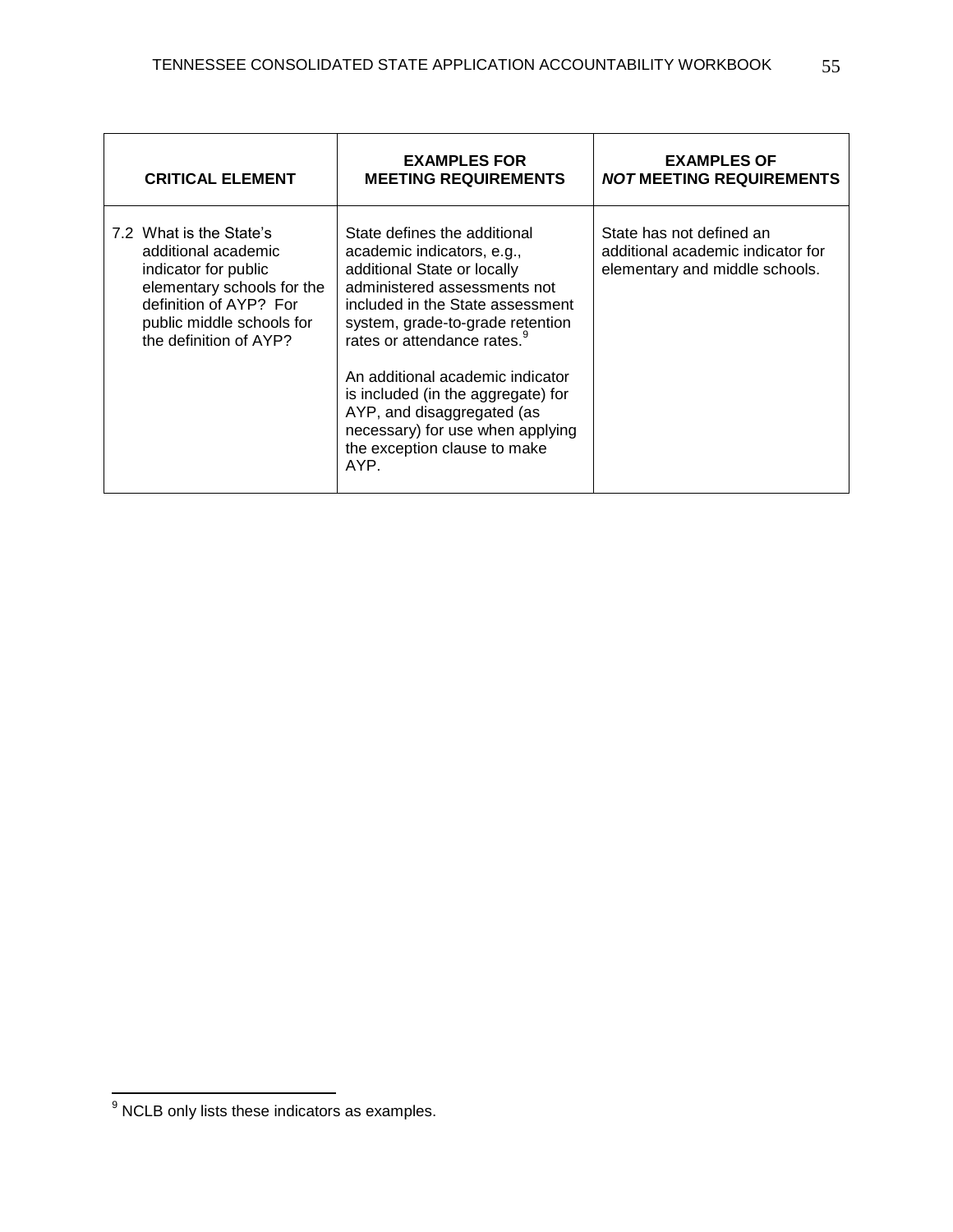The additional indicator at the elementary and middle school levels is attendance rate.

The State collects attendance rate at the elementary and middle school levels disaggregated by the required subgroups.

The State Board of Education adopted an attendance rate measurable objective of 93% or improvement at its June 23, 2004 meeting. A school or district may meet this objective by using the current year data, the most recent two years' worth of data, or a three-year rolling average.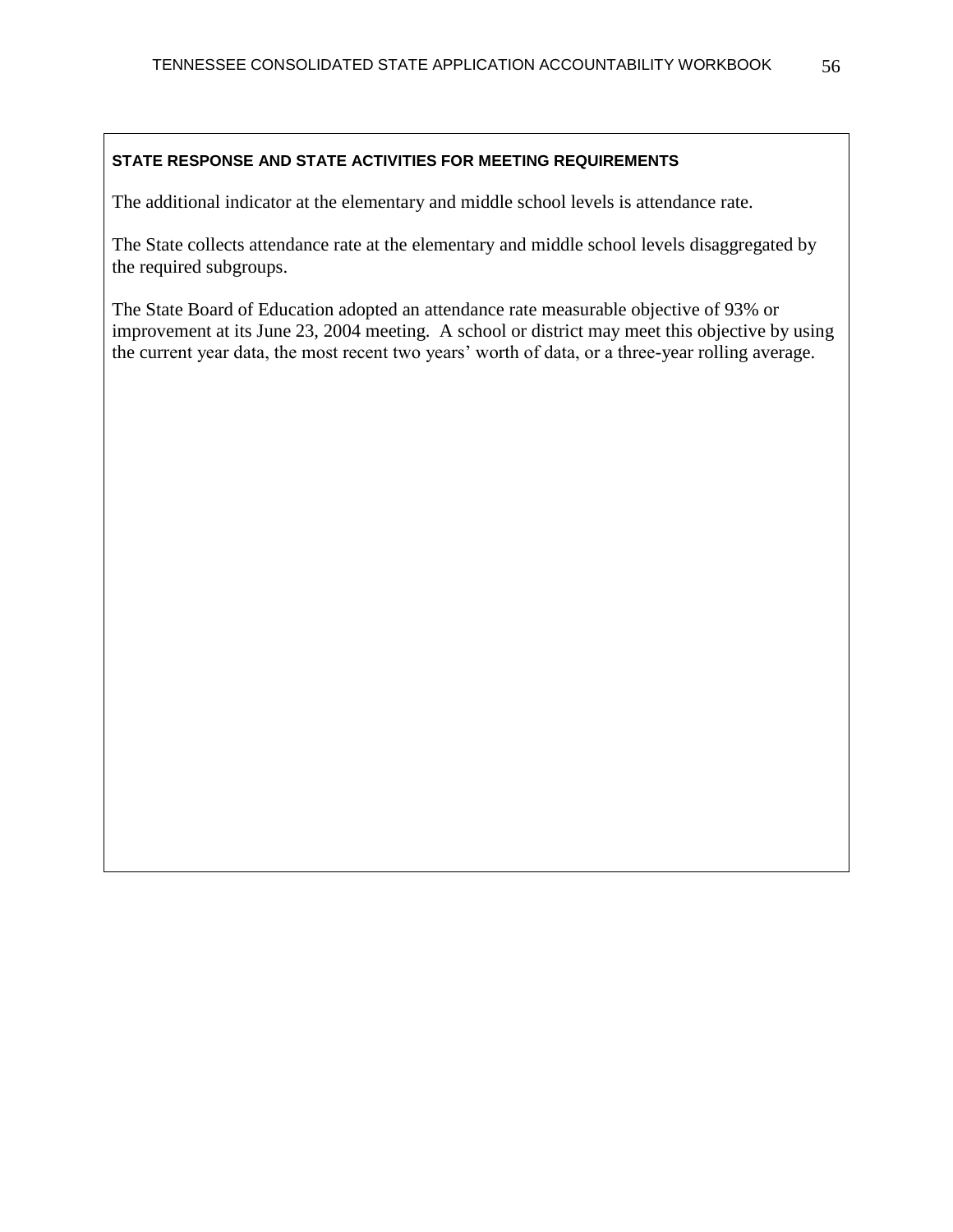| <b>CRITICAL ELEMENT</b>                                           | <b>EXAMPLES FOR</b><br><b>MEETING REQUIREMENTS</b>                                                                                                                                           | <b>EXAMPLES OF</b><br><b>NOT MEETING REQUIREMENTS</b>                                                                                                                                                                                                         |
|-------------------------------------------------------------------|----------------------------------------------------------------------------------------------------------------------------------------------------------------------------------------------|---------------------------------------------------------------------------------------------------------------------------------------------------------------------------------------------------------------------------------------------------------------|
| 7.3 Are the State's academic<br>indicators valid and<br>reliable? | State has defined academic<br>indicators that are valid and<br>reliable.<br>State has defined academic<br>indicators that are consistent with<br>nationally recognized standards, if<br>any. | State has an academic indicator<br>that is not valid and reliable.<br>State has an academic indicator<br>that is not consistent with<br>nationally recognized standards.<br>State has an academic indicator<br>that is not consistent within grade<br>levels. |
|                                                                   |                                                                                                                                                                                              |                                                                                                                                                                                                                                                               |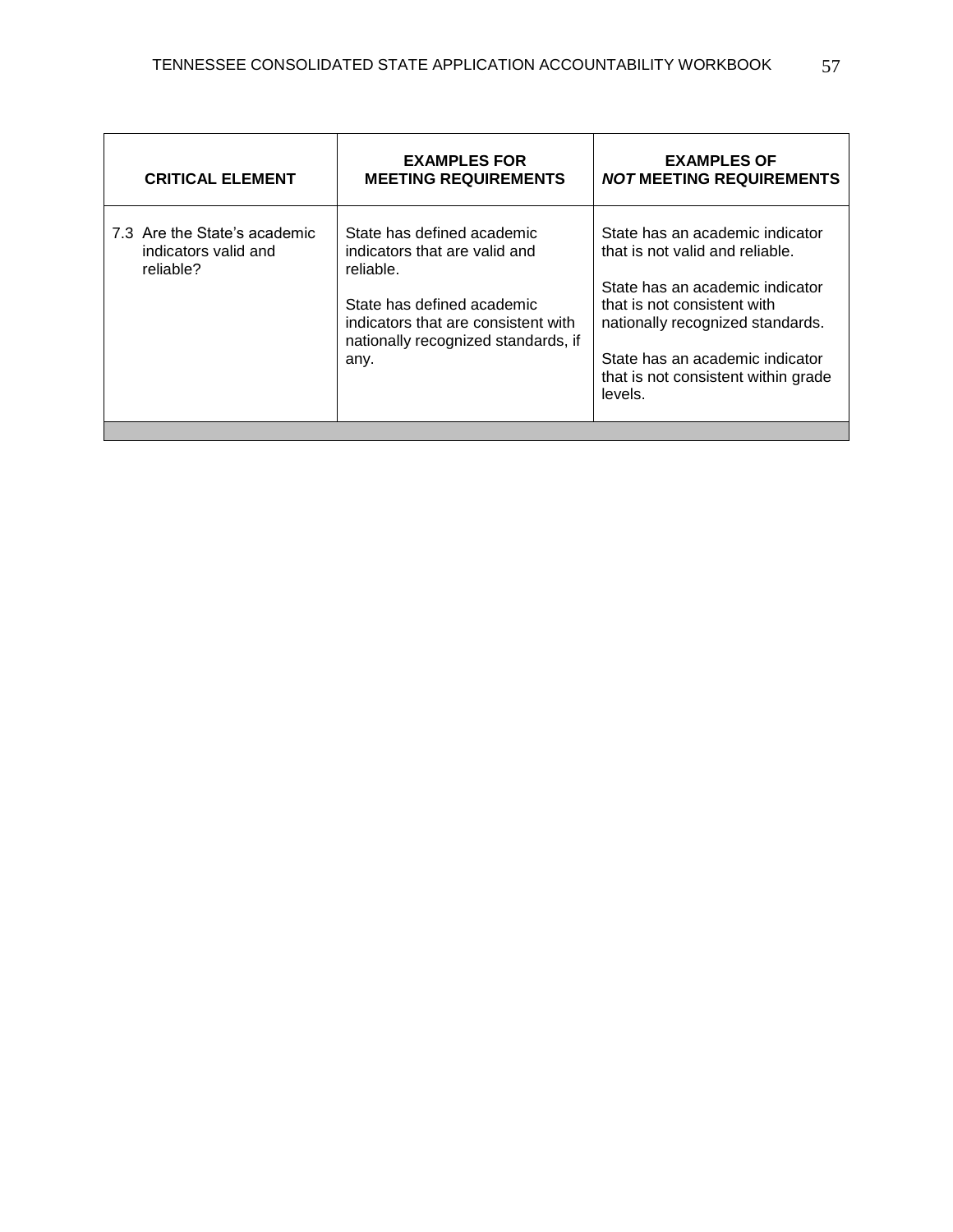The State has collected and analyzed dropout and attendance data for many years with increased accuracy. As the State establishes its system for collecting and analyzing data for the graduation rate, it will ensure that the process will meet a strict test for reliability and validity. The other indicator for elementary/middle school, attendance, will meet the strict tests of reliability and validity required through our data collection system.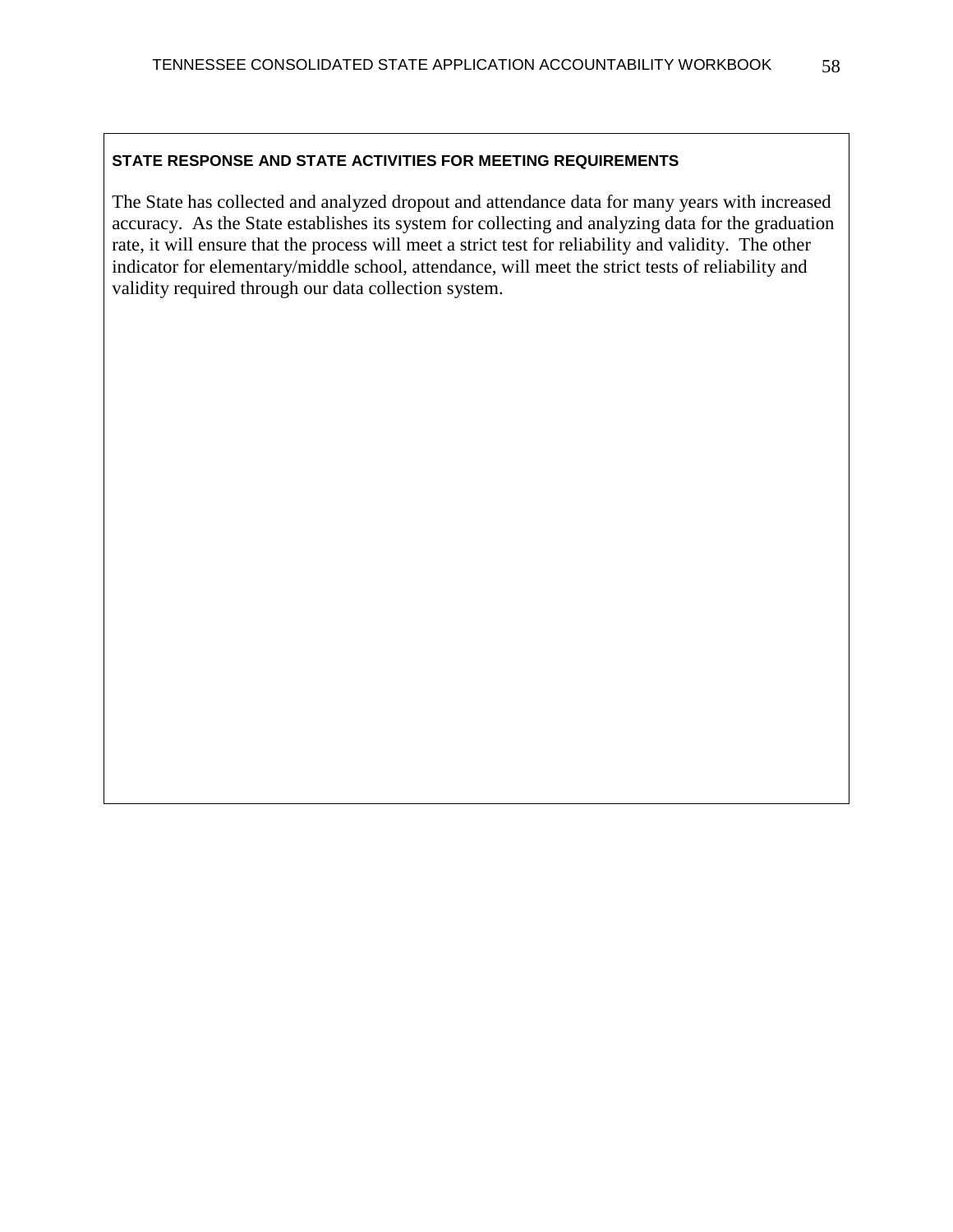# **PRINCIPLE 8. AYP is based on reading/language arts and mathematics achievement objectives.**

| <b>CRITICAL ELEMENT</b>                                                                                                     | <b>EXAMPLES FOR</b><br><b>MEETING REQUIREMENTS</b>                                                                                                                                                                                                                                      | <b>EXAMPLES OF</b><br><b>NOT MEETING</b><br><b>REQUIREMENTS</b>                                                                                                      |
|-----------------------------------------------------------------------------------------------------------------------------|-----------------------------------------------------------------------------------------------------------------------------------------------------------------------------------------------------------------------------------------------------------------------------------------|----------------------------------------------------------------------------------------------------------------------------------------------------------------------|
| 8.1 Does the state measure<br>achievement in<br>reading/language arts and<br>mathematics separately for<br>determining AYP? | State AYP determination for<br>student subgroups, public<br>schools and LEAs separately<br>measures reading/language arts<br>and mathematics. <sup>10</sup><br>AYP is a separate calculation for<br>reading/language arts and<br>mathematics for each group,<br>public school, and LEA. | State AYP determination for<br>student subgroups, public<br>schools and LEAs averages or<br>combines achievement across<br>reading/language arts and<br>mathematics. |
|                                                                                                                             |                                                                                                                                                                                                                                                                                         |                                                                                                                                                                      |

 $\overline{a}$ 

 $10$  If the state has more than one assessment to cover its language arts standards, the State must create a method for including scores from all the relevant assessments.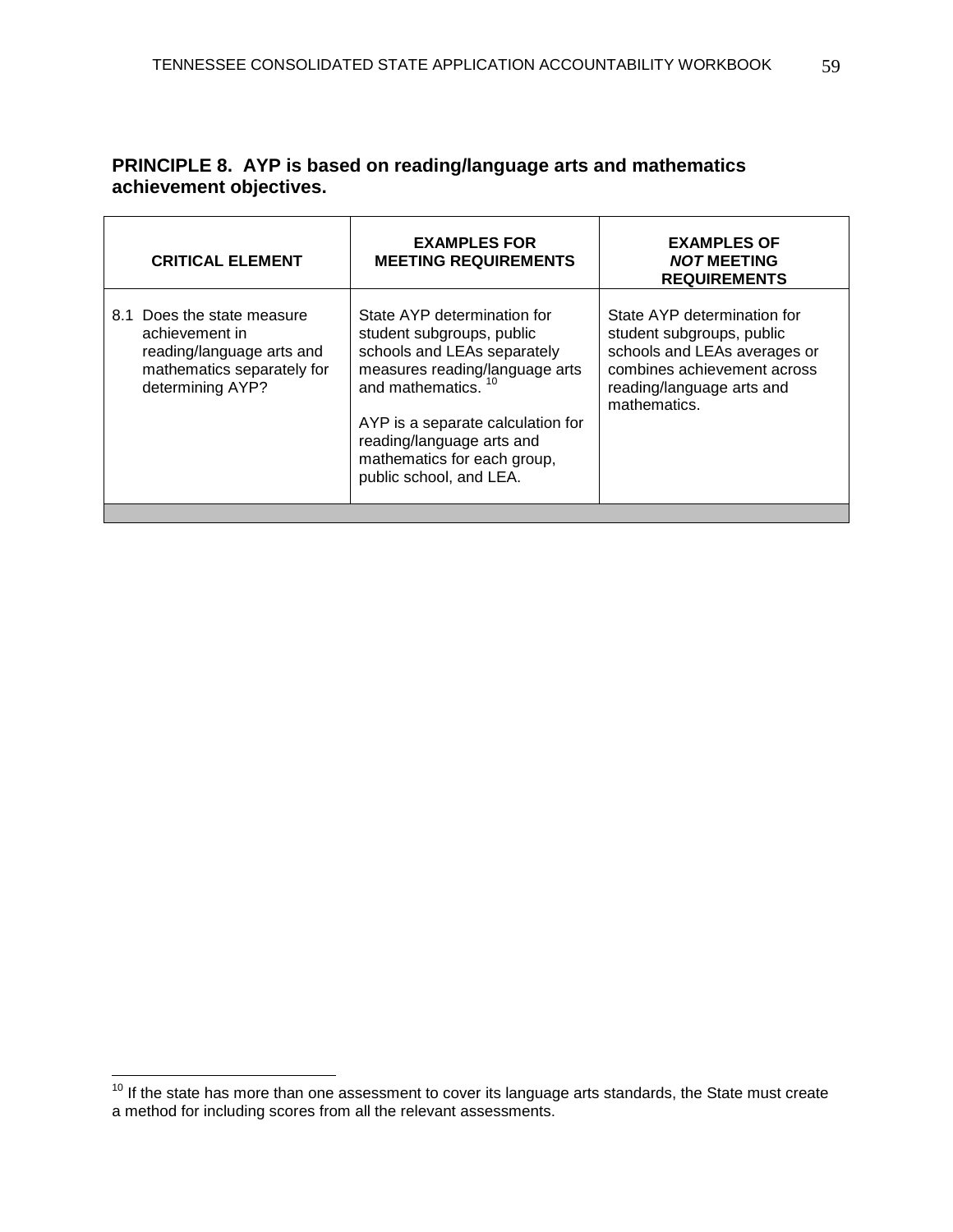A separate determination is made annually in reading/language arts and math. An LEA or school must reach performance objectives in both content areas with the application of a 95% confidence interval in order to make AYP.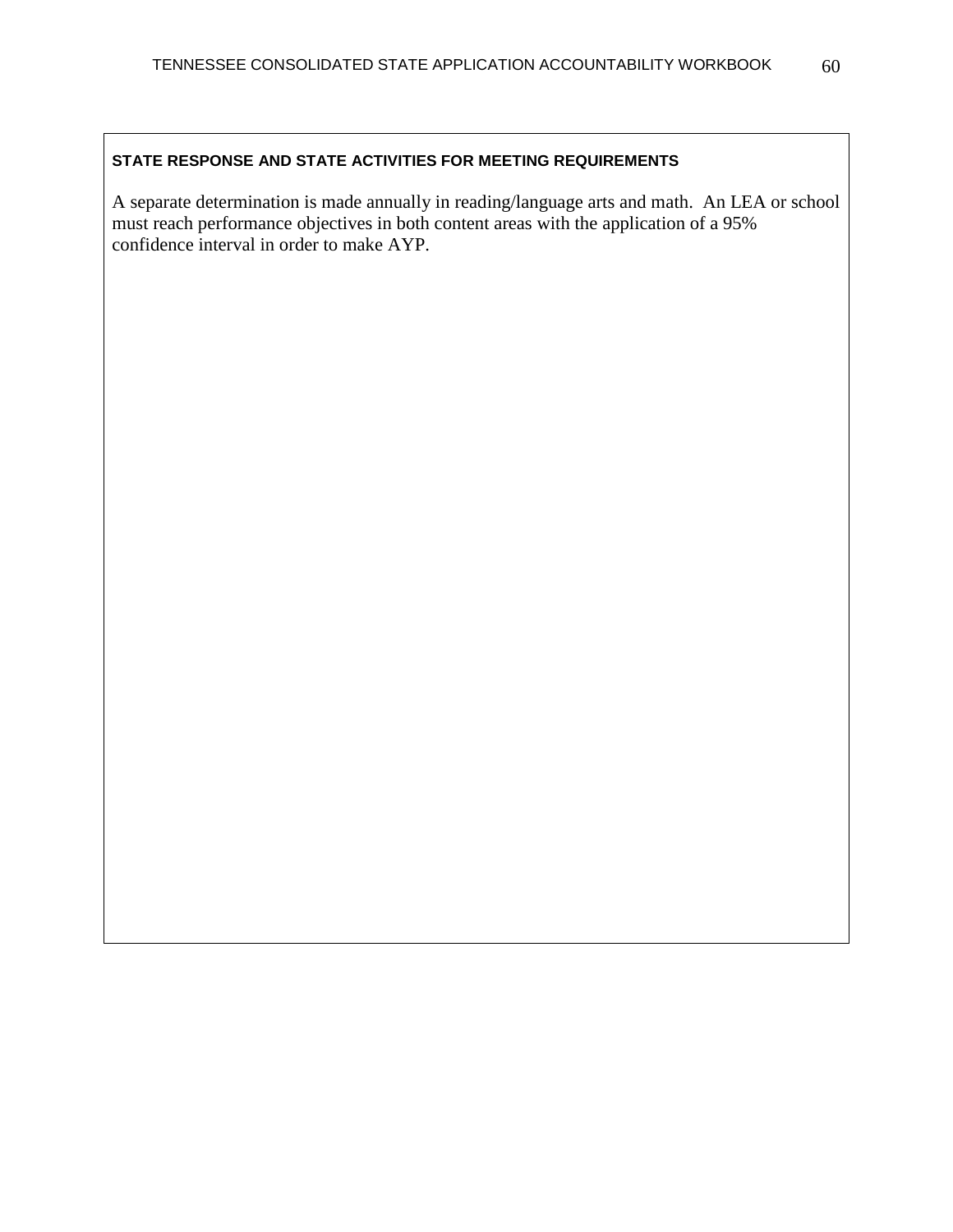| <b>CRITICAL ELEMENT</b>                                                                         | <b>EXAMPLES FOR</b><br><b>MEETING REQUIREMENTS</b>                                                                                                                                                                                                                                                                                                                                                                                                                                                                                                        | <b>EXAMPLES OF</b><br><b>NOT MEETING</b><br><b>REQUIREMENTS</b>                                                                                                                                                                                                                                                                                                                                                                                                             |
|-------------------------------------------------------------------------------------------------|-----------------------------------------------------------------------------------------------------------------------------------------------------------------------------------------------------------------------------------------------------------------------------------------------------------------------------------------------------------------------------------------------------------------------------------------------------------------------------------------------------------------------------------------------------------|-----------------------------------------------------------------------------------------------------------------------------------------------------------------------------------------------------------------------------------------------------------------------------------------------------------------------------------------------------------------------------------------------------------------------------------------------------------------------------|
| How do AYP<br>9.1<br>determinations meet the<br>State's standard for<br>acceptable reliability? | State has defined a method for<br>determining an acceptable level of<br>reliability (decision consistency)<br>for AYP decisions.<br>State provides evidence that<br>decision consistency is (1) within<br>the range deemed acceptable to<br>the State, and (2) meets<br>professional standards and<br>practice.<br>State publicly reports the estimate<br>of decision consistency, and<br>incorporates it appropriately into<br>accountability decisions.<br>State updates analysis and<br>reporting of decision consistency<br>at appropriate intervals. | State does not have an<br>acceptable method for<br>determining reliability (decision<br>consistency) of accountability<br>decisions, e.g., it reports only<br>reliability coefficients for its<br>assessments.<br>State has parameters for<br>acceptable reliability; however,<br>the actual reliability (decision<br>consistency) falls outside those<br>parameters.<br>State's evidence regarding<br>accountability reliability (decision<br>consistency) is not updated. |

# **PRINCIPLE 9. State Accountability System is statistically valid and reliable.**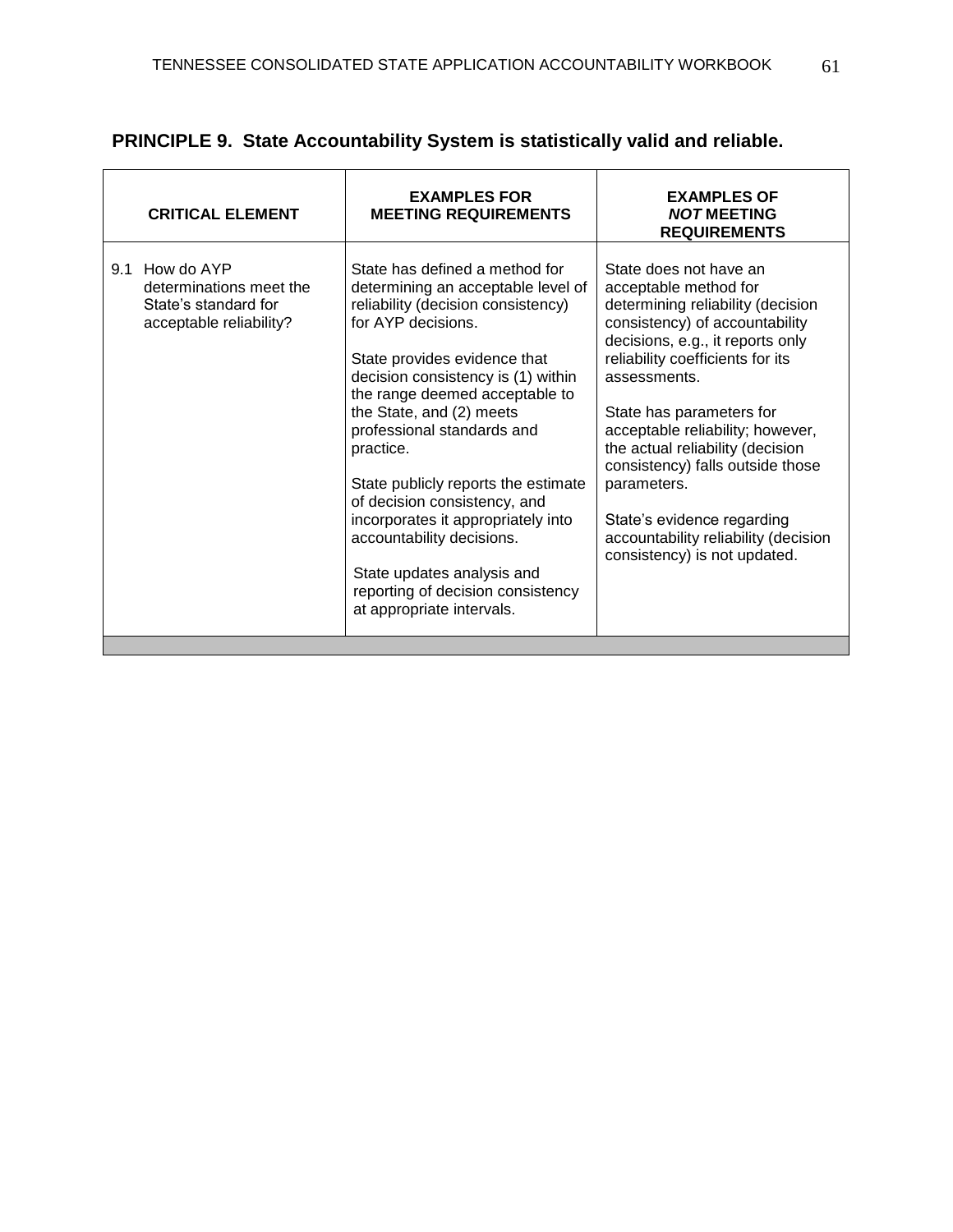The criterion referenced assessments utilized to underpin the accountability process specified in NCLB have been developed specifically to measure student proficiency levels relative to the state curriculum framework. The alignment of the assessment items comprising the annual tests are subject to state approval before each administration. This process provides content validity.

Adequate Yearly Progress necessary to reach 100% by the 2013-2014 school year was computed utilizing the percentages of student subgroups in Tennessee whose participation rates equal or exceed 95% and was based upon success in the attainment of proficiency standards objectively established by the collective deliberation of experts and practitioners in the appropriate curricular areas. A scientifically based on going analysis of performance and progress will inform the state of the appropriateness of both the utilization of the assessment and the instruction relative to the approved curricular frameworks. These analyses should provide construct validity.

The State studies the decisions that have been made on AYP determinations on an annual basis. The State reviews the validity and reliability of those determinations and makes adjustments based on this review.

Because of the Department's review of the AYP determinations made for the first time on 2002- 2003 data, the Department had proposed and subsequently received approval to make revisions to its original accountability plan. Because 47% of Tennessee schools and 92% of its districts were identified as not making AYP based on the 2002-2003 data, the State contended that its AYP model needed to include the application of a 95% confidence interval to improve the validity and reliability of its AYP decisions. When impact analysis was done, it was determined that identification of schools and districts as failing AYP based on 2002-2003 data would decrease substantially. Only 21.8% of elementary/middle schools would have been identified as failing instead of 46.5%. High schools failing AYP would decrease from 56% to 31.1%. Districts failing elementary/middle level would decrease from 88.3% to 77.4% while at the high school level the reduction would be 68.3% to 40.7%.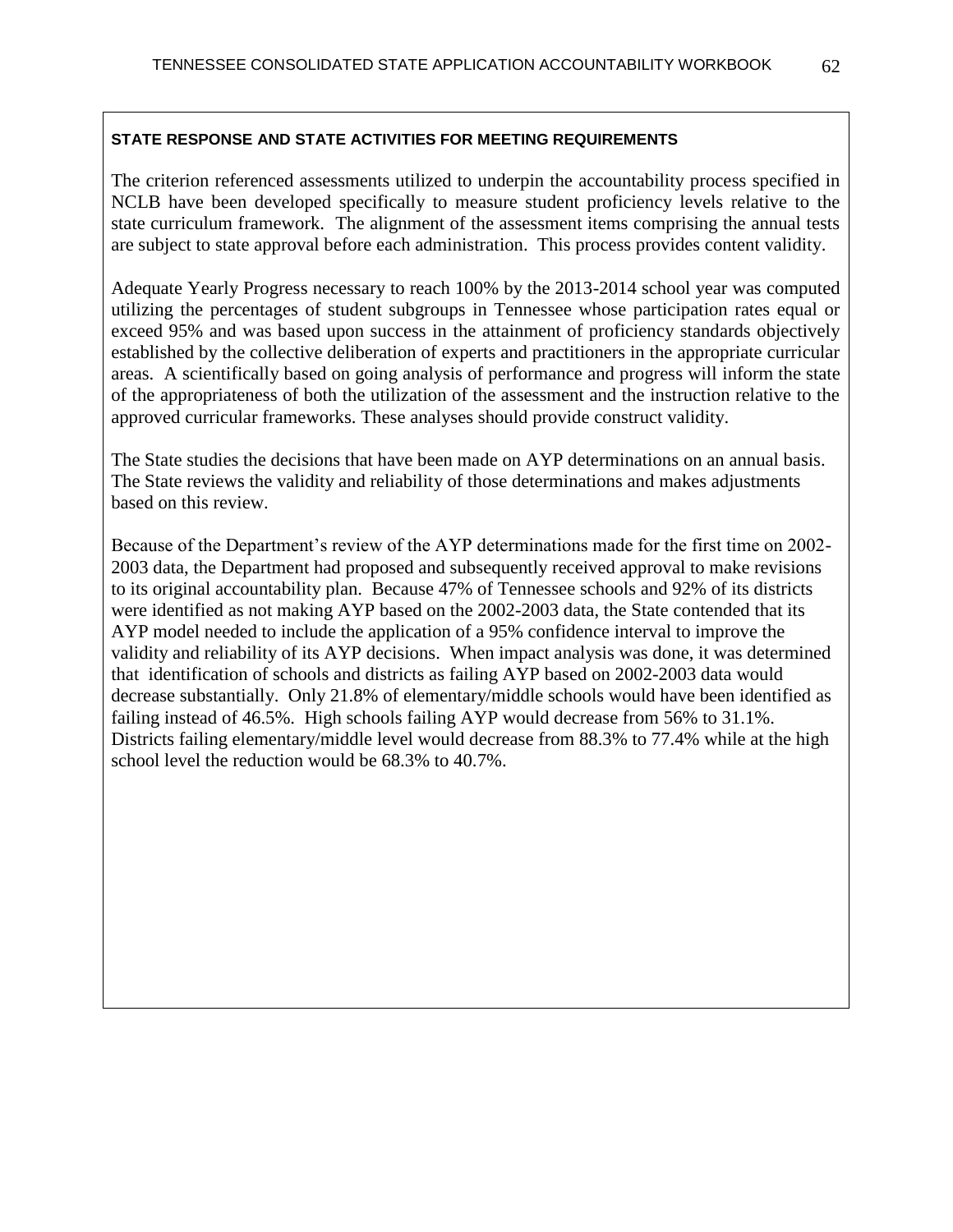| <b>CRITICAL ELEMENT</b>         | <b>EXAMPLES FOR</b><br><b>MEETING REQUIREMENTS</b> | <b>EXAMPLES OF</b><br><b>NOT MEETING</b><br><b>REQUIREMENTS</b> |  |
|---------------------------------|----------------------------------------------------|-----------------------------------------------------------------|--|
| 9.2 What is the State's process | State has established a process                    | State does not have a system for                                |  |
| for making valid AYP            | for public schools and LEAs to                     | handling appeals of accountability                              |  |
| determinations?                 | appeal an accountability decision.                 | decisions.                                                      |  |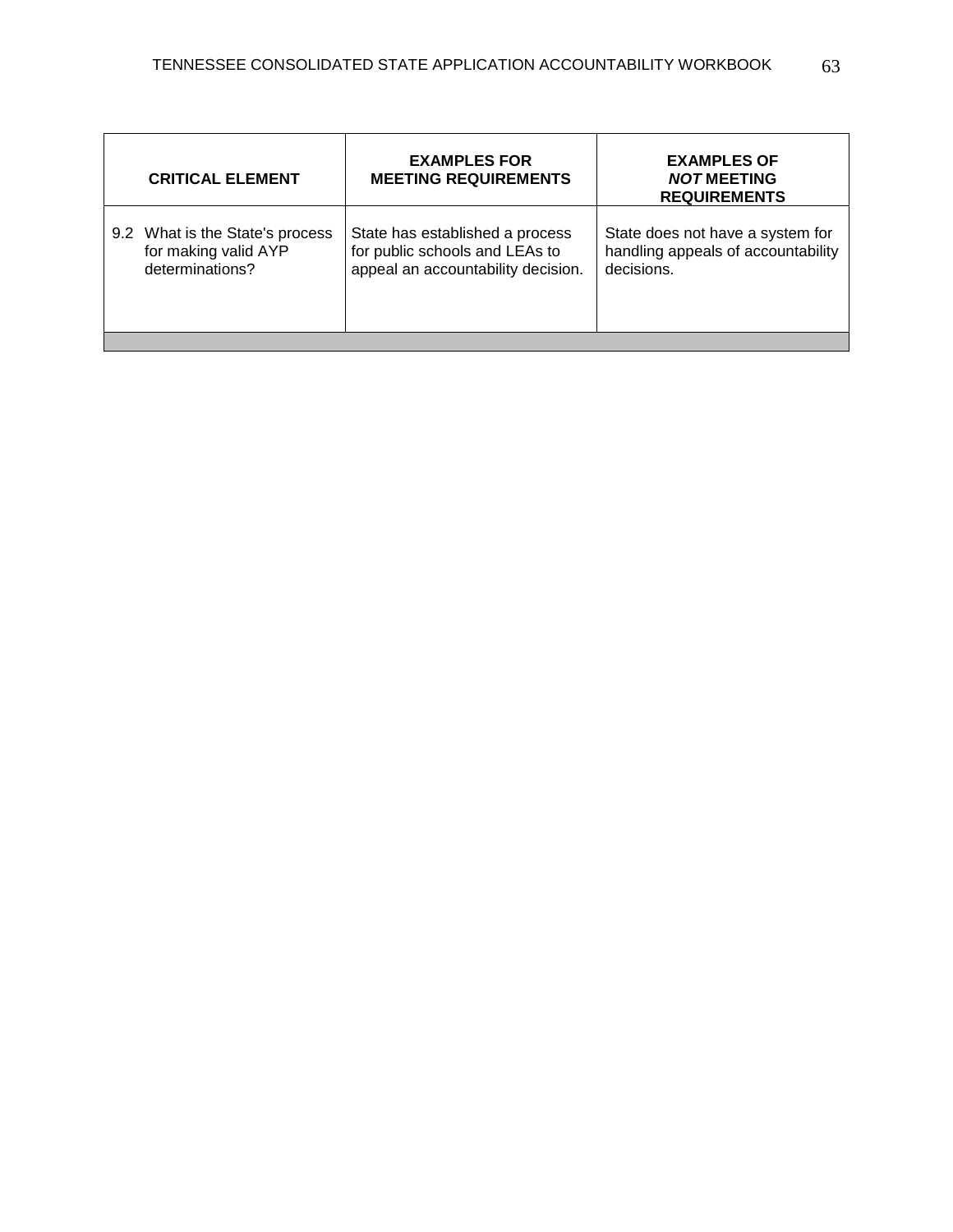Assessments are reviewed annually before administration to assure alignment with state content standards. Sample results are analyzed to determine that assessment scales validly reflect performance for students at each  $5^{th}$  percentile level of performance (i.e.,  $5^{th}$ ,  $10^{th}$ , … $80^{th}$ …).

Any school may appeal to the district and districts to the state decisions made regarding AYP. In the case of AYP decisions regarding schools, the LEA must consider the appeal for transmission to the State. If the LEA agrees with the appeal and submits it to the State, the State considers the appeal. The decision is made and conveyed to the school within the 30 days timeframe. Under State law, the State is responsible for the final determination of schools in improvement categories.

Similarly, if a district appeals a decision regarding AYP, the State must make a final determination within 30 days of the date of the appeal.

The State provides technical assistance to schools and LEAs with the appeals process.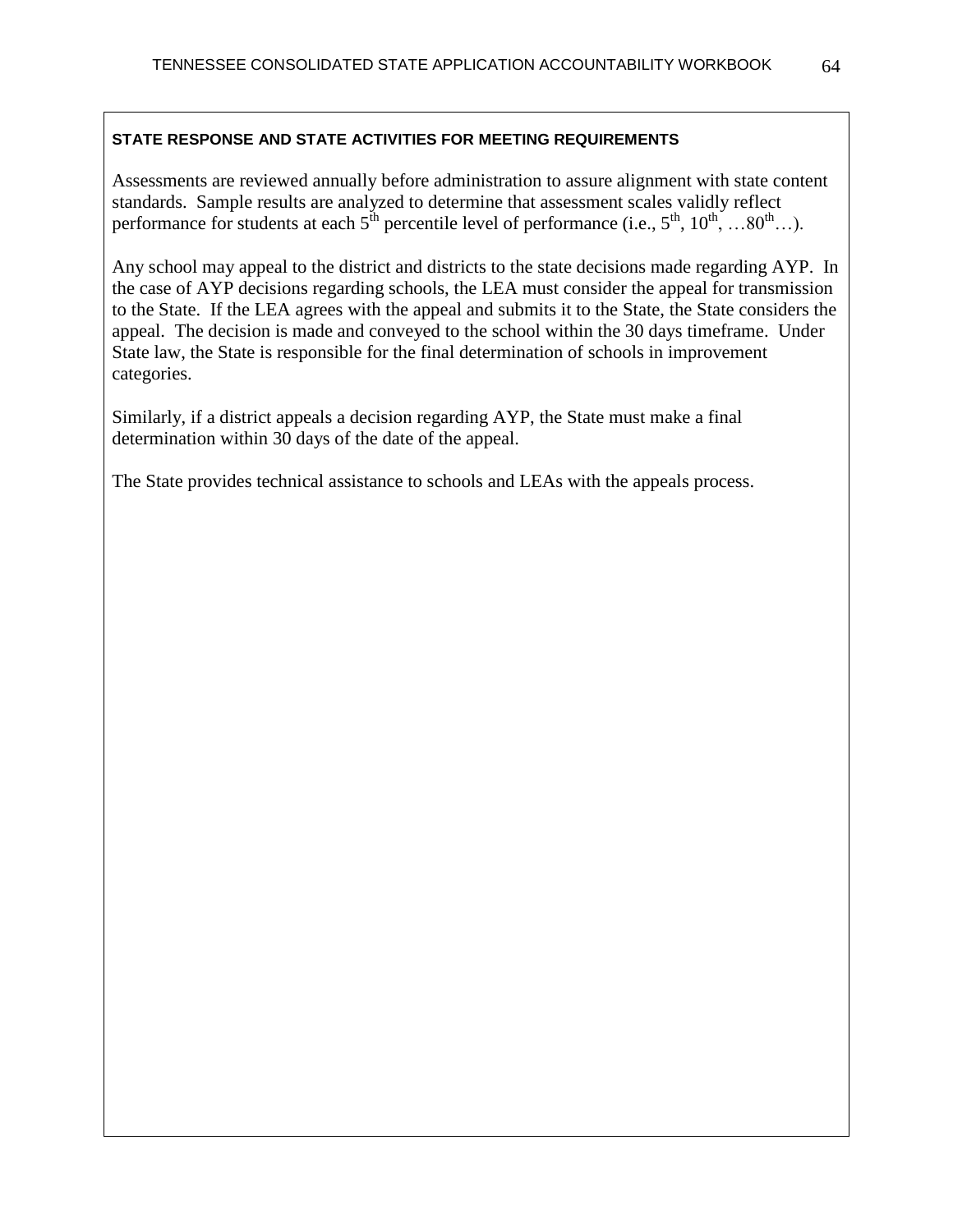| <b>CRITICAL ELEMENT</b>                                                                                                    | <b>EXAMPLES FOR</b><br><b>MEETING REQUIREMENTS</b>                                                                                                                                                                                                                                                                                                                                                                                                      | <b>EXAMPLES OF</b><br><b>NOT MEETING</b><br><b>REQUIREMENTS</b>                                                                                                                                        |  |
|----------------------------------------------------------------------------------------------------------------------------|---------------------------------------------------------------------------------------------------------------------------------------------------------------------------------------------------------------------------------------------------------------------------------------------------------------------------------------------------------------------------------------------------------------------------------------------------------|--------------------------------------------------------------------------------------------------------------------------------------------------------------------------------------------------------|--|
| 9.3 How has the State planned<br>for incorporating into its<br>definition of AYP<br>anticipated changes in<br>assessments? | State has a plan to maintain<br>continuity in AYP decisions<br>necessary for validity through<br>planned assessment changes,<br>and other changes necessary to<br>comply fully with NCLB. <sup>11</sup><br>State has a plan for including new<br>public schools in the State<br>Accountability System.<br>State has a plan for periodically<br>reviewing its State Accountability<br>System, so that unforeseen<br>changes can be quickly<br>addressed. | State's transition plan interrupts<br>annual determination of AYP.<br>State does not have a plan for<br>handling changes: e.g., to its<br>assessment system, or the<br>addition of new public schools. |  |
|                                                                                                                            |                                                                                                                                                                                                                                                                                                                                                                                                                                                         |                                                                                                                                                                                                        |  |

 $\overline{a}$ 

 $11$  Several events may occur which necessitate such a plan. For example, (1) the State may need to include additional assessments in grades 3-8 by 2005-2006; (2) the State may revise content and/or academic achievement standards; (3) the State may need to recalculate the starting point with the addition of new assessments; or (4) the State may need to incorporate the graduation rate or other indicators into its State Accountability System. These events may require new calculations of validity and reliability.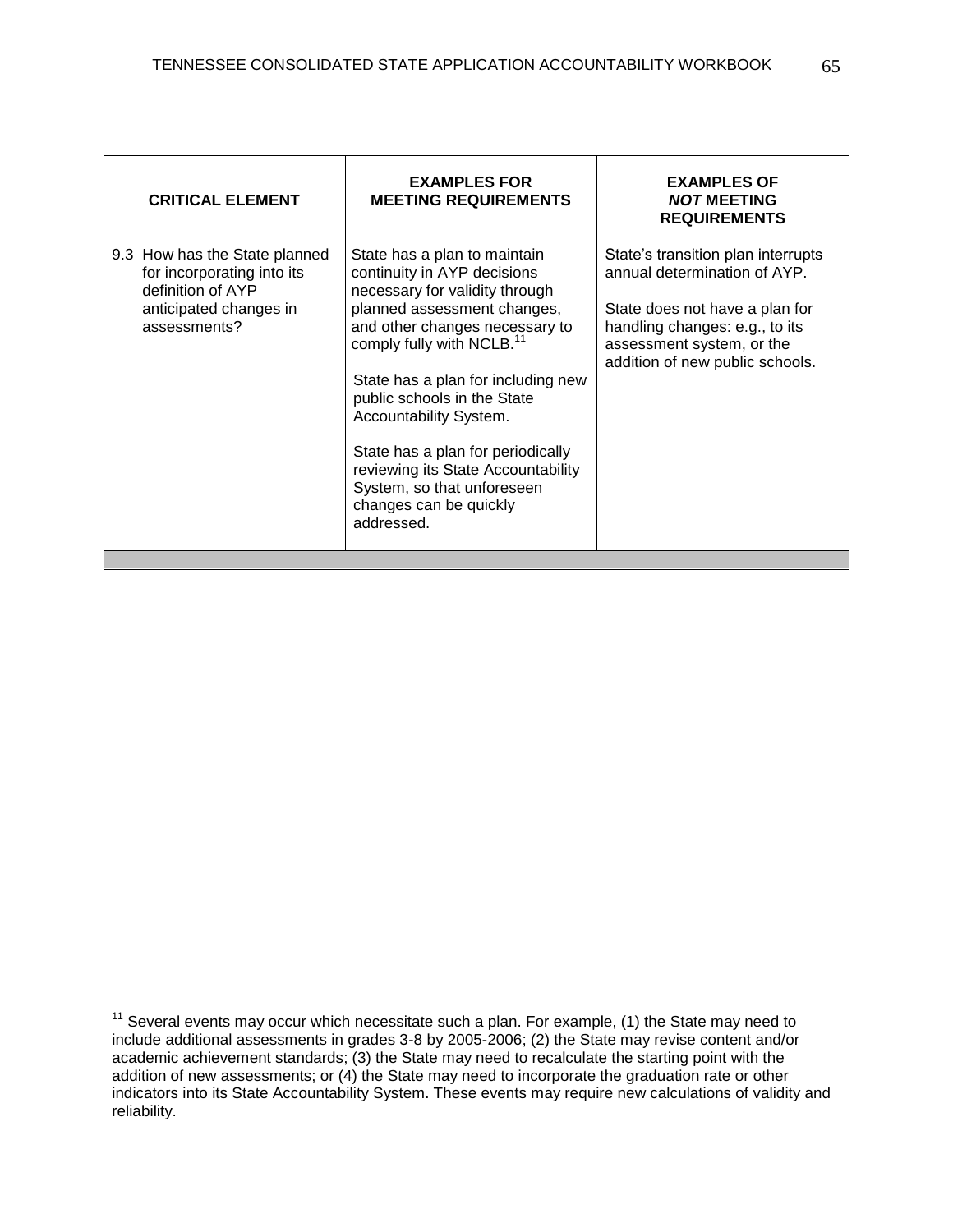Tennessee has implemented a standards-based assessment system in grades 3-8 in reading/language arts, math, science, and social studies. The State has established starting points for reading/language arts and math for elementary/middle school level determined by the results of the grades 3, 5, and 8 in Summer 2003. The starting point for science was established in Summer 2004.

Tennessee annually reviews how AYP decisions are applied regarding validity and reliability to determine any revisions necessary in its accountability system

Link to Supporting Documentation: <http://www.state.tn.us/education/assessment/>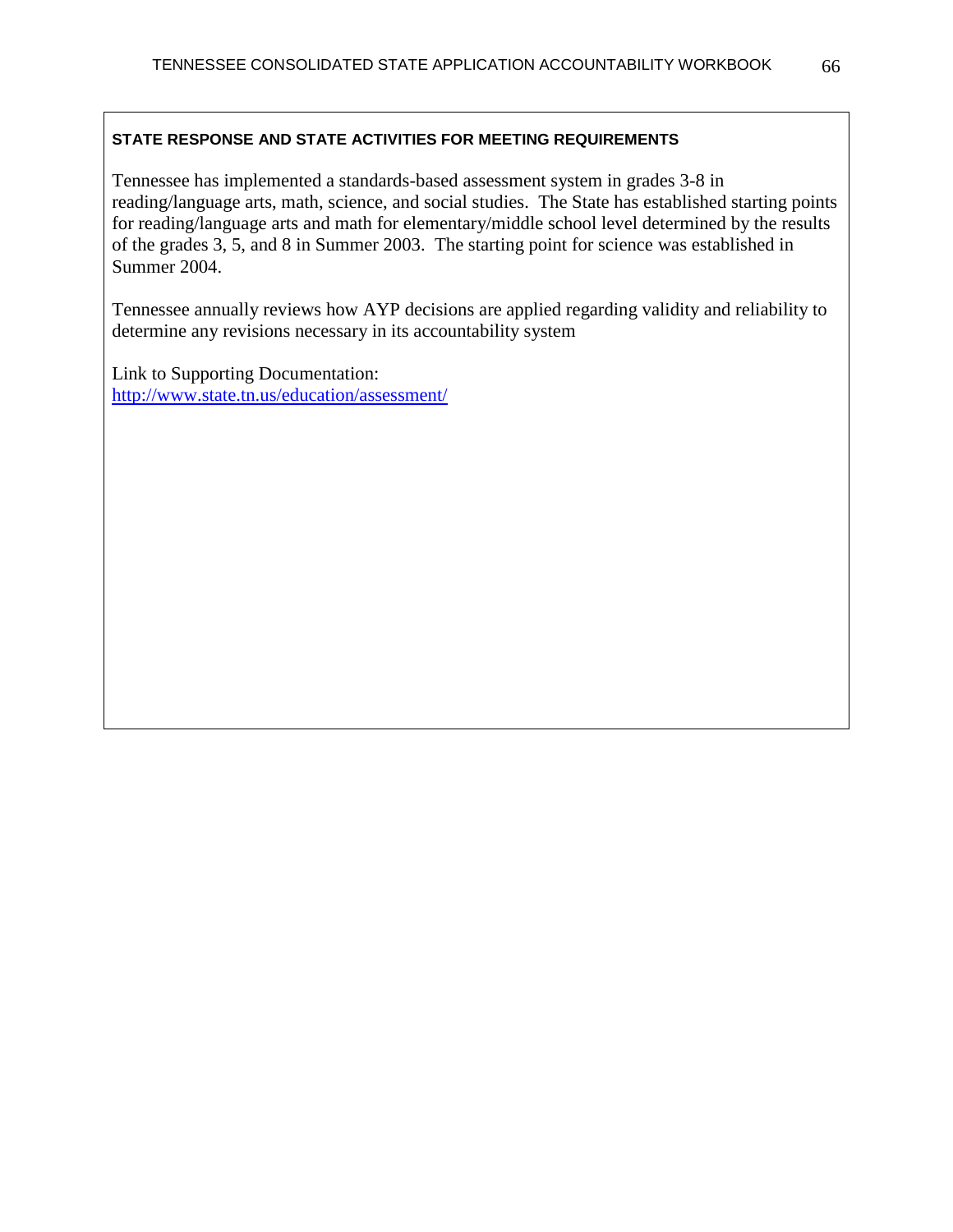# **PRINCIPLE 10. In order for a public school or LEA to make AYP, the State ensures that it assessed at least 95% of the students enrolled in each subgroup.**

sing.

 $\mathbf{r}$ 

| <b>CRITICAL ELEMENT</b>                                                                                                                 | <b>EXAMPLES FOR</b><br><b>MEETING REQUIREMENTS</b>                                                                                                                                                                                                                                                                                                     | <b>EXAMPLES OF</b><br><b>NOT MEETING</b><br><b>REQUIREMENTS</b>                                                                                                                                                                 |
|-----------------------------------------------------------------------------------------------------------------------------------------|--------------------------------------------------------------------------------------------------------------------------------------------------------------------------------------------------------------------------------------------------------------------------------------------------------------------------------------------------------|---------------------------------------------------------------------------------------------------------------------------------------------------------------------------------------------------------------------------------|
| 10.1 What is the State's method<br>for calculating participation<br>rates in the State<br>assessments for use in<br>AYP determinations? | State has a procedure to<br>determine the number of absent<br>or untested students (by<br>subgroup and aggregate).<br>State has a procedure to<br>determine the denominator (total<br>enrollment) for the 95%<br>calculation (by subgroup and<br>aggregate).<br>Public schools and LEAs are held<br>accountable for reaching the 95%<br>assessed goal. | The state does not have a<br>procedure for determining the<br>rate of students participating in<br>statewide assessments.<br>Public schools and LEAs are not<br>held accountable for testing at<br>least 95% of their students. |
|                                                                                                                                         |                                                                                                                                                                                                                                                                                                                                                        |                                                                                                                                                                                                                                 |

 $\overline{\phantom{a}}$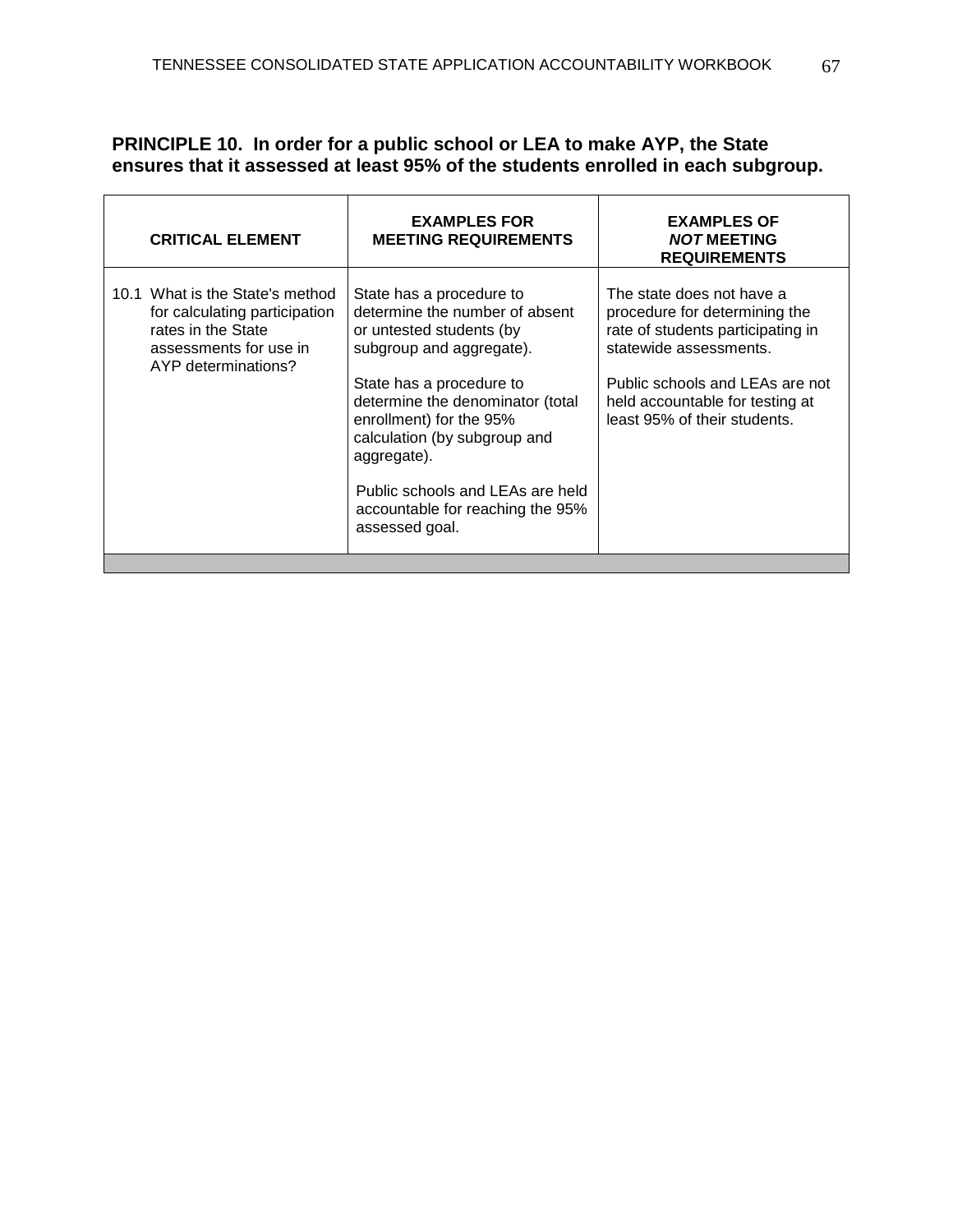Tennessee determined participation rates for the first time in Spring 2003. Only schools and LEAs that meet the 95% participation rate for all students and each subgroup meet AYP requirements unless the size of the subgroup does not meet the minimum number set for participation rate purposes (45). To meet this requirement, the State will use the most current year, the most current two years, or the most current three years participation rate data.

Schools are responsible for completing answer sheets for any student enrolled in grades and subjects included in the assessment program. The participation rate for all students and required subgroups are determined by the number of students participating in the assessment divided by the number of students enrolled (as indicated by the number of answer sheets). Only students who have a significant medical emergency may be exempted from testing and not counted in the participation rate calculation. Students with invalid assessment scores are counted only in the denominator of the participation rate calculation and are not counted in the numerator. These data are randomly audited for accuracy.

| <b>EXAMPLES FOR</b> | <b>AMPLES OF</b><br>FΥ |
|---------------------|------------------------|
|                     |                        |
|                     |                        |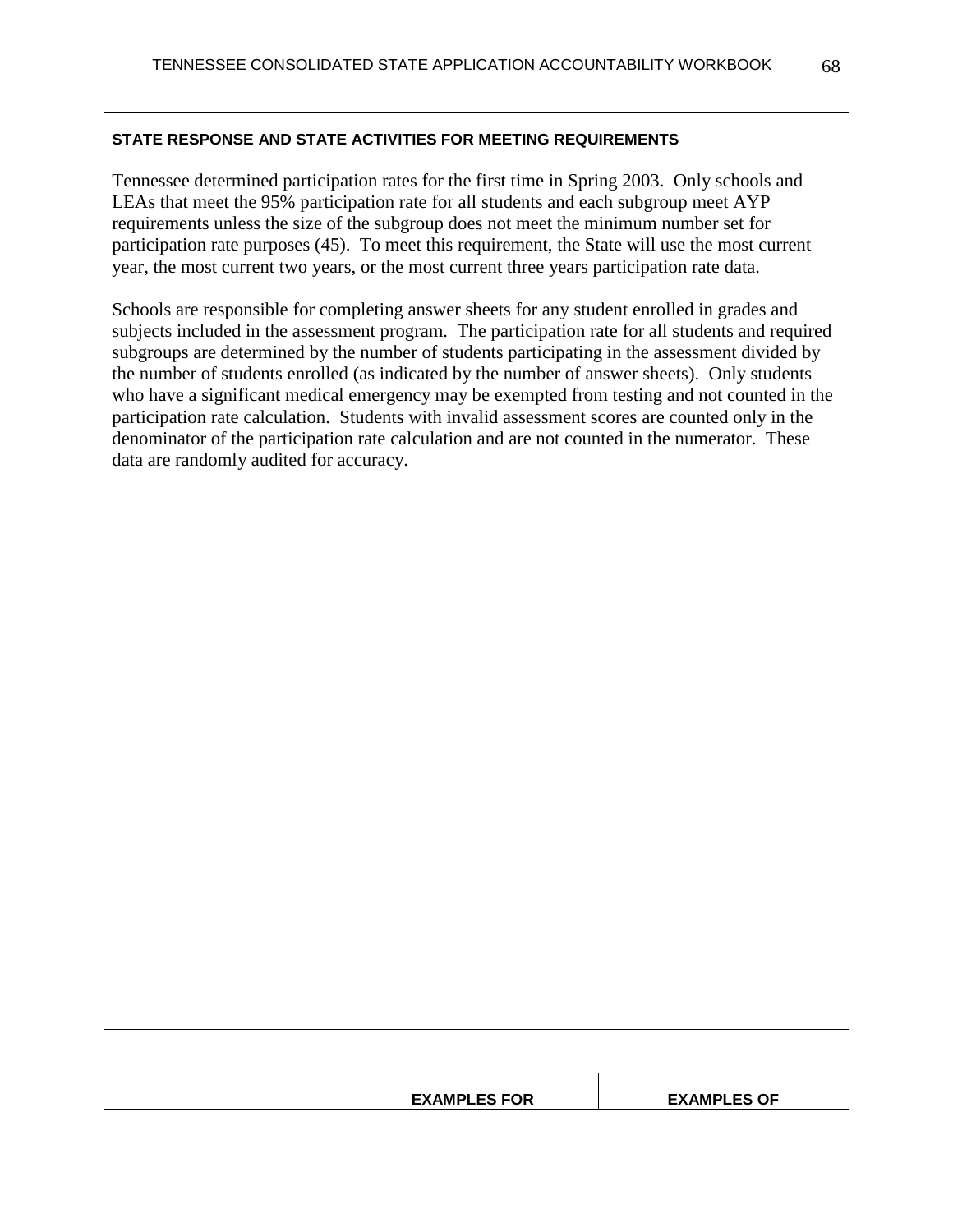| <b>CRITICAL ELEMENT</b>                                                                                          | <b>MEETING REQUIREMENTS</b>                                                                                                                                               | <b>NOT MEETING</b><br><b>REQUIREMENTS</b>                         |
|------------------------------------------------------------------------------------------------------------------|---------------------------------------------------------------------------------------------------------------------------------------------------------------------------|-------------------------------------------------------------------|
| 10.2 What is the State's policy<br>for determining when the<br>95% assessed<br>requirement should be<br>applied? | State has a policy that<br>implements the regulation<br>regarding the use of 95%<br>allowance when the group is<br>statistically significant according<br>to State rules. | State does not have a procedure<br>for making this determination. |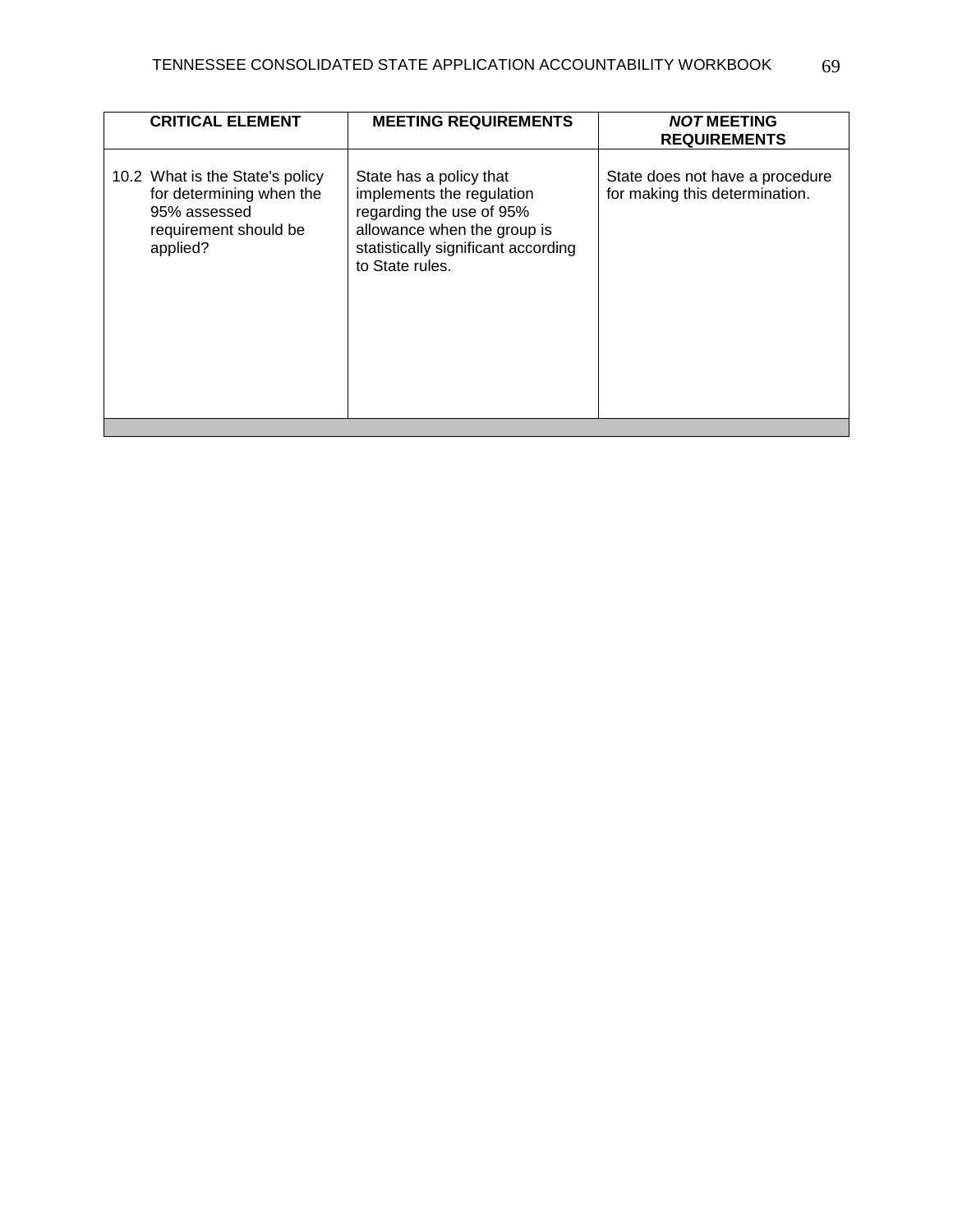The State bases its 95% calculation upon the student membership documentation provided by each LEA and school during testing. Schools and LEAs in which fewer than 95% of any subgroup fails to participate in the state assessment fail AYP, unless the size of the subgroup does not meet the minimum number set for accountability purposes (i.e. 45). These data are randomly audited for accuracy.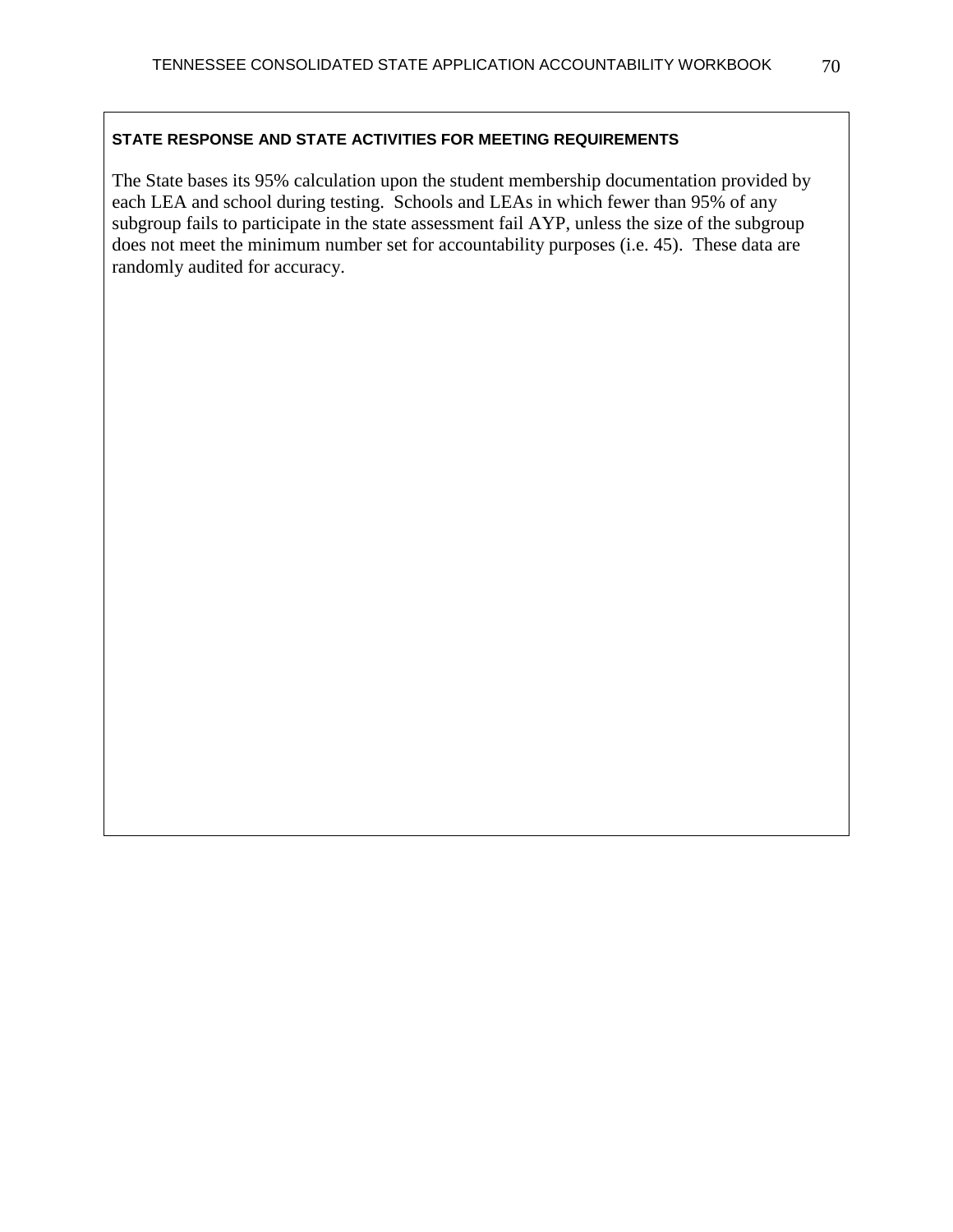# **Appendix A**

Required Data Elements for State Report Card

### **1111(h)(1)(C)**

1. Information, in the aggregate, on student achievement at each proficiency level on the State academic assessments (disaggregated by race, ethnicity, gender, disability status, migrant status, English proficiency, and status as economically disadvantaged, except that such disaggregation shall not be required in a case in which the number of students in a category is insufficient to yield statistically reliable information or the results would reveal personally identifiable information about an individual student.

2. Information that provides a comparison between the actual achievement levels of each student subgroup and the State's annual measurable objectives for each such group of students on each of the academic assessments.

3. The percentage of students not tested (disaggregated by the student subgroups), except that such disaggregation shall not be required in a case in which the number of students in a category is insufficient to yield statistically reliable information or the results would reveal personally identifiable information about an individual student.

4. The most recent 2-year trend in student achievement in each subject area, and for each grade level, for the required assessments.

5. Aggregate information on any other indicators used by the State to determine the adequate yearly progress of students in achieving State academic achievement standards disaggregated by student subgroups.

6. Graduation rates for secondary school students disaggregated by student subgroups.

7. Information on the performance of local educational agencies in the State regarding making adequate yearly progress, including the number and names of each school identified for school improvement under section 1116.

8. The professional qualifications of teachers in the State, the percentage of such teachers teaching with emergency or provisional credentials, and the percentage of classes in the State not taught by highly qualified teachers, in the aggregate and disaggregated by high-poverty compared to low-poverty schools which (for this purpose) means schools in the top quartile of poverty and the bottom quartile of poverty in the State.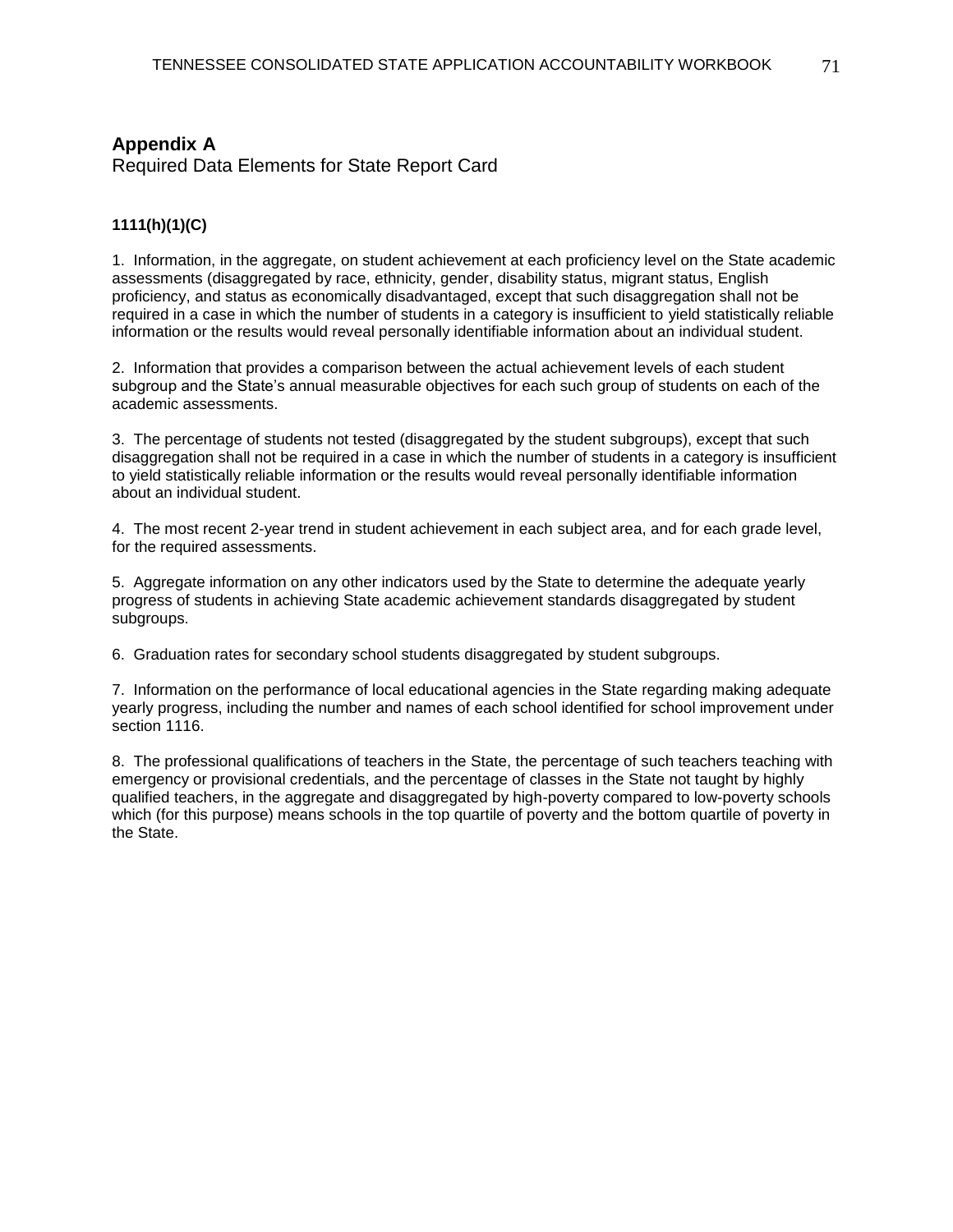| <b>Target</b><br>After 1st Year Not Making | <b>School Improvement 1</b><br>(1st Year Improvement Status)<br>After 2nd Year Not Making                                                                                                                                                                                                                                                                                                                                                                                                                                                                                                                                             | <b>School Improvement 2</b><br>$(2nd Year Improvement Status)$<br>After 3rd Year Not Making AYP                                                                                                                                                                                                                                                                                                                                                                                                                                                                                                                                        | <b>Corrective Action</b><br>(3 <sup>rd</sup> Year Improvement Status)<br>After 4th Year Not Making AYP                                                                                                                                                                                                                                                                                                                                                                                                                                                                                                                                                                                                                                                                                                                                                                                                                                                                                                                                                                                                                                                                                                                                                                                                                     | <b>Restructuring 1</b><br>(4 <sup>th</sup> Year Improvement Status)<br>After 5th Year Not Making AYP                                                                                                                                                                                                                                                                                                                                                                                                                                                                                                                                                                                                                                                                                                                                                                                                                                                                                                                                                                                                                                                                                                                                                              | Restructuring $2 -$<br><b>Alternative Governance</b><br>(5 <sup>th</sup> Year Improvement Status)<br>After 6th Year Not Making AYP                                                                                                                                                                                                                                                                                                                                                                                                                                                                                                                                                                                                                                                                                                                                                                                                                                                           | <b>State/LEA</b><br><b>Reconstitution Plan</b><br>After 7th Year Not Making                                                                                                                                                                                                                                                                                                                                                                |
|--------------------------------------------|---------------------------------------------------------------------------------------------------------------------------------------------------------------------------------------------------------------------------------------------------------------------------------------------------------------------------------------------------------------------------------------------------------------------------------------------------------------------------------------------------------------------------------------------------------------------------------------------------------------------------------------|----------------------------------------------------------------------------------------------------------------------------------------------------------------------------------------------------------------------------------------------------------------------------------------------------------------------------------------------------------------------------------------------------------------------------------------------------------------------------------------------------------------------------------------------------------------------------------------------------------------------------------------|----------------------------------------------------------------------------------------------------------------------------------------------------------------------------------------------------------------------------------------------------------------------------------------------------------------------------------------------------------------------------------------------------------------------------------------------------------------------------------------------------------------------------------------------------------------------------------------------------------------------------------------------------------------------------------------------------------------------------------------------------------------------------------------------------------------------------------------------------------------------------------------------------------------------------------------------------------------------------------------------------------------------------------------------------------------------------------------------------------------------------------------------------------------------------------------------------------------------------------------------------------------------------------------------------------------------------|-------------------------------------------------------------------------------------------------------------------------------------------------------------------------------------------------------------------------------------------------------------------------------------------------------------------------------------------------------------------------------------------------------------------------------------------------------------------------------------------------------------------------------------------------------------------------------------------------------------------------------------------------------------------------------------------------------------------------------------------------------------------------------------------------------------------------------------------------------------------------------------------------------------------------------------------------------------------------------------------------------------------------------------------------------------------------------------------------------------------------------------------------------------------------------------------------------------------------------------------------------------------|----------------------------------------------------------------------------------------------------------------------------------------------------------------------------------------------------------------------------------------------------------------------------------------------------------------------------------------------------------------------------------------------------------------------------------------------------------------------------------------------------------------------------------------------------------------------------------------------------------------------------------------------------------------------------------------------------------------------------------------------------------------------------------------------------------------------------------------------------------------------------------------------------------------------------------------------------------------------------------------------|--------------------------------------------------------------------------------------------------------------------------------------------------------------------------------------------------------------------------------------------------------------------------------------------------------------------------------------------------------------------------------------------------------------------------------------------|
| AYP (Beginning Year 2)                     | AYP (Beginning of Year 3)                                                                                                                                                                                                                                                                                                                                                                                                                                                                                                                                                                                                             | (Beginning of Year 4)                                                                                                                                                                                                                                                                                                                                                                                                                                                                                                                                                                                                                  | (Beginning of Year 5)                                                                                                                                                                                                                                                                                                                                                                                                                                                                                                                                                                                                                                                                                                                                                                                                                                                                                                                                                                                                                                                                                                                                                                                                                                                                                                      | (Beginning of Year 6)                                                                                                                                                                                                                                                                                                                                                                                                                                                                                                                                                                                                                                                                                                                                                                                                                                                                                                                                                                                                                                                                                                                                                                                                                                             | (Beginning of Year 7)                                                                                                                                                                                                                                                                                                                                                                                                                                                                                                                                                                                                                                                                                                                                                                                                                                                                                                                                                                        | AYP<br>(Beginning of Year 8)                                                                                                                                                                                                                                                                                                                                                                                                               |
|                                            | TCA-49-1-602<br>The commissioner of<br>education shall:<br>$\bullet$ Publicly identify all<br>schools that are<br>placed in<br>improvement status;<br>and<br>◆ Study all schools<br>placed in<br>improvement status.<br>publicly identify all<br>schools that are placed<br>in improvement status.<br><b>NCLB</b><br>• Public Notification<br>and Dissemination<br>◆ Public School<br>Choice<br>$\triangleleft$ Revise SIP<br>(including 10% of<br>funding used for<br>professional<br>development each<br>year school<br>identified)<br>• Plan with Outside<br>Expert<br>• Technical<br>Assistance<br>$\triangle$ Peer Review of SIP | TCA-49-1-602<br>The commissioner of<br>education shall have the<br>authority to:<br>$\leftrightarrow$ Approve the<br>allocation of state<br>discretionary grants<br>to the school; and/or<br>• Provide technical<br>assistance to the<br>school through an<br>outside expert.<br>The director of each<br>LEA shall have<br>responsibility for the<br>following actions:<br>$\bullet$ Prompt Parent<br>Notification; and<br>$\triangleleft$ Revision of SIP<br><b>NCLB</b><br>• Public Notification<br>and Dissemination<br>◆ Public School<br>Choice<br>$\bullet$ Supplemental<br><b>Services</b><br>$\bullet$ Technical<br>Assistance | TCA-49-1-602<br>The commissioner of education shall<br>have the authority to:<br>• Approve LEA allocation of financial<br>resources to school;<br>$\leftrightarrow$ Appoint a local community review<br>committee to approve and monitor<br>the SIP: and<br>$\bullet$ Implement at least one (1) of the<br>following Corrective Actions:<br>$\bullet$ Replace or reassign staff<br>• Mandate a new research-based<br>curriculum<br>$\bullet$ Significantly decrease<br>management authority at school<br>• Appoint instructional consultants<br>$\bullet$ Reorganize internal management<br>structure<br>The director of each LEA shall have<br>responsibility for:<br>• Prompt Parent Notification;<br>Principal Performance Contract;<br>$\bullet$<br>Provide Remediation;<br>Public School Choice:<br>$\bullet$<br>Revision of SIP<br>$\bullet$<br><b>NCLB</b><br>• Public Notification and<br>Dissemination<br>◆ Public School Choice<br><b>Supplemental Services</b><br>$\bullet$<br><b>Technical Assistance</b><br>$\bullet$<br>Corrective Action (implement at least<br>$\bullet$<br>1 of the following:)<br>$\triangle$ Replace staff<br>$\triangle$ New curriculum<br>$\bullet$ Significantly decrease<br>management authority at the<br>school<br>◆ Appoint outside expert<br>• Reorganize internal organization | TCA-49-1-602<br>The commissioner of education shall<br>have the authority to:<br>• Approve LEA allocation of financial<br>resources to school;<br>• Approve LEA allocation of personnel<br>resources to school;<br>$\bullet$ Present options for school to plan for<br>alternative governance which may<br>include:<br>• Contract with IHE<br>$\triangle$ Removing school from<br>jurisdiction of LEA<br>$\bullet$ Restructuring as public charter<br>school<br>$\bullet$ Replacing school's staff, including<br>principal, relevant to failure<br>The director of each LEA shall have<br>responsibility for:<br>• Prompt Parent Notification;<br>Principal Performance Contract;<br>$\bullet$<br>• Provide Remediation;<br>Public School Choice;<br>$\bullet$<br>$\bullet$ Prepare alternative governance plan<br>from options provided by<br>commissioner<br><b>NCLB</b><br>• Public Notification and<br>Dissemination<br>◆ Public School Choice<br><b>Supplemental Services</b><br>$\bullet$<br>◆ Technical Assistance<br>• Continue to Implement Corrective<br>Action<br>• Prepare a Plan and Make Necessary<br>Arrangements for Alternative<br>Governance (Charter School, Replace<br>Staff, Contract for Private<br>Management, Other Major<br>Restructure) | TCA-49-1-602<br>The commissioner of<br>education shall have the<br>authority to:<br>• Approve LEA allocation<br>of financial resources to<br>school:<br>Approve LEA allocation<br>$\bullet$<br>of personnel resources to<br>school<br>The director of each LEA<br>shall have responsibility for:<br>♦ Prompt Parent<br>Notification:<br>Principal Performance<br>$\bullet$<br>Contract:<br>Provide Remediation:<br>$\bullet$<br>◆ Public School Choice;<br>Implement alternative<br>$\bullet$<br>governance plan from<br>options provided by<br>commissioner<br><b>NCLB</b><br>• Prompt Notification of<br>Affected Teachers &<br>Parents<br><b>Technical Assistance</b><br>$\bullet$<br>$\blacklozenge$<br><b>Implement Alternative</b><br>Governance<br>$\triangle$ Reopen as public<br>charter school<br>• Replace all or most of<br>relevant school staff<br>$\bullet$ Contract with a private<br>management company<br>♦ State takeover<br>$\triangle$ Any other major<br>restructuring | <b>NCLB</b><br>$\bullet$ Prompt<br>Notification of<br>Affected<br>Teachers &<br>Parents<br>$\bullet$ Technical<br>Assistance<br>$\bullet$ Implement<br>Alternative<br>Governance<br>$\triangle$ Reopen as<br>public charter<br>school<br>$\triangle$ Replace all or<br>most of<br>relevant<br>school staff<br>• Contract with<br>a private<br>management<br>company<br>♦ State takeover<br>$\triangle$ Any other<br>major<br>restructuring |

# **Attachment A Tennessee Accountability Chart for Schools**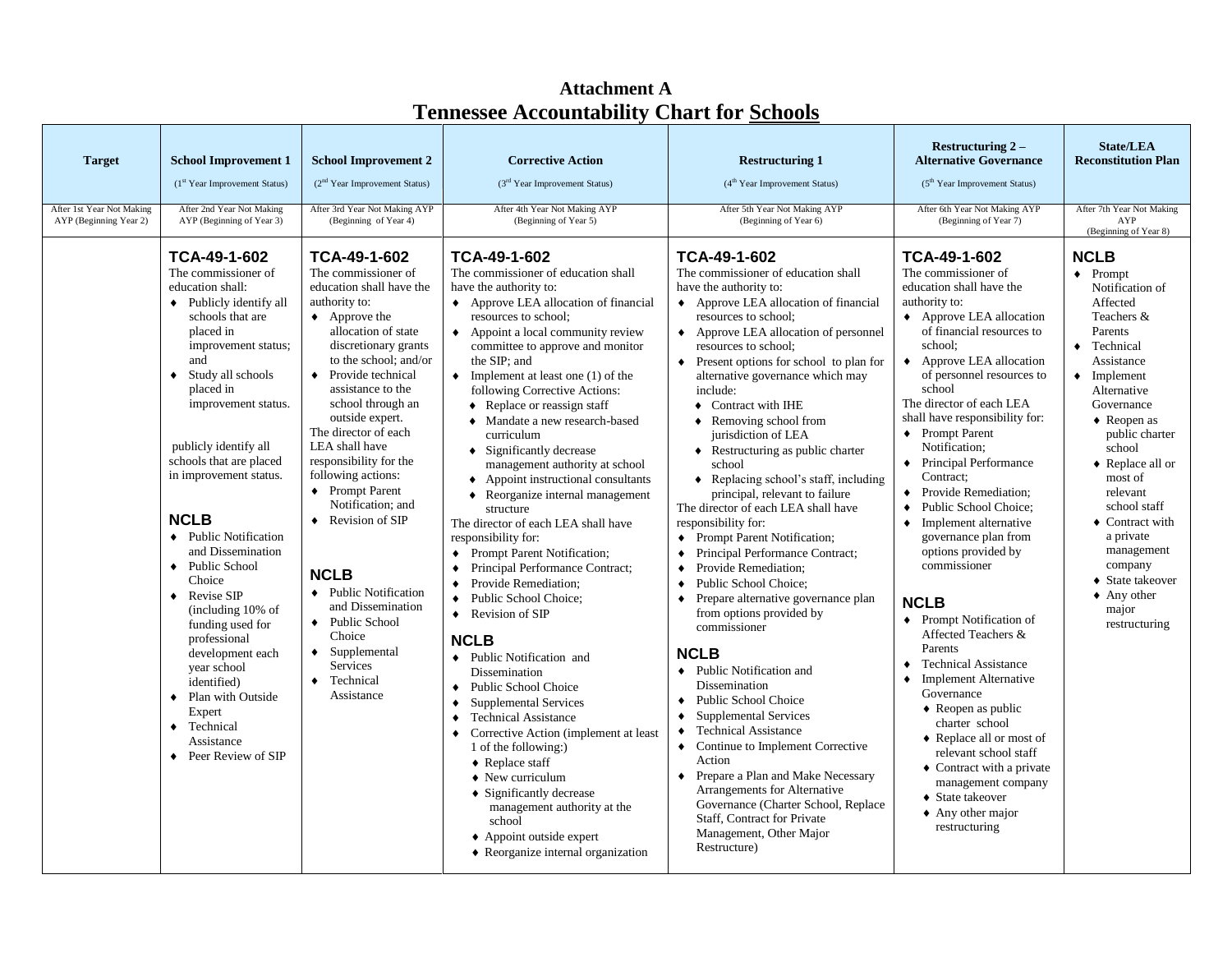|                                                     |                                                                                                                                                                                                                                                                                                                                                                                                                                                                                                                                                                                                            |                                                                                                                                                                                                                                                                                                                                                                                                                                                                                                                                                                                                                                                                                                                                                                                                                                             | Temicssee Accountability                                                                                                                                                                                                                                                                                                                                                                                                                                                                                                                                                                                                                                                                                                                                                                                                                                                                                                                                                                                                                                                                                                                                                                                                                                                                                              | Chart Tor Denoted Dybeems / Elements                                                                                                                                                                                                                                                                                                                                                                                                                                                                                                                                                                                                                                                                                                                                                                                                                                                                                                                                                                                                                                                                                                                                                                                                                                                                                   |                                                                                                                                                                                                                                                                                                                                                                                                                                                                                                                                                                                                                                                                                                                                                                                                                                                                                                                                                                                                                               |                                                                                                                                                                                                                                                                                                                                                                                                                                                                                                                                                                                         |
|-----------------------------------------------------|------------------------------------------------------------------------------------------------------------------------------------------------------------------------------------------------------------------------------------------------------------------------------------------------------------------------------------------------------------------------------------------------------------------------------------------------------------------------------------------------------------------------------------------------------------------------------------------------------------|---------------------------------------------------------------------------------------------------------------------------------------------------------------------------------------------------------------------------------------------------------------------------------------------------------------------------------------------------------------------------------------------------------------------------------------------------------------------------------------------------------------------------------------------------------------------------------------------------------------------------------------------------------------------------------------------------------------------------------------------------------------------------------------------------------------------------------------------|-----------------------------------------------------------------------------------------------------------------------------------------------------------------------------------------------------------------------------------------------------------------------------------------------------------------------------------------------------------------------------------------------------------------------------------------------------------------------------------------------------------------------------------------------------------------------------------------------------------------------------------------------------------------------------------------------------------------------------------------------------------------------------------------------------------------------------------------------------------------------------------------------------------------------------------------------------------------------------------------------------------------------------------------------------------------------------------------------------------------------------------------------------------------------------------------------------------------------------------------------------------------------------------------------------------------------|------------------------------------------------------------------------------------------------------------------------------------------------------------------------------------------------------------------------------------------------------------------------------------------------------------------------------------------------------------------------------------------------------------------------------------------------------------------------------------------------------------------------------------------------------------------------------------------------------------------------------------------------------------------------------------------------------------------------------------------------------------------------------------------------------------------------------------------------------------------------------------------------------------------------------------------------------------------------------------------------------------------------------------------------------------------------------------------------------------------------------------------------------------------------------------------------------------------------------------------------------------------------------------------------------------------------|-------------------------------------------------------------------------------------------------------------------------------------------------------------------------------------------------------------------------------------------------------------------------------------------------------------------------------------------------------------------------------------------------------------------------------------------------------------------------------------------------------------------------------------------------------------------------------------------------------------------------------------------------------------------------------------------------------------------------------------------------------------------------------------------------------------------------------------------------------------------------------------------------------------------------------------------------------------------------------------------------------------------------------|-----------------------------------------------------------------------------------------------------------------------------------------------------------------------------------------------------------------------------------------------------------------------------------------------------------------------------------------------------------------------------------------------------------------------------------------------------------------------------------------------------------------------------------------------------------------------------------------|
| <b>Target</b>                                       | <b>LEA</b> Improvement 1<br>(1st Year Improvement Status)                                                                                                                                                                                                                                                                                                                                                                                                                                                                                                                                                  | <b>LEA Improvement 2</b><br>(2 <sup>nd</sup> Year Improvement Status)                                                                                                                                                                                                                                                                                                                                                                                                                                                                                                                                                                                                                                                                                                                                                                       | <b>LEA Corrective Action</b><br>$(3rd Year Improvement Status)$                                                                                                                                                                                                                                                                                                                                                                                                                                                                                                                                                                                                                                                                                                                                                                                                                                                                                                                                                                                                                                                                                                                                                                                                                                                       | <b>LEA Restructuring 1</b><br>$(4th Year Improvement Status)$                                                                                                                                                                                                                                                                                                                                                                                                                                                                                                                                                                                                                                                                                                                                                                                                                                                                                                                                                                                                                                                                                                                                                                                                                                                          | <b>LEA Restructuring 2-</b><br><b>Alternative Governance</b><br>(5 <sup>th</sup> Year Improvement Status)                                                                                                                                                                                                                                                                                                                                                                                                                                                                                                                                                                                                                                                                                                                                                                                                                                                                                                                     | <b>State/LEA</b><br><b>Reconstitution Plan</b>                                                                                                                                                                                                                                                                                                                                                                                                                                                                                                                                          |
| After 1st Year Not Making<br>AYP (Beginning Year 2) | After 2nd Year Not Making<br>AYP (Beginning of Year 3)                                                                                                                                                                                                                                                                                                                                                                                                                                                                                                                                                     | After 3rd Year Not Making AYP<br>(Beginning of Year 4)                                                                                                                                                                                                                                                                                                                                                                                                                                                                                                                                                                                                                                                                                                                                                                                      | After 4th Year Not Making AYP<br>(Beginning of Year 5)                                                                                                                                                                                                                                                                                                                                                                                                                                                                                                                                                                                                                                                                                                                                                                                                                                                                                                                                                                                                                                                                                                                                                                                                                                                                | After 5th Year Not Making AYP<br>(Beginning of Year 6)                                                                                                                                                                                                                                                                                                                                                                                                                                                                                                                                                                                                                                                                                                                                                                                                                                                                                                                                                                                                                                                                                                                                                                                                                                                                 | After 6th Year Not Making AYP<br>(Beginning of Year 7)                                                                                                                                                                                                                                                                                                                                                                                                                                                                                                                                                                                                                                                                                                                                                                                                                                                                                                                                                                        | After 7th Year Not Making<br>AYP<br>(Beginning of Year 8)                                                                                                                                                                                                                                                                                                                                                                                                                                                                                                                               |
|                                                     | TCA-49-1-602<br>The commissioner of<br>education shall:<br>$\bullet$ Publicly identify all<br>LEAs that are<br>placed in<br>improvement status;<br>and<br>$\bullet$ Study all LEAs<br>placed in<br>improvement status.<br><b>NCLB</b><br>♦ Parent Notification<br>and Dissemination<br>Develop or Revise<br>$\bullet$<br>TCSPP within 3<br>months (including<br>10% of funding used<br>for professional<br>development each<br>year system<br>identified)<br>$\bullet$ Implement TCSPP<br>expeditiously (but<br>no later than<br>beginning of next<br>school year)<br>Technical<br>$\bullet$<br>Assistance | TCA-49-1-602<br>The commissioner of<br>education shall have the<br>authority to:<br>$\leftrightarrow$ Approve the<br>allocation of state<br>discretionary grants<br>to schools within the<br>LEA: and<br>Provide technical<br>$\bullet$<br>assistance to the<br>LEA through an<br>outside expert.<br>The director of each<br>LEA shall have<br>responsibility for the<br>following actions:<br>♦ Prompt Parent<br>Notification; and<br>♦ Revision of TCSPP<br><b>NCLB</b><br>• Parent Notification<br>and Dissemination<br>Develop or Revise<br>TCSPP within 3<br>months (including<br>10% of funding used<br>for professional<br>development each<br>year system<br>identified)<br><b>Implement TCSPP</b><br>$\bullet$<br>expeditiously (but<br>no later than<br>beginning of next<br>school year)<br>Technical<br>$\bullet$<br>Assistance | TCA-49-1-602<br>The commissioner of education shall<br>have the authority to:<br>• Approve LEA allocation of financial<br>resources to schools within LEA;<br>$\bullet$ Appoint a local community review<br>committee to approve and monitor<br>the TCSPP; and<br>$\bullet$ Implement at least one (1) of the<br>following Corrective Actions:<br>◆ Replace LEA personnel relevant<br>to failure to make adequate yearly<br>progress;<br>• Mandate a new, research-based<br>curriculum;<br>• Appoint outside management or<br>instructional consultants; or<br>$\bullet$ Reorganize internal management<br>structure<br>The director of each LEA shall have<br>responsibility for:<br>Prompt Parent Notification;<br>$\bullet$<br>Provide Remediation: and<br>$\bullet$<br><b>Revision of TCSPP</b><br>$\bullet$<br><b>NCLB</b><br>• Parent Notification and<br>Dissemination<br>• Technical Assistance<br>SDE shall take at least one of the<br>$\bullet$<br>following corrective actions:<br>$\bullet$ Deferring programmatic funds or<br>reducing administrative funds<br>$\blacklozenge$ New curriculum<br>• Replace LEA personnel relevant to<br>failure<br>$\triangle$ Remove particular schools from<br>LEA jurisdiction<br>• Appoint receiver / trustee<br>◆ Abolish / restructure LEA<br>◆ Public LEA Choice | TCA-49-1-602<br>The commissioner of education shall<br>have the authority to:<br>• Approve LEA allocation of financial<br>resources to schools within LEA;<br>Approve LEA allocation of personnel<br>$\bullet$<br>resources to schools within LEA;<br>Continue to Implement at least one<br>$\bullet$<br>(1) of the following Corrective<br>Actions:<br>◆ Replace LEA personnel relevant<br>to failure to make adequate<br>progress;<br>• Mandate a new, research-based<br>curriculum;<br>• Appoint outside management or<br>instructional consultants; or<br>• Reorganize internal management<br>structure<br>The director of each LEA shall have<br>responsibility for:<br>Prompt Parent Notification;<br>$\bullet$<br>Provide Remediation: and<br>$\bullet$<br><b>Revision of TCSPP</b><br>$\bullet$<br><b>NCLB</b><br>• Parent Notification and<br>Dissemination<br><b>Technical Assistance</b><br>$\bullet$<br>SDE shall take at least one of the<br>$\bullet$<br>following corrective actions:<br>• Deferring programmatic funds or<br>reducing administrative funds<br>$\blacklozenge$ New curriculum<br>• Replace LEA personnel relevant to<br>failure<br>• Remove particular schools from<br>LEA jurisdiction<br>$\triangle$ Appoint receiver / trustee<br>◆ Abolish / restructure LEA<br>◆ Public LEA Choice | TCA-49-1-602<br>The commissioner of<br>education shall have the<br>authority to:<br>$\triangle$ Assume any or all powers<br>of governance for LEA;<br>provided, however the<br>LEA will continue to be<br>accountable for the match<br>required by the BEP<br>funding formula for<br>students served:<br>• Recommend to the state<br>board that the director of<br>the LEA be replaced; and<br>• Recommend to the state<br>board that some or all of<br>the local board of<br>education members be<br>replaced<br><b>NCLB</b><br>• Parent Notification and<br>Dissemination<br>• Technical Assistance<br>• SDE shall take at least one<br>of the following corrective<br>actions:<br>$\bullet$ Defer programmatic<br>funds or reducing<br>administrative funds<br>$\blacklozenge$ New curriculum<br>◆ Replace LEA personnel<br>relevant to failure<br>$\triangle$ Remove particular<br>schools from LEA<br>jurisdiction<br>◆ Appoint receiver /<br>trustee<br>$\triangle$ Abolish / restructure<br>LEA<br>◆ Public LEA Choice | <b>NCLB</b><br>$\bullet$ Parent<br>Notification and<br>Dissemination<br>• Technical<br>Assistance<br>$\bullet$ SDE shall take at<br>least one of the<br>following<br>corrective<br>actions:<br>$\bullet$ Defer<br>programmatic<br>funds or<br>reducing<br>administrative<br>funds<br>$\bullet$ New<br>curriculum<br>◆ Replace LEA<br>personnel<br>relevant to<br>failure<br>$\bullet$ Remove<br>particular<br>schools from<br><b>LEA</b><br>jurisdiction<br>$\triangle$ Appoint<br>receiver/<br>trustee<br>$\triangle$ Abolish /<br>restructure<br><b>LEA</b><br>◆ Public LEA<br>Choice |

**Attachment B Tennessee Accountability Chart for School Systems / LEAs**